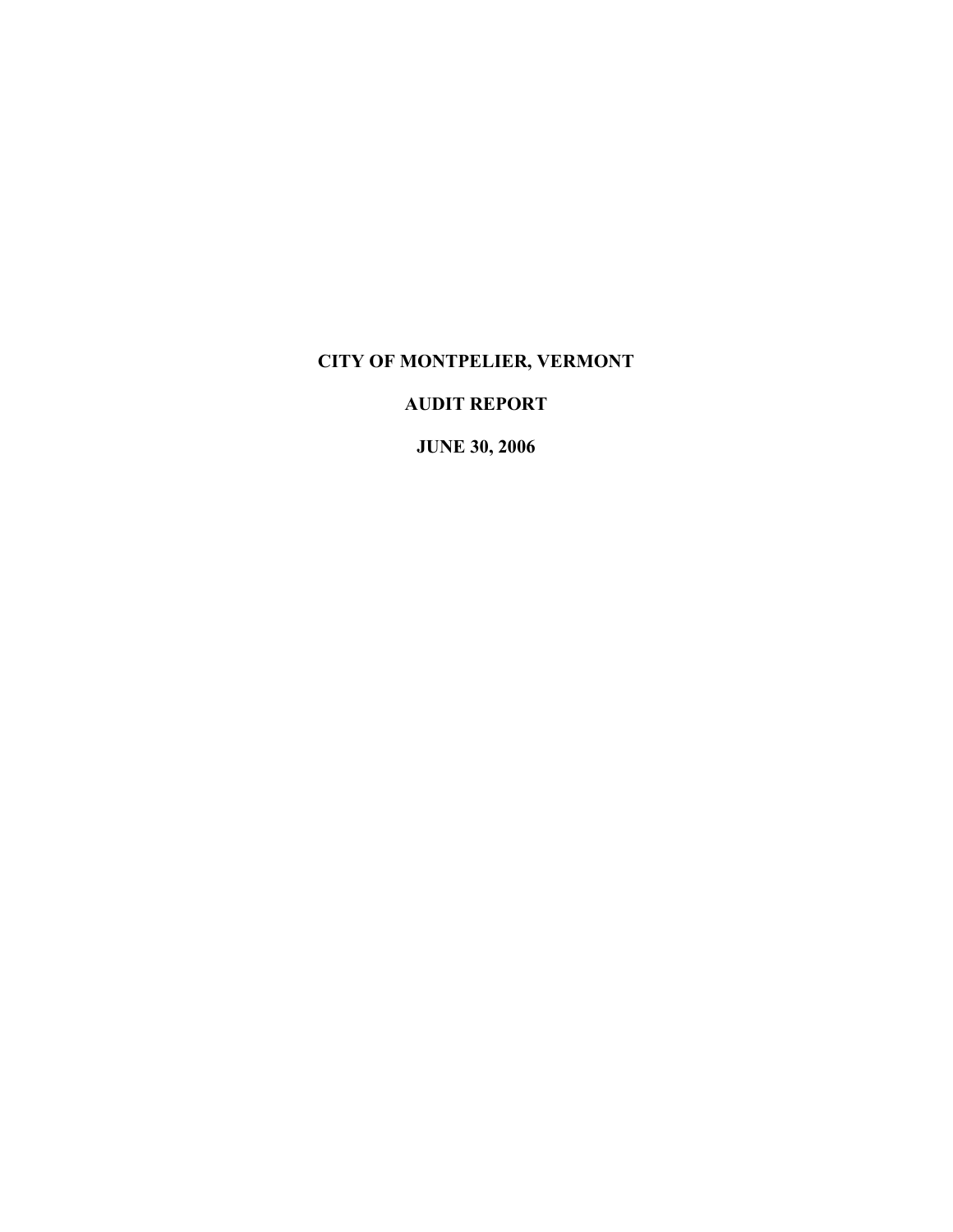# CITY OF MONTPELIER, VERMONT AUDIT REPORT TABLE OF CONTENTS JUNE 30, 2006

|                                                                                                                                                |                  | Page#    |
|------------------------------------------------------------------------------------------------------------------------------------------------|------------------|----------|
| Independent Auditor's Report                                                                                                                   |                  | $1 - 2$  |
| Management's Discussion and Analysis                                                                                                           |                  | $3 - 11$ |
| <b>Basic Financial Statements:</b>                                                                                                             |                  |          |
| Government-Wide Financial Statements:                                                                                                          |                  |          |
| <b>Statement of Net Assets</b>                                                                                                                 | Exhibit A        | 12       |
| <b>Statement of Activities</b>                                                                                                                 | Exhibit B        | 13       |
| <b>Fund Financial Statements:</b>                                                                                                              |                  |          |
| Balance Sheet – Governmental Funds                                                                                                             | Exhibit C        | 14       |
| Reconciliation of the Governmental Funds Balance Sheet<br>to the Statement of Net Assets                                                       | Exhibit D        | 15       |
| <b>Statement of Revenues, Expenditures</b><br>and Changes in Fund Balances - Governmental Funds                                                | <b>Exhibit E</b> | 16       |
| Reconciliation of the Governmental Funds Statement of<br>Revenues, Expenditures and Changes in Fund Balances<br>to the Statement of Activities | Exhibit F        | 17       |
| Statement of Revenues, Expenditures and Changes in Fund<br>Balances – Budget and Actual – General Fund                                         | Exhibit G        | 18       |
| Statement of Net Assets – Proprietary Funds                                                                                                    | Exhibit H        | 19       |
| Statement of Revenues, Expenses and Changes in<br>Net Assets - Proprietary Funds                                                               | Exhibit I        | 20       |
| Statement of Cash Flows - Proprietary Funds                                                                                                    | Exhibit J        | 21       |
| <b>Statement of Fiduciary Net Assets</b>                                                                                                       | Exhibit K        | 22       |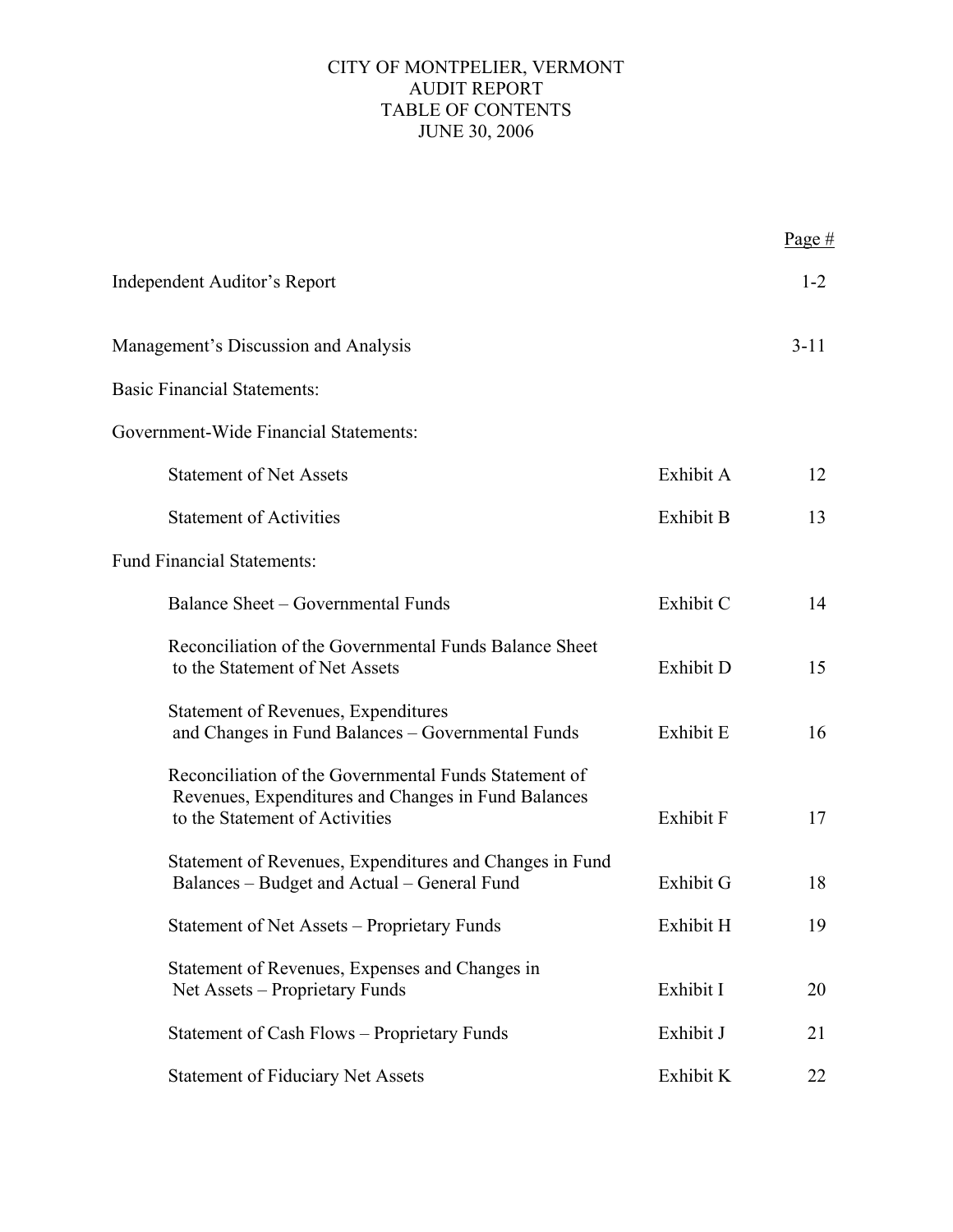# CITY OF MONTPELIER, VERMONT AUDIT REPORT TABLE OF CONTENTS JUNE 30, 2006

|                                                                                                         |            | Page #    |
|---------------------------------------------------------------------------------------------------------|------------|-----------|
| Notes to the Financial Statements                                                                       |            | $23 - 45$ |
| <b>Supplementary Information:</b>                                                                       |            |           |
| Schedule of Revenues and Other Financing Sources<br>Budget and Actual – General Fund                    | Schedule 1 | $46 - 47$ |
| Schedule of Expenditures and Other Financing Uses -<br>Budget and Actual – General Fund                 | Schedule 2 | 48-49     |
| Combining Balance Sheet – Other Governmental Funds                                                      | Schedule 3 | 50        |
| Combining Schedule of Revenues, Expenditures and Changes<br>in Fund Balances – Other Governmental Funds | Schedule 4 | 51        |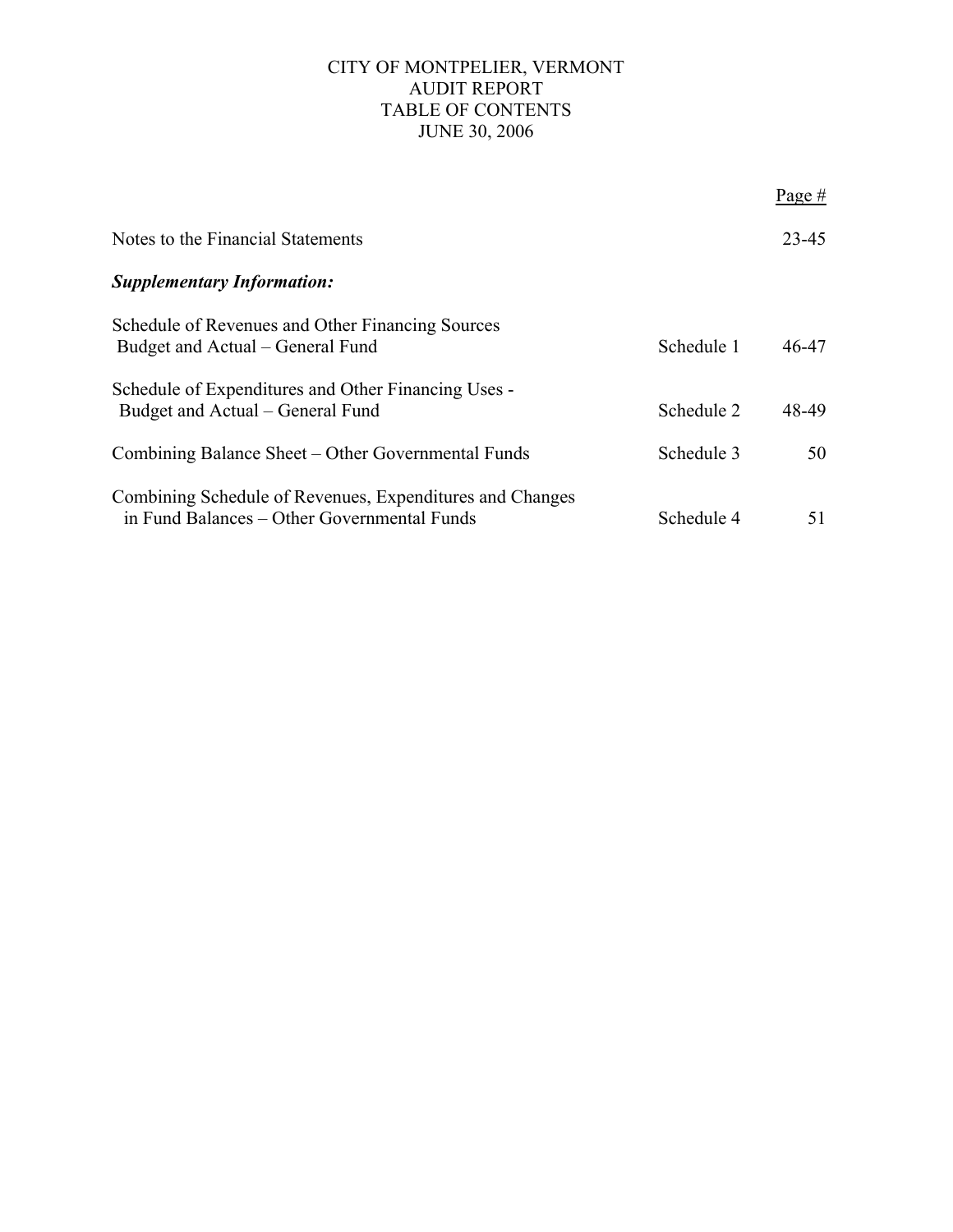Sullivan.Powers&Co. CERTIFIED PUBLIC ACCOUNTANTS

A PROFESSIONAL CORPORATION

**77 Barre Street** P.O. Box 947<br>Montpelier, VT 05601 802/223-2352 802/223-3578 FAX VT Lic. #92-000180

James H. Powers, CPA<br>Fred Duplessis, CPA<br>Kathy Blackburn, CPA Richard J. Brigham, CPA Chad A. Hewitt, CPA Wendy C. Gilwee, CPA

Independent Auditor's Report

To the City Council City of Montpelier Montpelier, Vermont 05602

We have audited the accompanying financial statements of the governmental activities, the business-type activities, each major fund and the aggregate remaining fund information of the City of Montpelier, Vermont as of and for the year ended June 30, 2006, which collectively comprise the City of Montpelier, Vermont's basic financial statements as listed in the Table of Contents. These financial statements are the responsibility of the City of Montpelier, Vermont's management. Our responsibility is to express opinions on these financial statements based on our audit.

We conducted our audit in accordance with auditing standards generally accepted in the United States of America. Those standards require that we plan and perform the audit to obtain reasonable assurance about whether the financial statements are free of material misstatement. An audit includes examining, on a test basis, evidence supporting the amounts and disclosures in the financial statements. An audit also includes assessing the accounting principles used and significant estimates made by management, as well as evaluating the overall financial statement presentation. We believe that our audit provides a reasonable basis for our opinions.

In our opinion, the financial statements referred to above present fairly, in all material respects, the respective financial position of the governmental activities, the businesstype activities, each major fund, and the aggregate remaining fund information of the City of Montpelier, Vermont, at June 30, 2006, and the respective changes in financial position and cash flows, where applicable, thereof and the respective budgetary comparison for the General Fund for the year then ended in conformity with accounting principles generally accepted in the United States of America.

Information included under Management's Discussion and Analysis is not a required part of the basic financial statements but is supplementary information required by the Governmental Accounting Standards Board. We have applied certain limited procedures, which consisted principally of inquiries of management regarding methods of measurement and presentation of the required supplementary information. However, we did not audit the information and express no opinion on it.

Members of The American Institute and Vermont Society of Certified Public Accountants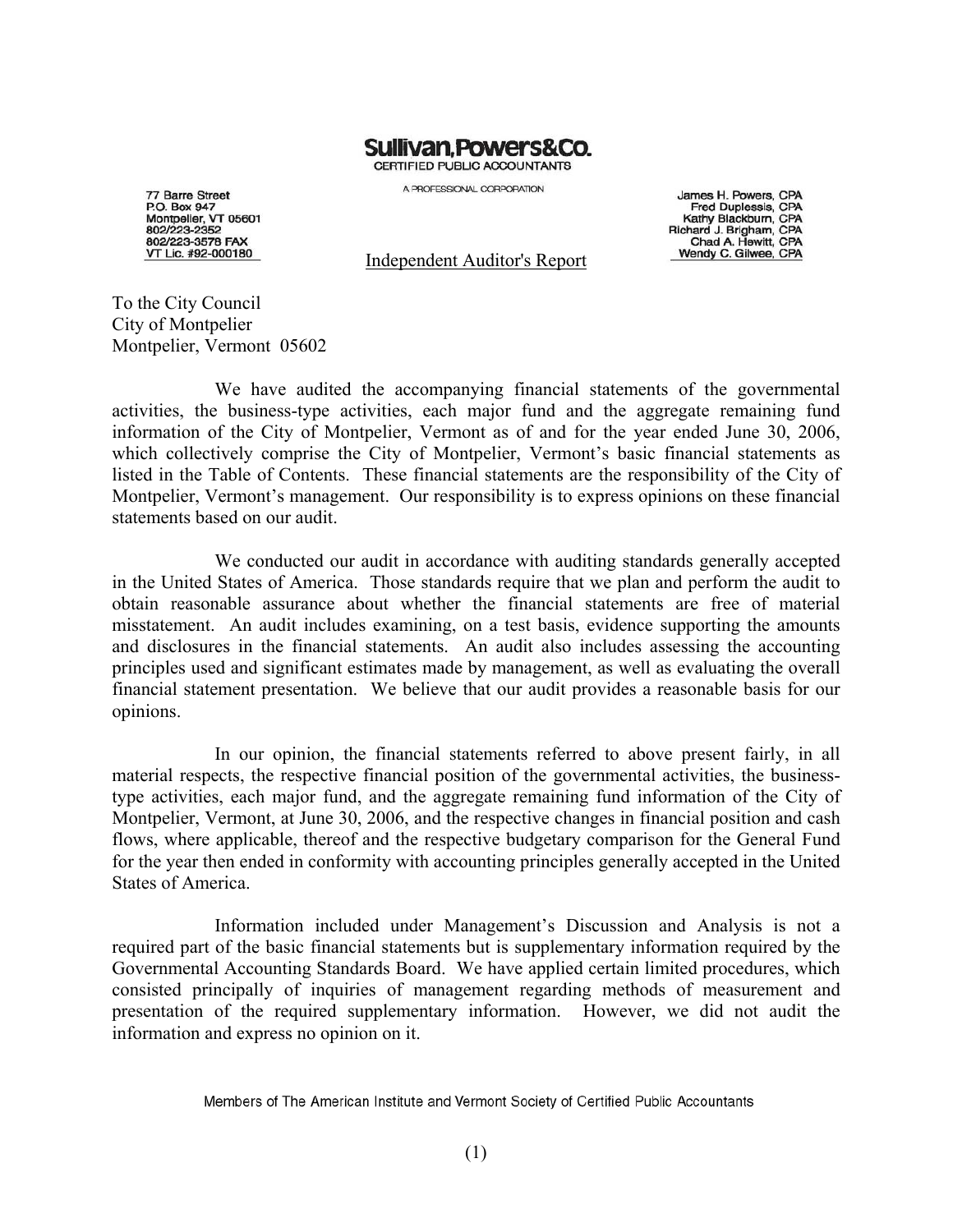City of Montpelier, Vermont

 Our audit was performed for the purpose of forming an opinion on the basic financial statements taken as a whole. The combining financial statements for the other governmental funds and schedules of revenues and expenses – budget and actual for the General Fund are presented for purposes of additional analysis and are not a required part of the basic financial statements. Such information has been subjected to the auditing procedures applied in the audit of the basic financial statements and, in our opinion, is fairly stated, in all material respects, in relation to the basic financial statements taken as a whole.

Sullivan, Powers & Company

October 13, 2006 Montpelier, Vermont Vt Lic. #92-000180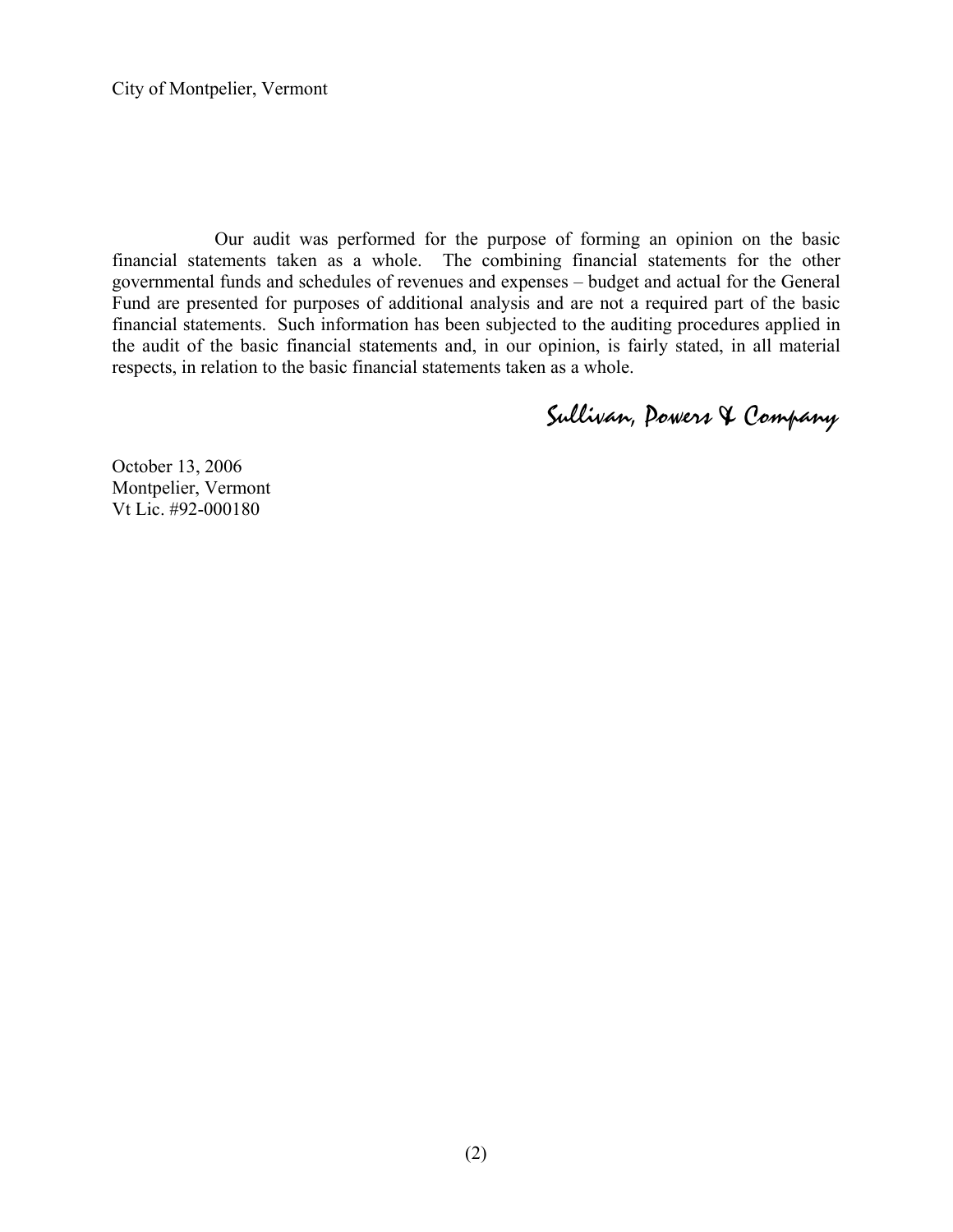Our discussion and analysis of the City of Montpelier, Vermont's financial performance provides an overview of the City's financial activities for the fiscal year ended June 30, 2006. Please read it in conjunction with the City's financial statements which begin on Exhibit A.

# **Financial Highlights**

# *Government-Wide*

- The City's net assets increased by \$2,690,065 as a result of this year's operations. While net assets of the business-type activities decreased by \$167,210, or .8 percent, net assets of the governmental activities increased by \$2,857,275, or 35.4 percent.
- The cost of all of the City's programs was \$13,833,151 in fiscal year 2006 compared to \$12,538,043 in fiscal year 2005, which is approximately a 10 % increase.

# *Fund Statements*

- During fiscal year 2006, the General Fund reported a net decrease in the fund balance of \$117,768, which was \$12,021 better than budget. The current year decrease in fund balance is mainly due to the planned use of reserves.
- The unreserved fund balance for the General Fund was \$291,159 and the reserved fund balances of the General Fund total \$557,143 as of June 30, 2006. The reserved balances are reserved for special projects or are not available for current expenditures.
- The Community Development Fund ended the year with a reserved fund balance of \$498,914, which was \$120,226 lower than the prior year fund balance of \$619,140. This fund balance is reserved by various sources for Community Development.
- The Capital Projects Fund ended the year with a fund balance of \$253,782, which was \$462,226 lower than the prior year fund balance of \$716,008. The reserved fund balance of \$242,751 is reserved by various sources for Capital Projects.
- Other nonmajor governmental funds ended the year with a fund balance of \$866,441, which was \$12,878 lower than the prior year fund balance of \$879,319. \$815,819 of this fund balance is reserved by various sources for various purposes.
- The Water Fund ended the year with net assets of \$9,368,769, which was \$17,775 lower than the prior year balance of \$9,386,544. Of the total net asset balance, \$9,580,900 is invested in property and equipment. This leaves an unrestricted deficit of \$212,131 to be recovered in future periods.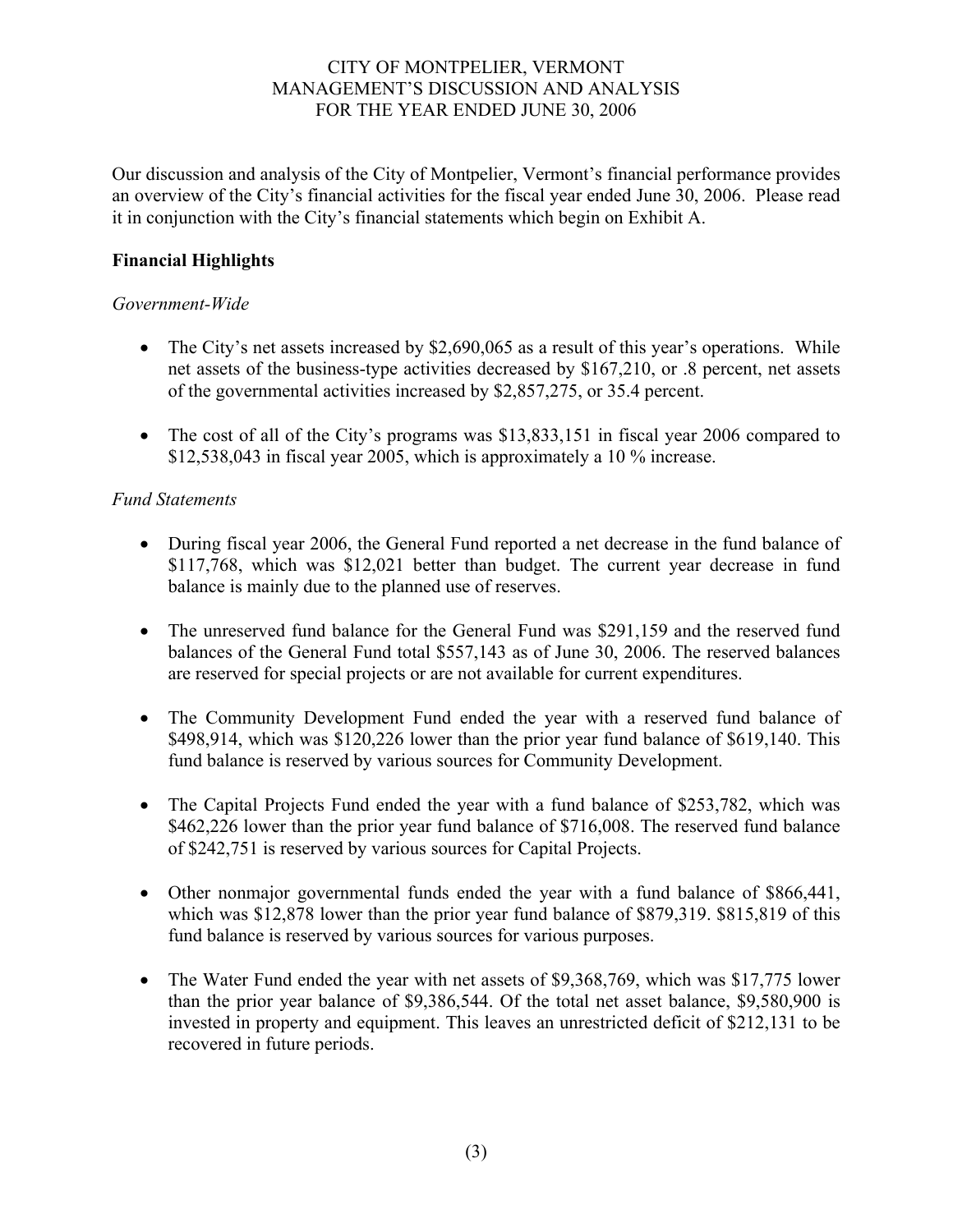- The Sewer Fund ended the year with net assets of \$10,174,445, which was \$140,507 lower than the prior year balance of \$10,314,952. Of the total net asset balance, \$10,236,112 is invested in property and equipment. This leaves an unrestricted deficit of \$61,667 to be recovered in future periods. A debt payment, due July 1, 2006, was paid in June 2006. If this payment had not been paid early, there would be an unrestricted surplus of \$109,585 for the Sewer Fund.
- The Parking Fund ended the year with net assets of \$224,685, which was \$8,928 lower than the prior year balance of \$233,613. Of the total net asset balance, \$321,946 is invested in property and equipment and \$41,220 is restricted for various projects. This leaves a deficit of \$138,481 to be recovered in future periods.

### **Using This Annual Report**

This annual report consists of a series of financial statements. The Statement of Net Assets and the Statement of Activities (Exhibits A and B) provide information about the activities of the City as a whole and present a longer-term view of the City's finances. Fund financial statements start on Exhibit C. For governmental activities, these statements tell how these services were financed in the short term as well as what remains for future spending. Fund financial statements also report the City's operations in more detail than the government-wide statements by providing information about the City's most significant funds. The remaining statements provide financial information about activities for which the City acts solely as a trustee or agent for the benefit of those outside the government.

#### *Reporting the City as a Whole*

Our analysis of the City as a whole begins on Exhibit A. One of the most important questions asked about the City's finances is, "Is the City as a whole better off or worse off as a result of the year's activities?" The Statement of Net Assets and the Statement of Activities report information about the City as a whole and about its activities in a way that helps answer this question. These statements include all assets and liabilities using the accrual basis of accounting, which is similar to the accounting used by most private-sector companies. All of the current year's revenues and expenses are taken into account regardless of when cash is received or paid.

These two statements report the City's net assets and changes in them. You can think of the City's net assets – the difference between assets and liabilities – as one way to measure the City's financial health, or financial position. Over time, increases or decreases in the City's net assets are one indicator of whether its financial health is improving or deteriorating. You will need to consider other non-financial factors, however, such as changes in the City's property tax base and the condition of the City's roads, to assess the overall health of the City.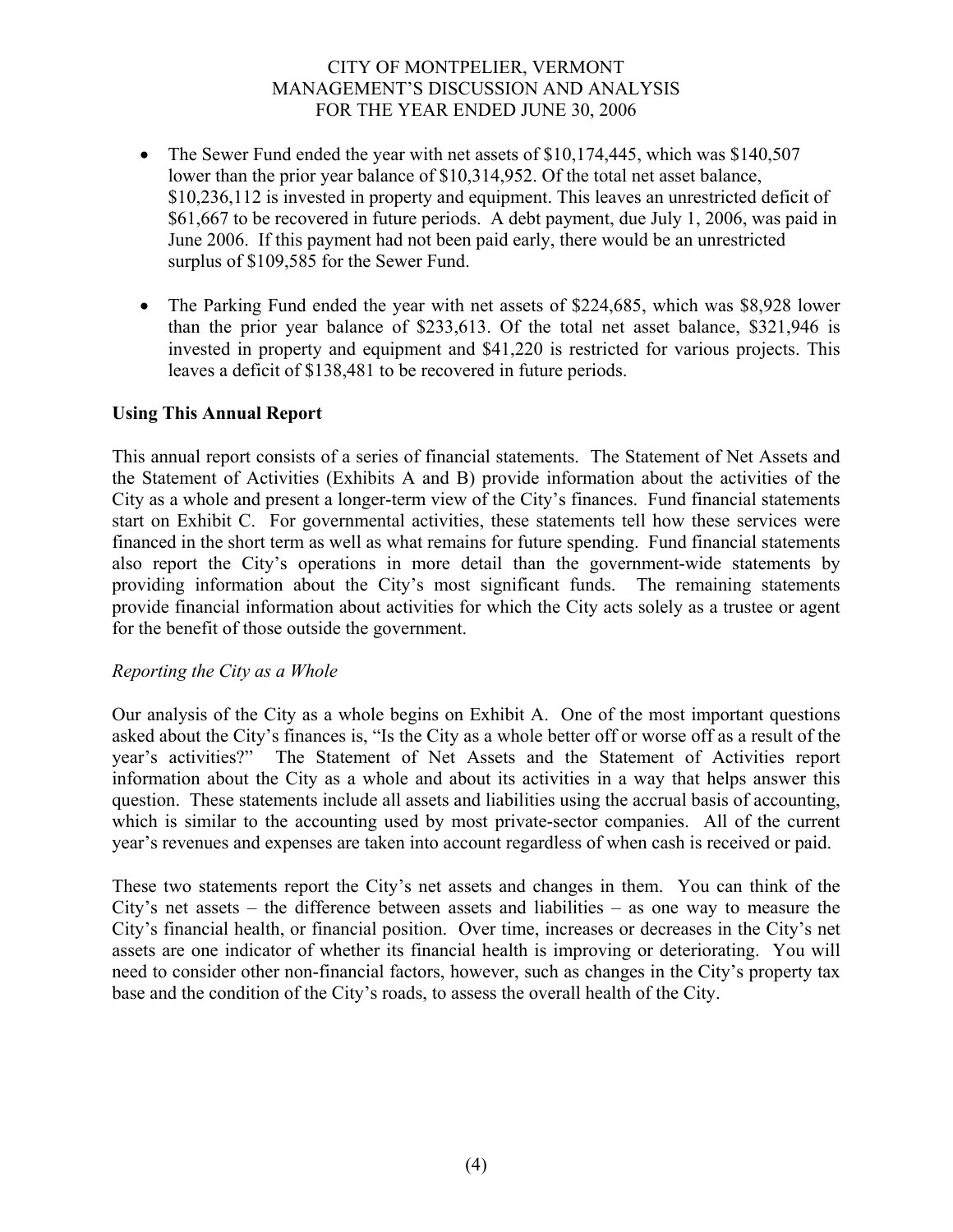In the Statement of Net Assets and the Statement of Activities, we divide the City into two kinds of activities:

- Governmental activities Most of the City's basic services are reported here, including the police, fire, public works, and parks departments, and general administration. Property taxes, franchise fees, and state and federal grants finance most of these activities.
- Business-type activities The City charges a fee to customers to help it cover all or most of the cost of certain services it provides. The City's water, sewer and parking are reported here.

# *Reporting the City's Most Significant Funds*

Our analysis of the City's major funds begins on Exhibit C. The fund financial statements provide detailed information about the most significant funds – not the City as a whole. Some funds are required to be established by State law and by bond covenants. However, the City Council establishes many other funds to help it control and manage money for particular purposes or to show that it is meeting legal responsibilities for using certain taxes, grants, and other money (like grants received from the U.S. Department of Housing and Urban Development). The City's two kinds of funds – governmental and proprietary – use different accounting approaches.

- Governmental funds Most of the City's basic services are reported in governmental funds, which focus on how money flows into and out of those funds and the balances left at year-end that are available for spending. These funds are reported using an accounting method called modified accrual accounting, which measures cash and all other financial assets that can readily be converted to cash. The governmental fund statements provide a detailed short-term view of the City's general government operations and the basic services it provides. Governmental fund information helps you determine whether there are more or fewer financial resources that can be spent in the near future to finance the City's programs. We describe the relationship (or differences) between governmental activities (reported in the Statement of Net Assets and the Statement of Activities) and governmental funds on the exhibits that follow each financial statement.
- Proprietary funds When the City charges customers for the services it provides whether to outside customers or to other units of the City – these services are generally reported in proprietary funds. Proprietary funds are reported in the same way that all activities are reported in the Statement of Net Assets and the Statement of Activities. In fact, the City's enterprise funds (a component of proprietary funds) are the same as the business-type activities we report in the government-wide statements but provide more detail and additional information, such as cash flows, for proprietary funds.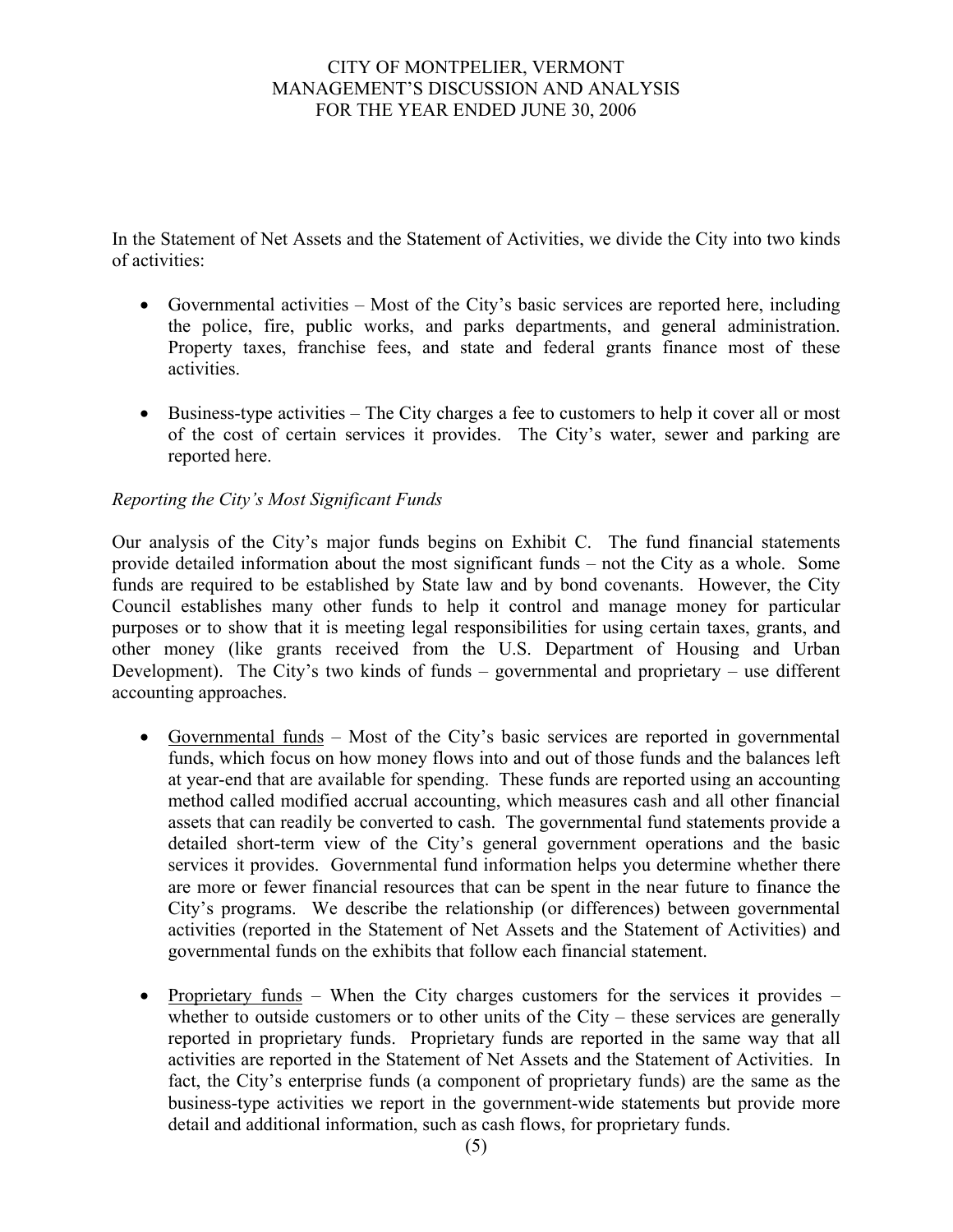#### *The City as an Agent*

The City is responsible for other assets that – because of a trust arrangement – can be used only for the trust beneficiaries. All of the City's fiduciary activities are reported in a separate Statement of Fiduciary Net Assets on Exhibit K. We exclude these activities from the City's other financial statements because the City cannot use these assets to finance its operations. The City is responsible for ensuring that the assets reported in these funds are used for their intended purposes.

#### **The City as a Whole**

The City's combined net assets increased by \$2,690,065 from a year ago – increasing from \$28,004,182 to \$30,694,247. Our analysis below focuses on the net assets (Table 1) and changes in net assets (Table 2) of the City's governmental and business-type activities.

| INGL ASSELS                                |                                    |            |                                                                               |              |    |            |   |                                    |                                     |            |    |                                        |
|--------------------------------------------|------------------------------------|------------|-------------------------------------------------------------------------------|--------------|----|------------|---|------------------------------------|-------------------------------------|------------|----|----------------------------------------|
|                                            | Governmental<br>Activities<br>2006 |            | Total<br>Business-type<br>Primary<br>Activities<br>Government<br>2006<br>2006 |              |    |            |   | Governmental<br>Activities<br>2005 | Business-type<br>Activities<br>2005 |            |    | Total<br>Primary<br>Government<br>2005 |
| Current and other assets                   | \$                                 | 7,344,616  | \$                                                                            | 1,251,331    | S. | 8,595,947  | S | 5,612,702                          | S                                   | 2,276,778  | S. | 7,889,480                              |
| Capital assets                             |                                    | 10,854,972 |                                                                               | 36, 162, 786 |    | 47,017,758 |   | 8,462,249                          |                                     | 36,446,613 |    | 44,908,862                             |
| Total assets                               |                                    | 18,199,588 |                                                                               | 37,414,117   |    | 55,613,705 |   | 14,074,951                         |                                     | 38,723,391 |    | 52,798,342                             |
| Long term liabilities                      |                                    | 4,875,590  |                                                                               | 17,498,251   |    | 22,373,841 |   | 5,288,088                          |                                     | 18,295,024 |    | 23,583,112                             |
| Other liabilities                          |                                    | 2,397,650  |                                                                               | 147,967      |    | 2,545,617  |   | 717,790                            |                                     | 493,258    |    | 1,211,048                              |
| Total liabilities                          |                                    | 7,273,240  |                                                                               | 17,646,218   |    | 24,919,458 |   | 6,005,878                          |                                     | 18,788,282 |    | 24,794,160                             |
| Net assets:<br>Invested in capital assets, |                                    |            |                                                                               |              |    |            |   |                                    |                                     |            |    |                                        |
| net of debt                                |                                    | 6,527,630  |                                                                               | 20,138,958   |    | 26,666,588 |   | 3,858,194                          |                                     | 19,817,346 |    | 23,675,540                             |
| Restricted                                 |                                    | 4,334,545  |                                                                               | 41,220       |    | 4,375,765  |   | 3,767,020                          |                                     | 41,220     |    | 3,808,240                              |
| Unrestricted                               |                                    | 64,173     |                                                                               | (412, 279)   |    | (348, 106) |   | 443,859                            |                                     | 76,543     |    | 520,402                                |
| Total net assets                           |                                    | 10,926,348 | \$                                                                            | 19,767,899   | \$ | 30,694,247 | S | 8,069,073                          |                                     | 19,935,109 |    | 28,004,182                             |

# Table 1 Net Assets

As noted earlier, net assets may serve over time to be a useful indicator of a government's financial position.

Net assets of the City's governmental activities increased by 35.4% (\$8,069,073 compared to \$10,926,348). The increase is mainly due to the increase in capital grants. The net assets of our business-type activities decreased by .8 % (\$19,935,109 compared to \$19,767,899) in fiscal year 2006.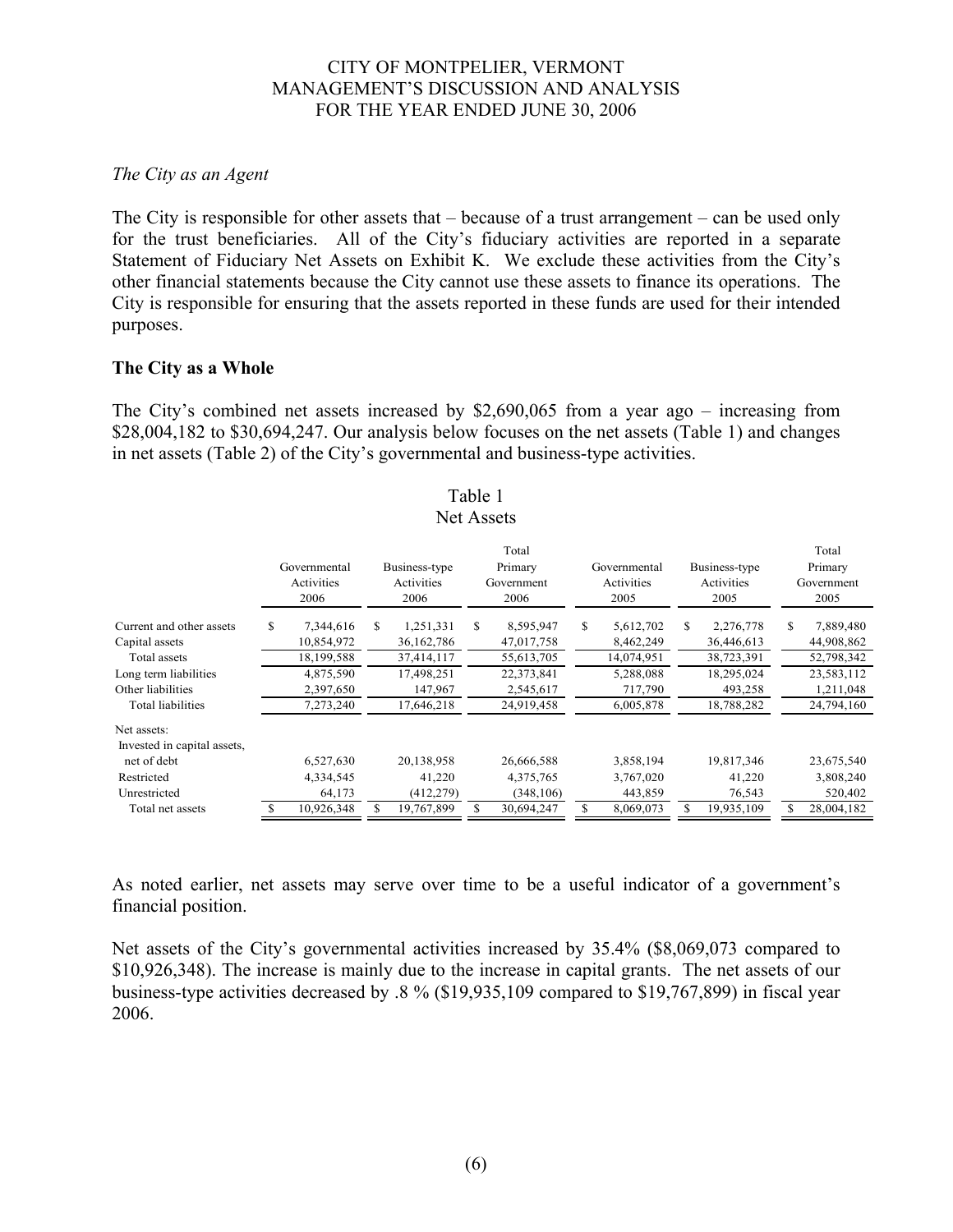|                                             |                 |   |               | Total            |                            |                  | Total          |
|---------------------------------------------|-----------------|---|---------------|------------------|----------------------------|------------------|----------------|
|                                             | Governmental    |   | Business-type | Primary          | Governmental Business-type |                  | Primary        |
|                                             | Activities      |   | Activities    | Government       | Activities                 | Activities       | Government     |
|                                             | 2006            |   | 2006          | 2006             | 2005                       | 2005             | 2005           |
| <b>REVENUES</b>                             |                 |   |               |                  |                            |                  |                |
| Program revenues:                           |                 |   |               |                  |                            |                  |                |
| Charges for services                        | \$<br>691,262   | S | 5,533,373     | \$<br>6,224,635  | \$613,615                  | \$4,719,597      | \$5,333,212    |
| Operating grants                            | 1,275,557       |   | $\theta$      | 1,275,557        | 675,781                    | $\theta$         | 675,781        |
| Capital grants                              | 2,602,686       |   | $\theta$      | 2,602,686        | 279,026                    | 205,862          | 484,888        |
| General revenues:                           |                 |   |               |                  |                            |                  |                |
| Property taxes                              | 5,968,903       |   | $\mathbf{0}$  | 5,968,903        | 5,805,221                  | $\mathbf{0}$     | 5,805,221      |
| Investment earnings                         | 67,994          |   | 14,795        | 82,789           | 85,214                     | 27,594           | 112,808        |
| Miscellaneous                               | 368,646         |   | $\Omega$      | 368,646          | 180,130                    | $\theta$         | 180,130        |
| Total revenues                              | 10,975,048      |   | 5,548,168     | 16,523,216       | 7,638,987                  | 4,953,053        | 12,592,040     |
| PROGRAM EXPENSES                            |                 |   |               |                  |                            |                  |                |
| General government                          | 1,267,805       |   | $\mathbf{0}$  | 1,267,805        | 1,303,749                  | $\mathbf{0}$     | 1,303,749      |
| Public safety                               | 3,423,300       |   | $\mathbf{0}$  | 3,423,300        | 3,174,183                  | $\Omega$         | 3,174,183      |
| Highway and streets                         | 2,496,434       |   | 0             | 2,496,434        | 1,622,025                  | $\Omega$         | 1,622,025      |
| Culture and recreation                      | 391,367         |   | $\Omega$      | 391,367          | 408,308                    | $\Omega$         | 408,308        |
| Interest on long-term debt                  | 246,147         |   | $\Omega$      | 246,147          | 262,503                    | $\Omega$         | 262,503        |
| Cemetery                                    | 173,315         |   | $\Omega$      | 173,315          | 156,504                    | $\Omega$         | 156,504        |
| Community Development.                      | 120,605         |   | $\theta$      | 120,605          | 81,204                     | $\Omega$         | 81,204         |
| Water                                       | $\mathbf{0}$    |   | 2,121,993     | 2,121,993        | $\Omega$                   | 2,164,047        | 2,164,047      |
| Sewer                                       | $\theta$        |   | 3,032,200     | 3,032,200        | $\Omega$                   | 2,773,879        | 2,773,879      |
| Parking                                     | $\Omega$        |   | 559,985       | 559,985          | $\Omega$                   | 591,641          | 591,641        |
| Total program expenses                      | 8,118,973       |   | 5,714,178     | 13,833,151       | 7,008,476                  | 5,529,567        | 12,538,043     |
| Excess before special item<br>and transfers | 2,856,075       |   | (166, 010)    | 2,690,065        | 630,511                    | (576, 514)       | 53,997         |
| Transfers                                   | 1,200           |   | (1,200)       | $\boldsymbol{0}$ | 8,000                      | (8,000)          | $\overline{0}$ |
| Increase in Net Assets                      | \$<br>2,857,275 | S | (167,210)     | \$<br>2,690,065  | \$638,511                  | (584, 514)<br>\$ | \$<br>53,997   |

# Table 2 Change in Net Assets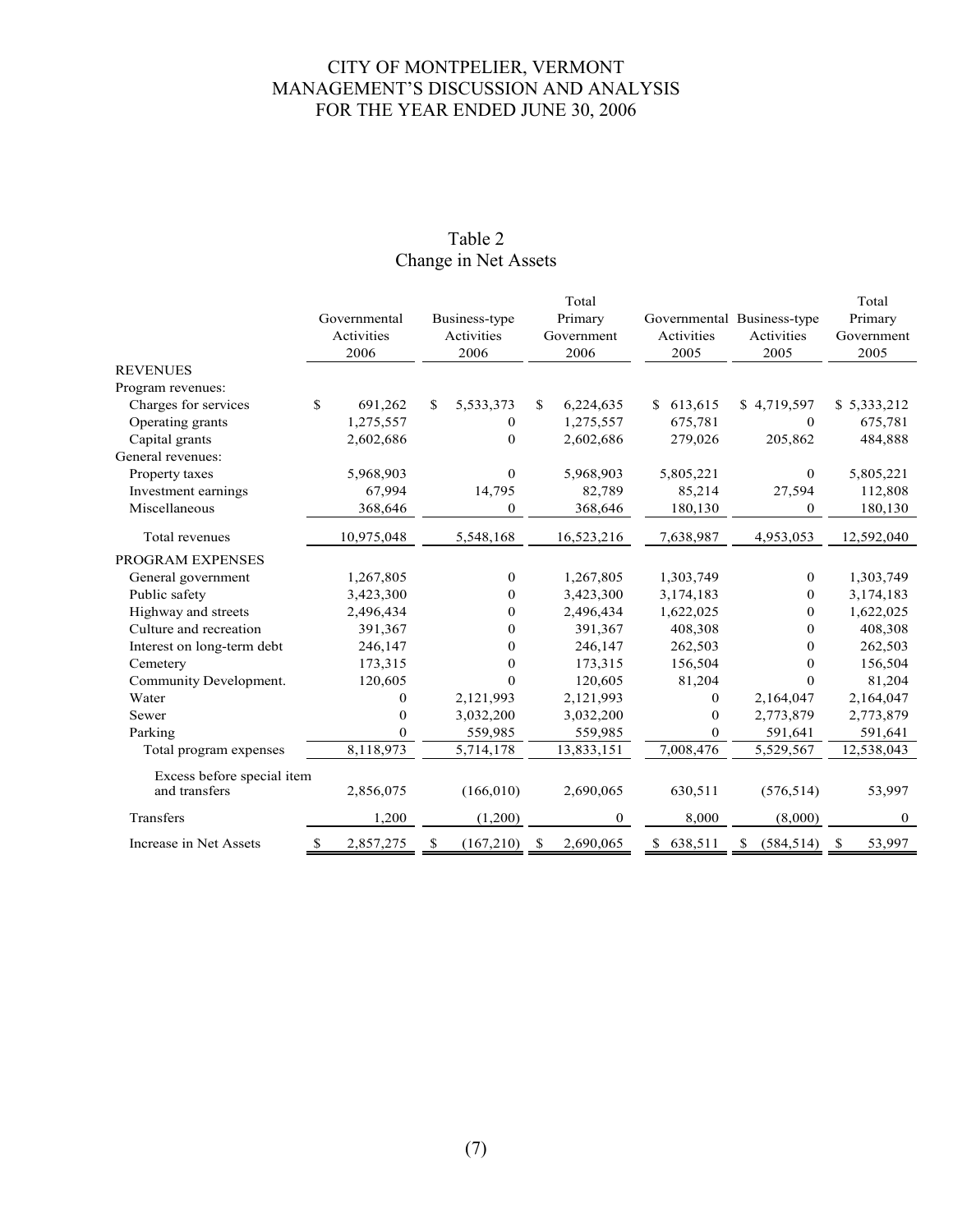Our analysis below separately considers the operations of governmental and business-type activities.

### *Governmental Activities*

The City's tax rate increased to \$1.05 from \$1.03 per \$100 of assessed value from fiscal year 2005 to fiscal year 2006 for the general expenses.

Table 3 presents the cost of each of the City's seven largest programs – general, public safety, highway and streets, cultural and recreational, water, sewer and parking – as well as each program's net cost (total cost less revenue generated by the activities). The net cost shows the financial burden that was placed on the City's taxpayers by each of these functions.

|                        |    | Governmental Activities |    |                | <b>Business Activities</b> |                   |   |                | Governmental Activities |                   |     |                 | <b>Business Activities</b> |                   |             |              |
|------------------------|----|-------------------------|----|----------------|----------------------------|-------------------|---|----------------|-------------------------|-------------------|-----|-----------------|----------------------------|-------------------|-------------|--------------|
|                        |    |                         |    | Net Revenues   |                            |                   |   | Net Revenues   |                         |                   |     | Net Revenues    |                            |                   |             | Net Revenues |
|                        |    | <b>Total Cost</b>       |    | (Cost)         |                            | <b>Total Cost</b> |   | (Cost)         |                         | <b>Total Cost</b> |     | (Cost)          |                            | <b>Total Cost</b> |             | (Cost)       |
|                        |    | of Services             |    | of Services    |                            | of Services       |   | of Services    |                         | of Services       |     | of Services     | of Services                |                   | of Services |              |
|                        |    | 2006                    |    | 2006           |                            | 2006              |   | 2006           |                         | 2005              |     | 2005            |                            | 2005              |             | 2005         |
| General government     | S. | 1,267,805               | S. | $(918,007)$ \$ |                            | $\Omega$          | S | $\overline{0}$ | \$                      | 1,303,749         | \$. | $(972, 515)$ \$ |                            | $\Omega$          | -S          | 0            |
| Public safety          |    | 3,423,300               |    | (2,634,537)    |                            | 0                 |   | $\Omega$       |                         | 3,174,183         |     | (2,586,001)     |                            | $\Omega$          |             | $\Omega$     |
| Highway and streets    |    | 2,496,434               |    | 145.667        |                            | $\theta$          |   | $\Omega$       |                         | 1,622,025         |     | (1,120,362)     |                            | $\Omega$          |             | 0            |
| Culture and recreation |    | 391,367                 |    | (275, 283)     |                            |                   |   | $\theta$       |                         | 408,308           |     | (384, 239)      |                            |                   |             | 0            |
| Water                  |    |                         |    | 0              |                            | 2,121,993         |   | (35,370)       |                         |                   |     | $\Omega$        |                            | 2,164,047         |             | (461, 549)   |
| Sewer                  |    |                         |    | $\mathbf{0}$   |                            | 3,032,200         |   | (146, 507)     |                         |                   |     | 0               |                            | 2,773,879         |             | (79,662)     |
| Parking                |    |                         |    | $\Omega$       |                            | 559,985           |   | 1,072          |                         |                   |     | $\theta$        |                            | 591,641           |             | (62, 897)    |
| All others             |    | 540,067                 |    | 132,692        |                            |                   |   |                |                         | 500,211           |     | (376, 937)      |                            |                   |             |              |
| Totals                 |    | 8,118,973               |    | (3.549.468)    |                            | 5,714,178         |   | (180.805)      |                         | 7.008.476         |     | (5.440.054)     |                            | 5,529,567         |             | (604, 108)   |

#### Table 3

#### **The City's Funds**

As the City completed the year, its governmental funds (as presented in the Balance Sheet on Exhibit C) reported a combined fund balance of \$2,467,439, which is below last year's total of \$3,180,537. Included in this year's total change in fund balance is a decrease of \$117,768 in the City's General Fund; a decrease of \$120,226 in the Community Development Fund; and a decrease of \$462,226 in the Capital Projects Fund.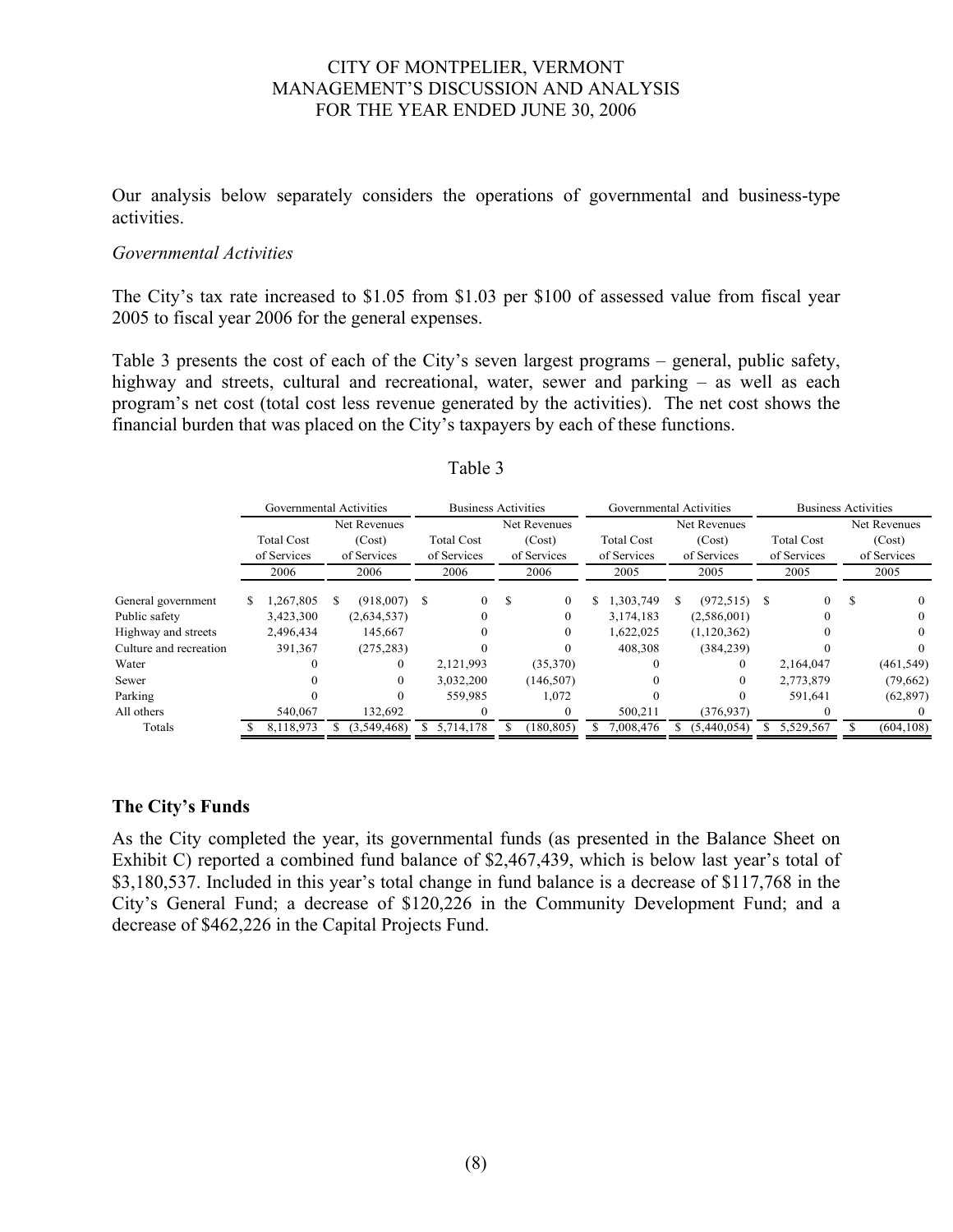# *General Fund Budgetary Highlights*

Over the course of the year, the City Council receives monthly budget reports and monitors actual results compared to budget. Most notable revenues exceeding budget are property taxes \$123,216, police grants \$151,459, fire/EMS grants \$75,569 and ambulance services \$52,813. Revenues that were lower than budget are police fines and forfeitures \$20,482, recording fees \$17,426, and fuel sales \$19,626 Most notable expenditures exceeding budget are department of public works \$72,830 for mainly the increase in fuel costs and salt and sand. Also, expenditures that were not in the original budget were appraisal expenditures of \$16,735, which were offset by State Act 60 revenue and the outside agencies expenditures of \$30,000 which were special ballot items for Student Assistance and Community Connections Programs which were paid for with additional property tax revenue. Other expenditures that exceeded the budget are finance department salaries \$31,295, resource officer \$68,108, which is offset by revenue, retirement \$12,080, advertising in the City Manager's Department for Department Head Positions \$8,687 and capital outlay for Department of Public Works Equipment \$47,049 which was partially offset by the sale of equipment. Health insurance premiums were \$36,557 less than budgeted due to lower than anticipated rate increases.

# **Capital Asset and Debt Administration**

### *Capital Assets*

At June 30, 2006, the City had \$47,017,758 compared to \$44,908,862 at June 30, 2005 invested in a broad range of capital assets, including police and fire equipment, buildings, park facilities, roads, bridges, and water and sewer lines. (See Table 4 below) This amount represents a net increase (including additions and deductions) of \$2,108,896, over last year.

|                                       | Governmental<br>Activities<br>2006 | Business-type<br>Activities<br>2006 | Totals<br>2006 |              |   | Governmental<br>Activities<br>2005 |    | Business-type<br>Activities<br>2005 | Totals<br>2005 |              |
|---------------------------------------|------------------------------------|-------------------------------------|----------------|--------------|---|------------------------------------|----|-------------------------------------|----------------|--------------|
| Land                                  | 591.550                            | \$<br>250.672                       |                | 842.222      | S | 591.550                            | \$ | 250.672                             |                | 842,222      |
| Capital improvements<br>and equipment | 9,845,867                          | 35,795,326                          |                | 45,641,193   |   | 6,730,910                          |    | 34,944,966                          |                | 41,675,876   |
| Construction in progress              | 417,555                            | 116,788                             |                | 534,343      |   | 1,139,789                          |    | 1,250,975                           |                | 2,390,764    |
| Totals                                | \$10,854,972                       | 36, 162, 786                        |                | \$47,017,758 |   | 8,462,249                          | S  | 36,446,613                          |                | \$44,908,862 |

| Table 4                    |
|----------------------------|
| Capital Assets at Year-End |
| (Net of Depreciation)      |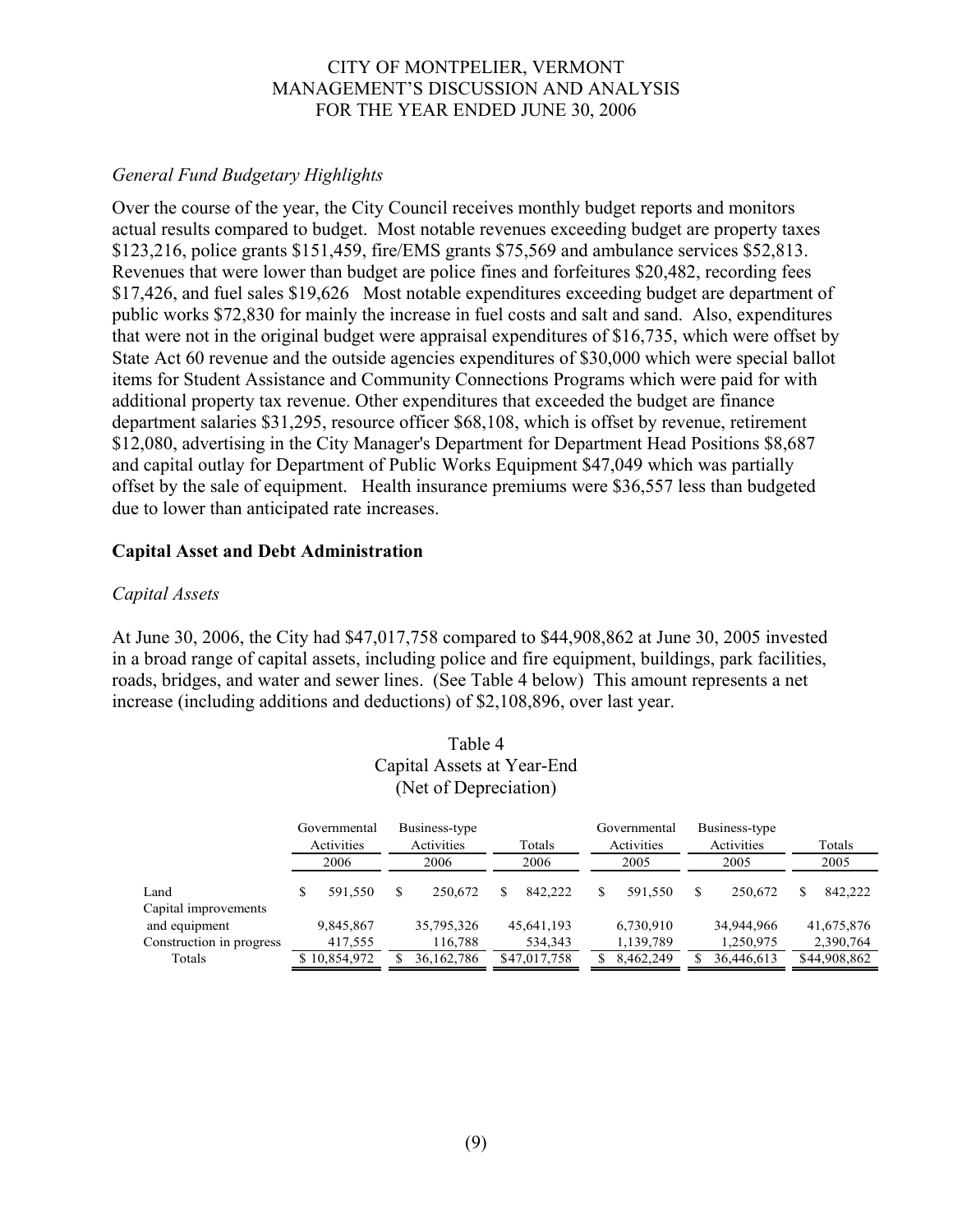This year's major additions included:

| Equipment and vehicles              | \$<br>656,125 |
|-------------------------------------|---------------|
|                                     |               |
| Barre Street project                | 146,702       |
| Other improvements                  | 244,257       |
| Langdon Street Bridge - contributed | 168,224       |
| Infrastructure - rock wall          | 1,076,684     |
| Infrastructure - roads etc          | 800,812       |
| Water lines                         | 409,070       |
| Sewer improvements                  | 66,466        |
| Parking Meters                      | 13,195        |
|                                     | 3,581,535     |

The City's fiscal year 2007 governmental capital budget calls for it to spend \$6,500 less than the prior year's \$950,000 or \$943,500 for general governmental capital projects and debt of which debt service is approximately 65%.

#### *Long Term - Debt*

At June 30, 2006, the City had \$22,020,176 in bonds and notes outstanding versus \$23,241,126 on June 30, 2005 – a decrease of \$1,220,950 (5.5%) – as shown in Table 5.

| Table 5                      |  |
|------------------------------|--|
| Outstanding Debt at Year-End |  |
|                              |  |

|                         | Balance       | Additions |               | Balance<br>June 30, 2006 |
|-------------------------|---------------|-----------|---------------|--------------------------|
|                         | June 30, 2005 |           | Payments      |                          |
| Notes and bond payable  |               |           |               |                          |
| Governmental Activities | 5,035,977     | 15,639    | \$ (434,971)  | \$4,616,645              |
| Proprietary Funds       | 18,205,149    | 95,881    | (897,499)     | 17,403,531               |
| Totals                  | 23,241,126    | 111,520   | \$(1,332,470) | \$22,020,176             |

New debt resulted from a vehicle lease and Wastewater upgrades.

#### **Economic Factors and Next Year's Budgets and Rates**

The City's elected and appointed officials considered economic factors and the importance of maintaining the level of City services when setting the fiscal year 2007 budget, tax rates, and fees that will be charged for the business-type activities.

One of the economic factors is the unemployment in the City, which stands at 2.2% (August 2006) compared with 3.0% (August, 2005) a year ago. This compares with the State's unemployment rate in August 2006 of 3.7% and the national rate of 4.7% for the same month (seasonally adjusted). When adopting the budget for fiscal year 2007, the City took into account these indicators as well as increased home values which will result in a city wide reappraisal to be completed in the spring of 2007. There is an increase of 5 cents on the tax rate or \$1.11 per assessed value for fiscal year 2006. Of this 5 cent increase, 4 cents is necessary to fund in the municipal budget. One cent is due to increases in ballot items for outside agencies which were approved by the voters.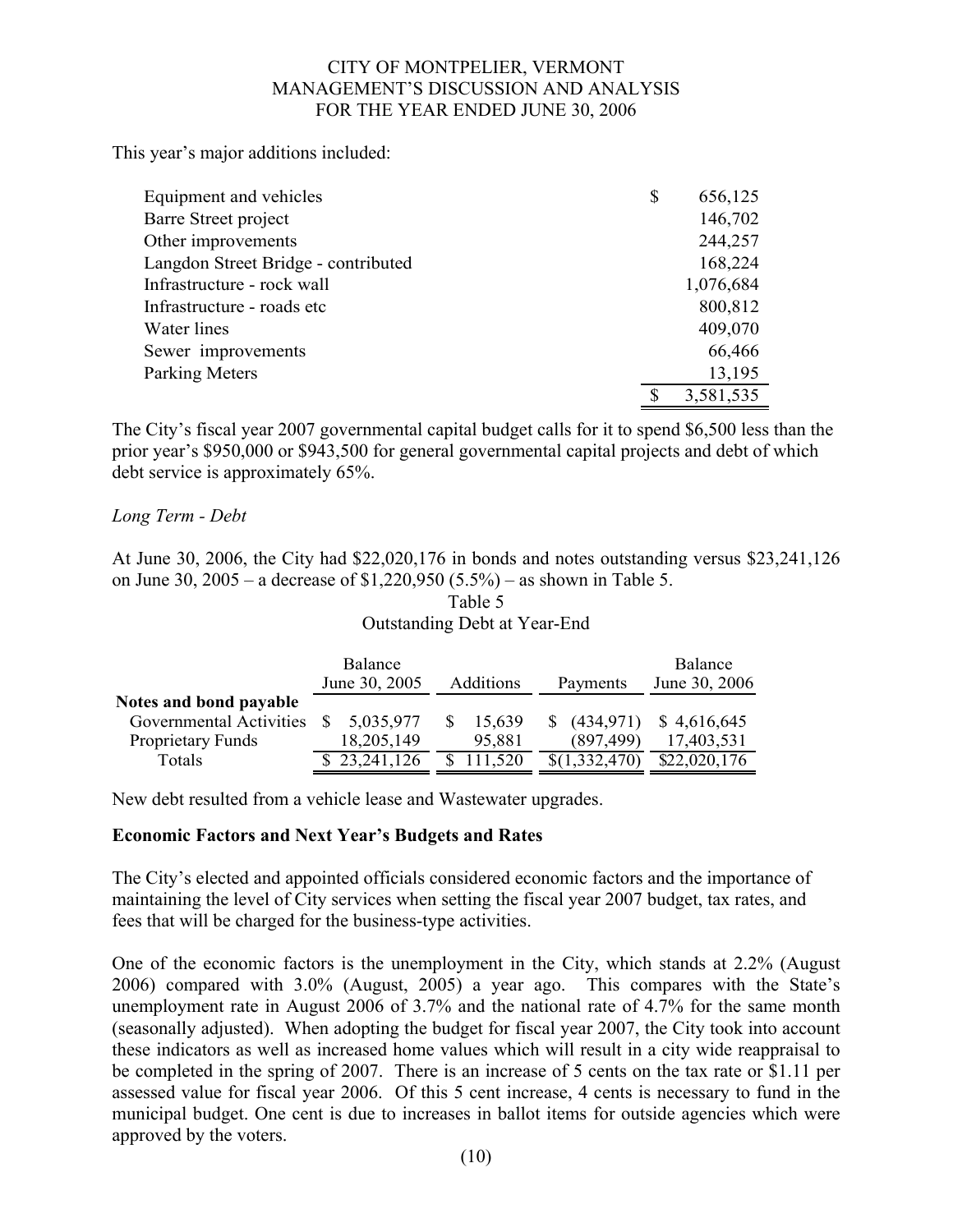Also, the Consumer Price Index and percent change over one year of 4.4% for the month of October, 2005 was reviewed during the budget process.

The City's General Fund fund balance is expected to increase in the fiscal year 2007 due to a General Fund repayment of a \$325,000 loan that was borrowed from the Water Fund in 2003.

. As for the City's business-type activities, utility rates increased substantially in the fiscal year 2006. It is expected that utility rates will be adjusted annually due to increases in maintenance, chemical, fuel and electricity costs.

Current quarterly water rates are as follows: \$6.61 per 1,000 for the first 50,000 gallons, \$7.02 per 1,000 for the next 200,000 gallons, 11.38 per 1,000 for over \$250,000 gallons and a fixed charge for all accounts for meter reading, billing and other administrative service costs of \$19.50.

Current quarterly sewer rates are as follows: \$7.46 per 1,000 gallons of water used and a fixed charge for all for meter reading, billing and other administrative service costs of \$24.50.

# **Contacting the City's Financial Management**

This financial report is designed to provide our citizens, taxpayers, customers, and investors and creditors with a general overview of the City's finances and to show the City's accountability for the money it receives. If you have questions about this report or need additional financial information, contact the City Finance Office at the City of Montpelier, 39 Main Street, Suite 600, Montpelier, VT 05602.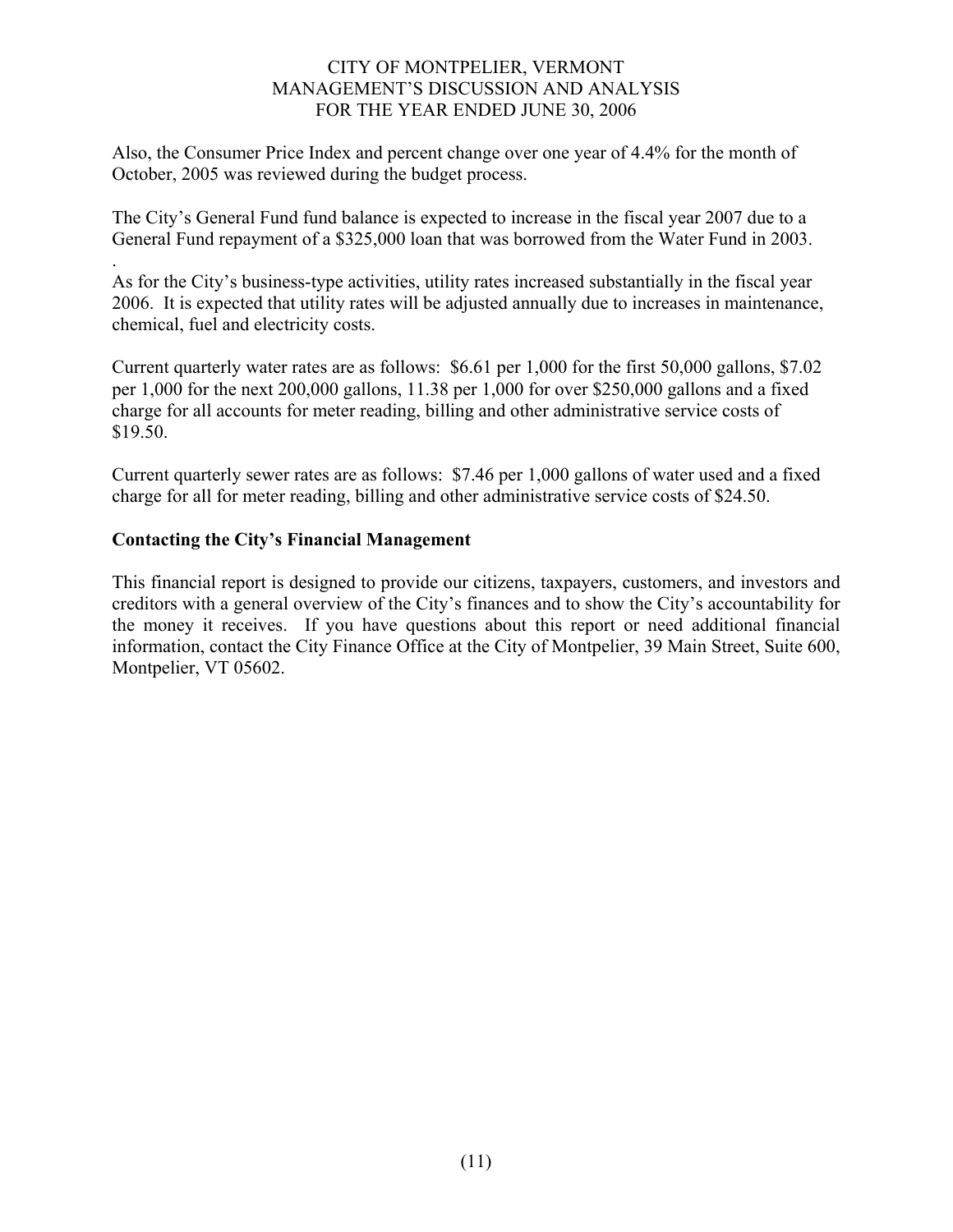# CITY OF MONTPELIER, VERMONT STATEMENT OF NET ASSETS JUNE 30, 2006

|                                                 | Primary Government |                  |                 |  |  |  |
|-------------------------------------------------|--------------------|------------------|-----------------|--|--|--|
|                                                 | Governmental       | Business-type    |                 |  |  |  |
|                                                 | Activities         | Activities       | Total           |  |  |  |
| <b>ASSETS</b>                                   |                    |                  |                 |  |  |  |
| Cash and cash equivalents                       | \$<br>1,123,386    | \$<br>50         | \$<br>1,123,436 |  |  |  |
| Investments                                     | 628,589            | $\Omega$         | 628,589         |  |  |  |
| Accounts receivable:                            |                    |                  |                 |  |  |  |
| Property taxes, net                             | 101,856            | $\mathbf{0}$     | 101,856         |  |  |  |
| Ambulance, net                                  | 47,229             | 0                | 47,229          |  |  |  |
| Water/sewer and other fees                      | $\theta$           | 1,082,450        | 1,082,450       |  |  |  |
| Grants                                          | 2,180,777          | $\overline{0}$   | 2,180,777       |  |  |  |
| Other                                           | 77,288             | 526,072          | 603,360         |  |  |  |
| Loans and notes receivable due within one year  | 95,000             | $\theta$         | 95,000          |  |  |  |
| Internal balances                               | 425,843            | (425, 843)       | $\mathbf{0}$    |  |  |  |
| Inventories                                     | 66,539             | 65,419           | 131,958         |  |  |  |
| Prepaid expenses                                | $\theta$           | 3,183            | 3,183           |  |  |  |
| Loans and notes receivable due after one year   | 2,598,109          | 0                | 2,598,109       |  |  |  |
| Capital assets:                                 |                    |                  |                 |  |  |  |
| Land and construction in progress               | 1,009,105          | 367,460          | 1,376,565       |  |  |  |
| Other capital assets, net of depreciation       | 9,845,867          | 35,795,326       | 45,641,193      |  |  |  |
|                                                 |                    |                  |                 |  |  |  |
| Total assets                                    | 18,199,588         | 37,414,117       | 55,613,705      |  |  |  |
| <b>LIABILITIES</b>                              |                    |                  |                 |  |  |  |
| Accounts payable                                | 417,148            | 75,869           | 493,017         |  |  |  |
| Construction payable                            | 160,697            | 7,105            | 167,802         |  |  |  |
| Due to fiduciary funds                          | 88,762             | 0                | 88,762          |  |  |  |
| Due to school district                          | 9,583              | 0                | 9,583           |  |  |  |
| Deferred revenue                                | 82,021             | 0                | 82,021          |  |  |  |
| Accrued interest                                | 21,153             | 44,827           | 65,980          |  |  |  |
| Accrued payroll and related expenses            | 68,286             | 20,166           | 88,452          |  |  |  |
| Grant anticipation note                         | 1,550,000          | $\Omega$         | 1,550,000       |  |  |  |
| Bonds and notes payable due within one year     | 423,875            | 934,350          | 1,358,225       |  |  |  |
| Accrued compensated absences due after one year | 258,945            | 94,720           | 353,665         |  |  |  |
| Bonds and notes payable due after one year      | 4,192,770          | 16,469,181       | 20,661,951      |  |  |  |
| <b>Total liabilities</b>                        | 7,273,240          | 17,646,218       | 24,919,458      |  |  |  |
| <b>NET ASSETS</b>                               |                    |                  |                 |  |  |  |
| Unrestricted                                    | 64,173             | (412, 279)       | (348, 106)      |  |  |  |
| Restricted for community development            | 2,784,059          | $\bf{0}$         | 2,784,059       |  |  |  |
| Restricted for capital projects                 | 244,064            | $\theta$         | 244,064         |  |  |  |
| Restricted for other purposes                   | 618,596            | 41,220           | 659,816         |  |  |  |
| Restricted for permanent trust funds            |                    |                  |                 |  |  |  |
| Nonexpendable                                   | 401,493            | $\boldsymbol{0}$ | 401,493         |  |  |  |
| Expendable                                      | 286,333            | $\boldsymbol{0}$ | 286,333         |  |  |  |
| Invested in capital assets,                     |                    |                  |                 |  |  |  |
| net of related debt                             | 6,527,630          | 20,138,958       | 26,666,588      |  |  |  |
| Total net assets                                | \$10,926,348       | \$19,767,899     | \$30,694,247    |  |  |  |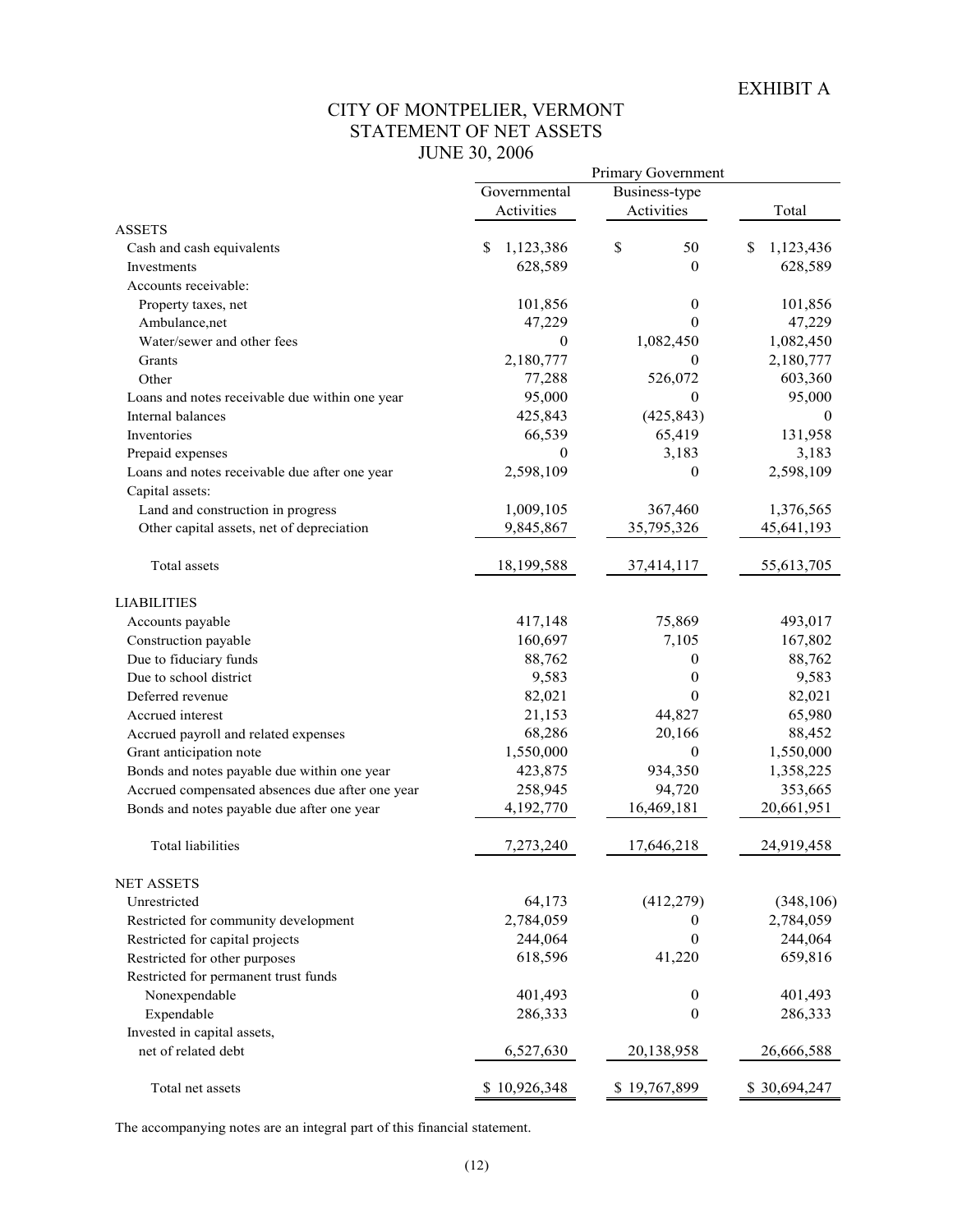EEXHBIIT B

#### CITY OF M ONTPELIER, V ERMONT

#### STATEMENT OF ACTIVITIES

#### YEAR ENDED J U N E 30, 2006

|                                       |                            |                                      | Operating            | Capital              | <b>Net (Expense) Revenue</b><br>and Change in Net Assets |                      |                             |  |  |  |  |
|---------------------------------------|----------------------------|--------------------------------------|----------------------|----------------------|----------------------------------------------------------|----------------------|-----------------------------|--|--|--|--|
|                                       |                            | <b>Charge for</b>                    | <b>Grants</b> and    | <b>Grants</b> and    | Governmental                                             | <b>Business-type</b> |                             |  |  |  |  |
| <b>Functions/Programs</b>             | <b>Expenses</b>            | <b>Services</b>                      | <b>Contributions</b> | <b>Contributions</b> | <b>Activities</b>                                        | <b>Activities</b>    | <b>Total</b>                |  |  |  |  |
| Governmental Activities:              |                            |                                      |                      |                      |                                                          |                      |                             |  |  |  |  |
| General government and administration | 1,267,805 \$<br>\$         | 138,077                              | \$<br>211,721        | \$<br>$\mathbf{0}$   | \$<br>(918,007)                                          | \$<br>$\mathbf{0}$   | \$<br>(918,007)             |  |  |  |  |
| Public safety                         | 3,423,300                  | 412,720                              | 209,884              | 166,159              | (2,634,537)                                              | 0                    | (2,634,537)                 |  |  |  |  |
| Highway and streets                   | 2,496,434                  | 100,150                              | 213,696              | 2,328,255            | 145,667                                                  | 0                    | 145,667                     |  |  |  |  |
| Cultural and recreational             | 391,367                    | 3,240                                | 4,572                | 108,272              | (275, 283)                                               | 0                    | (275, 283)                  |  |  |  |  |
| Cemetery                              | 173,315                    | 37,075                               | $\Omega$             | $\Omega$             | (136, 240)                                               | 0                    | (136, 240)                  |  |  |  |  |
| Community development                 | 120,605                    | $\Omega$                             | 635,684              | 0                    | 515,079                                                  | 0                    | 515,079                     |  |  |  |  |
| Interest on long-term debt            | 246,147                    | $\Omega$                             | $\mathbf{0}$         | $\mathbf{0}$         | (246, 147)                                               | 0                    | (246, 147)                  |  |  |  |  |
| Total governmental activities         | 8,118,973                  | 691,262                              | 1,275,557            | 2,602,686            | (3,549,468)                                              | $\overline{0}$       | (3,549,468)                 |  |  |  |  |
| Business-type activities              |                            |                                      |                      |                      |                                                          |                      |                             |  |  |  |  |
| Water                                 | 2,121,993                  | 2,086,623                            | $\mathbf{0}$         | $\bf{0}$             | $\bf{0}$                                                 | (35,370)             | (35,370)                    |  |  |  |  |
| Sewer                                 | 3,032,200                  | 2,885,693                            | $\mathbf{0}$         | $\mathbf{0}$         | $\overline{0}$                                           | (146, 507)           | (146, 507)                  |  |  |  |  |
| Parking                               | 559,985                    | 561,057                              | $\mathbf{0}$         | $\mathbf{0}$         | $\mathbf{0}$                                             | 1,072                | 1,072                       |  |  |  |  |
| Total business-type activities        | 5,714,178                  | 5,533,373                            | $\theta$             | $\Omega$             | $\Omega$                                                 | (180, 805)           | (180, 805)                  |  |  |  |  |
| Total government                      | 13,833,151<br>S.           | 6,224,635<br>\$                      | 1,275,557<br>\$      | 2,602,686<br>\$      | (3,549,468)                                              | (180, 805)           | (3,730,273)                 |  |  |  |  |
|                                       | General Revenues:          |                                      |                      |                      |                                                          |                      |                             |  |  |  |  |
|                                       | Property taxes             |                                      |                      |                      | 5,968,903                                                | $\overline{0}$       | 5,968,903                   |  |  |  |  |
|                                       | Earnings on investments    |                                      |                      |                      | 67,994                                                   | 14,795               | 82,789                      |  |  |  |  |
|                                       | Miscellaneous              |                                      |                      |                      | 368,646                                                  | 0                    | 368,646                     |  |  |  |  |
|                                       | Transfers                  |                                      |                      |                      | 1,200                                                    | (1,200)              | $\bf{0}$                    |  |  |  |  |
|                                       |                            | Total general revenues and transfers |                      |                      | 6,406,743                                                | 13,595               | 6,420,338                   |  |  |  |  |
|                                       | Change in net assets       |                                      |                      |                      | 2,857,275                                                | (167, 210)           | 2,690,065                   |  |  |  |  |
|                                       | Net assets - July 1, 2005  |                                      |                      |                      | 8,069,073                                                | 19,935,109           | 28,004,182                  |  |  |  |  |
|                                       | Net assets - June 30, 2006 |                                      |                      |                      | 10,926,348<br>\$                                         | 19,767,899<br>\$     | 30,694,247<br><sup>\$</sup> |  |  |  |  |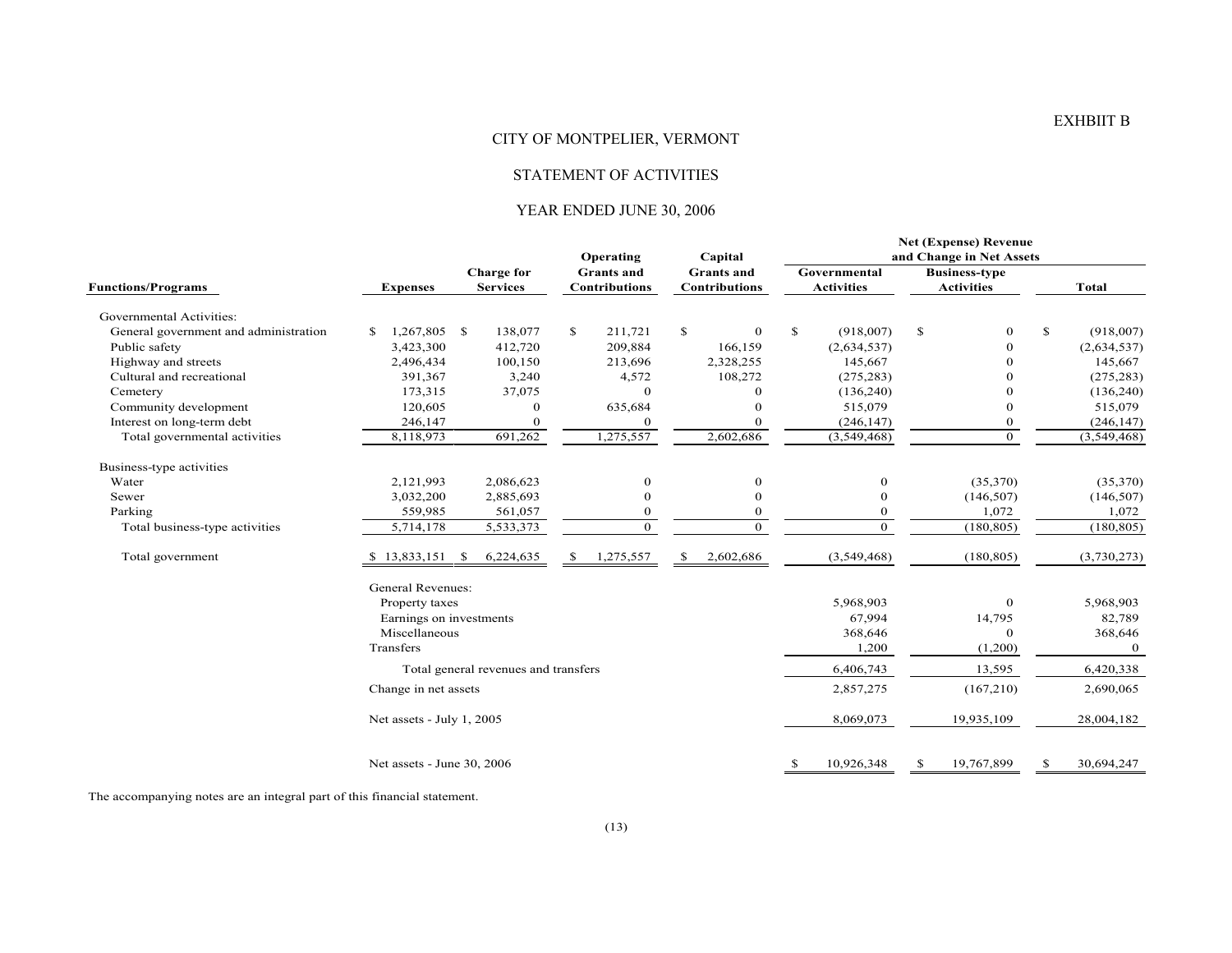#### EXHIBIT C

# CITY OF MONTPELIER, VERMONT BALANCE SHEET GOVERNMENTAL FUNDS JUNE 30, 2006

|                                      |             |                  | Major funds        |               |                  |             | Nonmajor         |             |              |
|--------------------------------------|-------------|------------------|--------------------|---------------|------------------|-------------|------------------|-------------|--------------|
|                                      |             |                  |                    |               | Capital          |             | Other            |             | Total        |
|                                      |             |                  | Community          |               | Projects         |             | Governmental     |             | Governmental |
|                                      |             | General          | Development        |               | Fund             |             | Funds            |             | Funds        |
| <b>ASSETS</b>                        |             |                  |                    |               |                  |             |                  |             |              |
| Cash and cash equivalents            | \$          | 463,716          | \$<br>476,785      | \$            | $\boldsymbol{0}$ | \$          | 182,885          | \$          | 1,123,386    |
| Investments                          |             | $\boldsymbol{0}$ | $\mathbf{0}$       |               | $\overline{0}$   |             | 628,589          |             | 628,589      |
| Receivables                          |             |                  |                    |               |                  |             |                  |             |              |
| Property taxes, net                  |             | 101,856          | $\mathbf{0}$       |               | $\overline{0}$   |             | $\theta$         |             | 101,856      |
| Ambulance receivables, net           |             | 47,229           | $\theta$           |               | 0                |             | $\theta$         |             | 47,229       |
| Federal grants                       |             | 36,862           | 6,479              |               | 2,122,125        |             | $\mathbf{0}$     |             | 2,165,466    |
| State grants and loans               |             | $\mathbf{0}$     | 3,500              |               | 11,811           |             | $\overline{0}$   |             | 15,311       |
| Other                                |             | 35,443           | $\boldsymbol{0}$   |               | 231              |             | 17,117           |             | 52,791       |
| Employee loans                       |             | 24,497           | $\theta$           |               | $\theta$         |             | $\Omega$         |             | 24,497       |
| Due from other funds                 |             | 625,512          | 450                |               | 281,570          |             | 446,056          |             | 1,353,588    |
| Community development loans, net     |             | $\mathbf{0}$     | 2,375,285          |               | 0                |             | 0                |             | 2,375,285    |
| Note receivable                      |             | 317,824          | $\boldsymbol{0}$   |               | $\overline{0}$   |             | $\boldsymbol{0}$ |             | 317,824      |
| Inventories                          |             | 66,539           | $\theta$           |               | $\theta$         |             | $\theta$         |             | 66,539       |
| Total assets                         | \$          | 1,719,478        | \$<br>2,862,499    | <sup>\$</sup> | 2,415,737        | \$          | 1,274,647        | $\mathbf S$ | 8,272,361    |
| <b>LIABILITIES AND FUND BALANCES</b> |             |                  |                    |               |                  |             |                  |             |              |
| <b>LIABILITIES</b>                   |             |                  |                    |               |                  |             |                  |             |              |
| Accounts payable                     | \$          | 326,168          | \$<br>$\mathbf{0}$ | \$            | $\theta$         | $\mathbf S$ | 18,540           | \$          | 344,708      |
| Construction payable                 |             | $\theta$         | $\theta$           |               | 160,697          |             | $\theta$         |             | 160,697      |
| Due to other funds                   |             | 413,763          | $\boldsymbol{0}$   |               | 295,625          |             | 307,119          |             | 1,016,507    |
| Accrued payroll and related expenses |             | 61,560           | $\boldsymbol{0}$   |               | $\theta$         |             | 6,726            |             | 68,286       |
| Due to school district               |             | 9,583            | $\boldsymbol{0}$   |               | $\theta$         |             | $\boldsymbol{0}$ |             | 9,583        |
| Grant anticipation note              |             | $\boldsymbol{0}$ | $\theta$           |               | 1,550,000        |             | $\theta$         |             | 1,550,000    |
| Deferred revenue                     |             |                  |                    |               |                  |             |                  |             |              |
| Taxes                                |             | 59,902           | $\theta$           |               | $\theta$         |             | $\theta$         |             | 59,902       |
| Federal grants                       |             | $\mathbf{0}$     | 6,000              |               | 155,633          |             | 39,479           |             | 201,112      |
| Other                                |             | 200              | $\Omega$           |               | $\theta$         |             | 36,342           |             | 36,542       |
| Community development                |             | $\theta$         | 2,357,585          |               | $\theta$         |             | $\theta$         |             | 2,357,585    |
| <b>Total liabilities</b>             |             | 871,176          | 2,363,585          |               | 2,161,955        |             | 408,206          |             | 5,804,922    |
| <b>FUND BALANCES</b>                 |             |                  |                    |               |                  |             |                  |             |              |
| Reserved for General Fund            |             | 557,143          | $\mathbf{0}$       |               | $\boldsymbol{0}$ |             | $\boldsymbol{0}$ |             | 557,143      |
| Reserved for Special Revenue Funds   |             | $\boldsymbol{0}$ | 498,914            |               | $\theta$         |             | 127,993          |             | 626,907      |
| Reserved for Capital Projects Fund   |             | $\mathbf{0}$     | $\mathbf{0}$       |               | 242,751          |             | $\theta$         |             | 242,751      |
| <b>Reserved for Permanent Funds</b>  |             | $\theta$         | $\theta$           |               | $\theta$         |             | 687,826          |             | 687,826      |
| Unreserved                           |             | 291,159          | $\theta$           |               | 11,031           |             | 50,622           |             | 352,812      |
| Total fund balances                  |             | 848,302          | 498,914            |               | 253,782          |             | 866,441          |             | 2,467,439    |
| Total liabilities and fund balances  | $\mathbf S$ | 1,719,478        | \$<br>2,862,499    | <sup>\$</sup> | 2,415,737        | S           | 1,274,647        | $\mathbf S$ | 8,272,361    |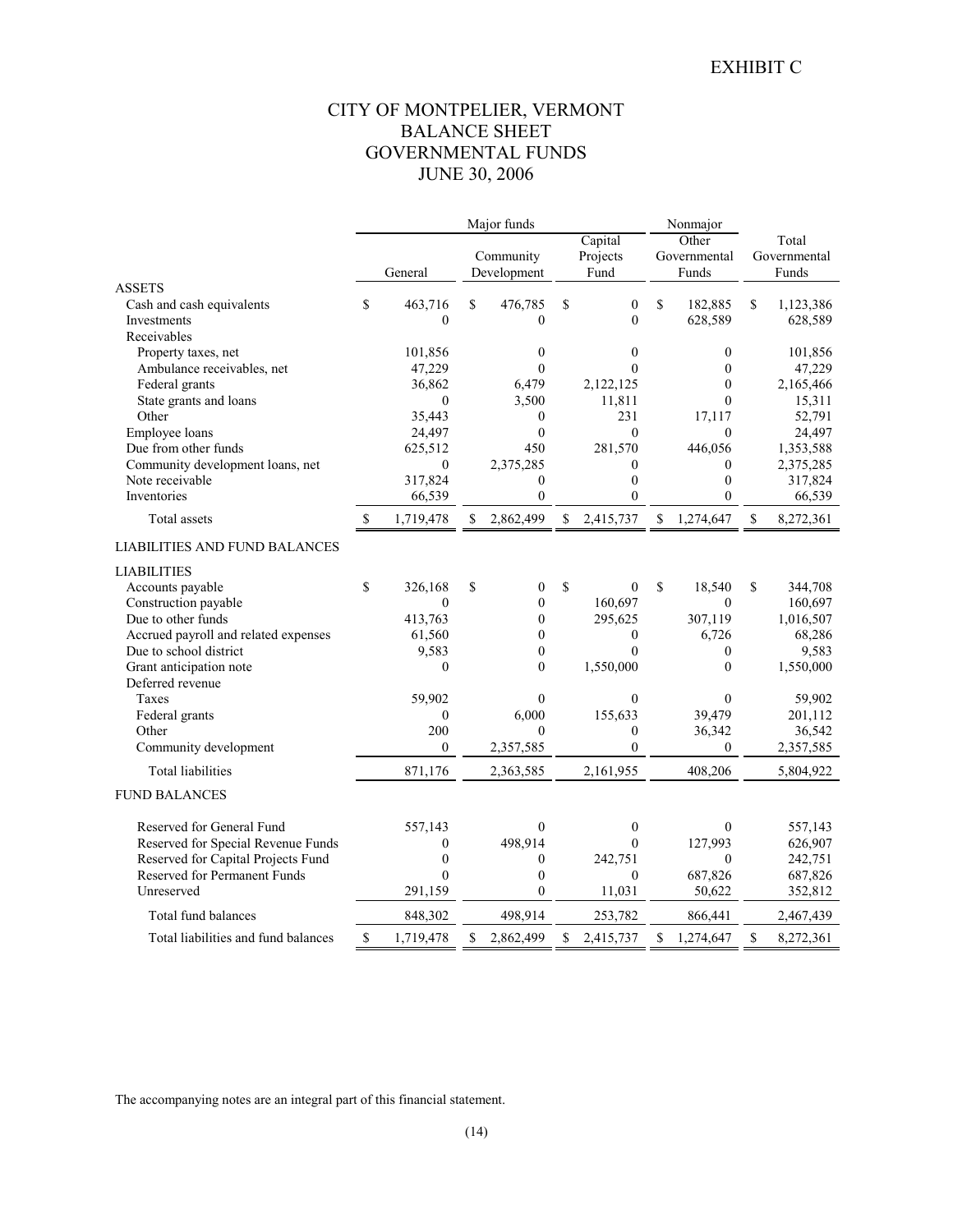# CITY OF MONTPELIER, VERMONT

# RECONCILIATION OF THE GOVERNMENTAL FUNDS BALANCE SHEET TO THE STATEMENT OF NET ASSETS

# JUNE 30, 2006

| TOTAL FUND BALANCES - GOVERNMENTAL FUNDS                                                              | \$<br>2,467,439 |
|-------------------------------------------------------------------------------------------------------|-----------------|
| Amounts reported for governmental activities in the<br>statement of net assets are different because: |                 |
| Capital assets used in governmental activities are not                                                |                 |
| financial resources and therefore are not reported as                                                 |                 |
| assets in governmental funds. The cost of the assets are                                              |                 |
| $$14,562,007$ and the accumulated depreciation is \$3,707,035.                                        | 10,854,972      |
| Deferred revenues are recognized on an accrual basis in the statement                                 |                 |
| of net assets, not the modified accrual basis. Deferred revenues at<br>year end consist of:           |                 |
| Deferred note revenue less related payable<br>2,285,145                                               |                 |
| Deferred grant revenue<br>155,633                                                                     |                 |
| Deferred tax revenue<br>59,902                                                                        |                 |
|                                                                                                       | 2,500,680       |
| Long-term liabilities, including bonds payable, are not due                                           |                 |
| and payable in the current period and therefore are not                                               |                 |
| reported as liabilities in the funds. Long-term liabilities at                                        |                 |
| year end consist of:                                                                                  |                 |
| Bonds and notes payable<br>4,616,645                                                                  |                 |
| 21,153<br>Accrued interest on bonds and notes payable                                                 |                 |
| 258,945<br>Accrued compensated absences                                                               | (4,896,743)     |
| TOTAL NET ASSETS - GOVERNMENTAL ACTIVITIES                                                            | \$10,926,348    |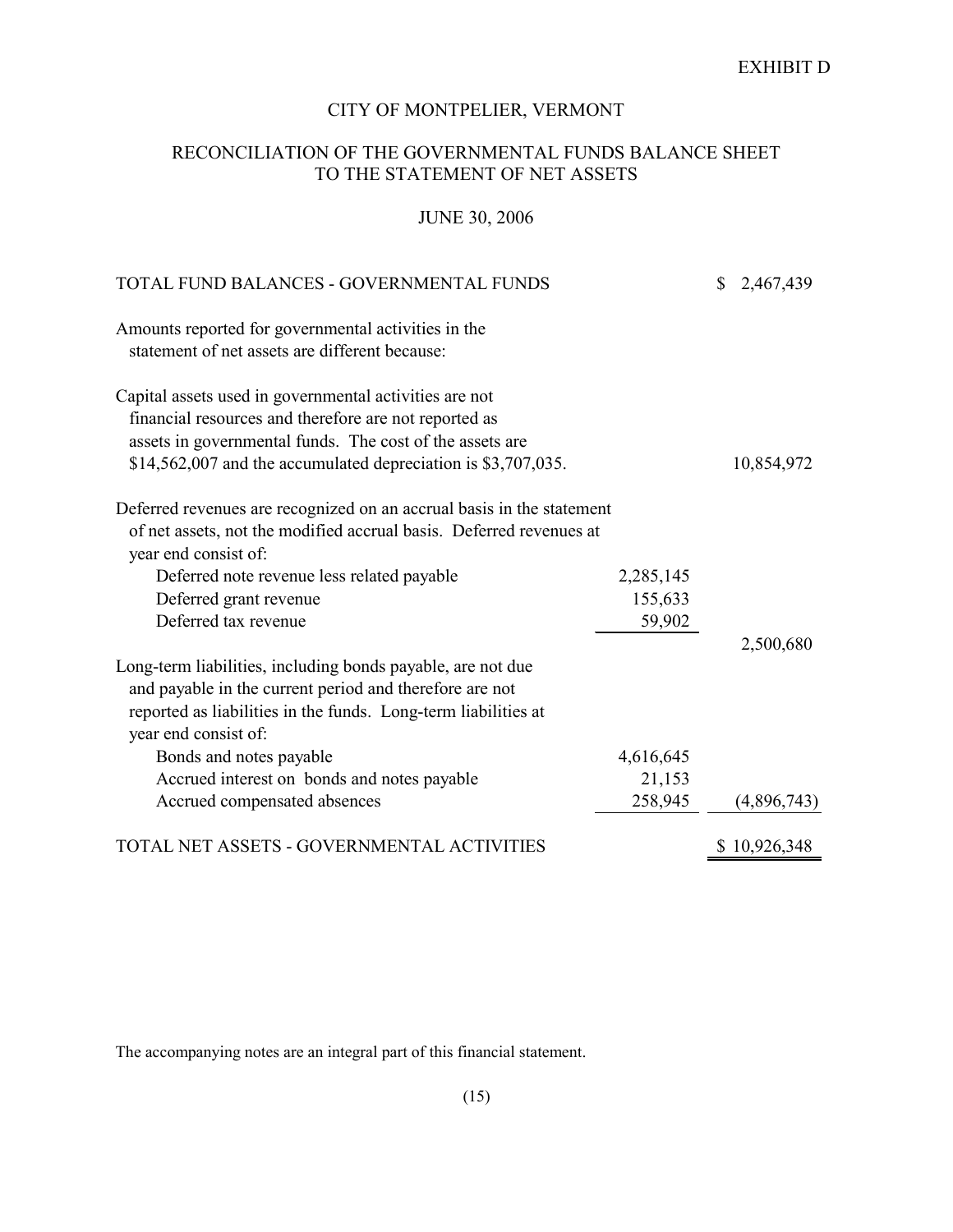# CITY OF MONTPELIER, VERMONT STATEMENT OF REVENUES, EXPENDITURES AND CHANGES IN FUND BALANCES GOVERNMENTAL FUNDS YEAR ENDED JUNE 30, 2006

|                                        |                  | Major funds      |                    | Nonmajor           |                 |  |
|----------------------------------------|------------------|------------------|--------------------|--------------------|-----------------|--|
|                                        |                  |                  | Capital            | Other              | Total           |  |
|                                        |                  | Community        | Projects           | Governmental       | Governmental    |  |
|                                        | General          | Development      | Fund               | Funds              | Funds           |  |
| <b>REVENUES</b>                        |                  |                  |                    |                    |                 |  |
| Property taxes, penalties and interest | \$<br>5,977,898  | \$<br>$\theta$   | \$<br>$\mathbf{0}$ | \$<br>$\mathbf{0}$ | \$<br>5,977,898 |  |
| Permits and licenses                   | 44,116           | $\theta$         | $\Omega$           | $\Omega$           | 44,116          |  |
| Intergovernmental                      | 654,445          | 635,684          | 2,280,894          | 151,587            | 3,722,610       |  |
| Fees and charges for services          | 1,327,077        | $\theta$         | $\mathbf{0}$       | 37,075             | 1,364,152       |  |
| Fines and forfeitures                  | 14,518           | $\Omega$         | $\mathbf{0}$       | $\mathbf{0}$       | 14,518          |  |
| Investment income                      | 31,954           | 10,104           | $\mathbf{0}$       | 25,936             | 67,994          |  |
| Rents and commissions                  | 500              | $\mathbf{0}$     | $\mathbf{0}$       | 3,240              | 3,740           |  |
| Equipment revenues                     | 76,040           | $\theta$         | $\theta$           | $\mathbf{0}$       | 76,040          |  |
| Principal repayments                   | $\theta$         | 70,187           | $\theta$           | $\theta$           | 70,187          |  |
| Miscellaneous and other                | 121,570          | $\mathbf{0}$     | 45,591             | 44,121             | 211,282         |  |
| Total revenues                         | 8,248,118        | 715,975          | 2,326,485          | 261,959            | 11,552,537      |  |
| <b>EXPENDITURES</b>                    |                  |                  |                    |                    |                 |  |
| General government                     | 1,648,428        | $\boldsymbol{0}$ | 34,286             | $\boldsymbol{0}$   | 1,682,714       |  |
| Public safety                          | 3,067,134        | $\mathbf{0}$     | $\theta$           | 184,701            | 3,251,835       |  |
| Highway and streets                    | 1,711,704        | $\theta$         | 846,525            | $\mathbf{0}$       | 2,558,229       |  |
| Culture and recreation                 | 262,912          | 806,201          | 5,343              | 120,494            | 1,194,950       |  |
| Cemetery                               | $\boldsymbol{0}$ | $\mathbf{0}$     | $\theta$           | 165,973            | 165,973         |  |
| Capital outlays                        | 473,330          | $\boldsymbol{0}$ | 2,259,257          | 11,963             | 2,744,550       |  |
| Debt service - interest                | 248,536          | $\mathbf{0}$     | $\theta$           | 716                | 249,252         |  |
| Debt service - principal               | 428,191          | $\theta$         | $\theta$           | 6,780              | 434,971         |  |
|                                        |                  |                  |                    |                    |                 |  |
| Total expenditures                     | 7,840,235        | 806,201          | 3,145,411          | 490,627            | 12,282,474      |  |
| EXCESS REVENUES (EXPENDITURES)         | 407,883          | (90, 226)        | (818,926)          | (228, 668)         | (729, 937)      |  |
| OTHER FINANCING SOURCES (USES)         |                  |                  |                    |                    |                 |  |
| Loan proceeds                          | 15,639           | $\mathbf{0}$     | $\theta$           | $\mathbf{0}$       | 15,639          |  |
| Transfers in                           | 30,000           | $\Omega$         | 356,700            | 276,119            | 662,819         |  |
| Transfers out                          | (571, 290)       | (30,000)         | $\boldsymbol{0}$   | (60, 329)          | (661, 619)      |  |
| Total other financing sources (uses)   | (525, 651)       | (30,000)         | 356,700            | 215,790            | 16,839          |  |
|                                        |                  |                  |                    |                    |                 |  |
| <b>NET CHANGE IN FUND BALANCES</b>     | (117,768)        | (120, 226)       | (462, 226)         | (12, 878)          | (713,098)       |  |
| FUND BALANCES - JULY 1, 2005           | 966,070          | 619,140          | 716,008            | 879,319            | 3,180,537       |  |
| FUND BALANCES - JUNE 30, 2006          | \$<br>848,302    | 498,914<br>S     | 253,782<br>\$      | \$<br>866,441      | 2,467,439<br>S  |  |
|                                        |                  |                  |                    |                    |                 |  |

The accompanying notes are an integral part of this financial statement.

(16)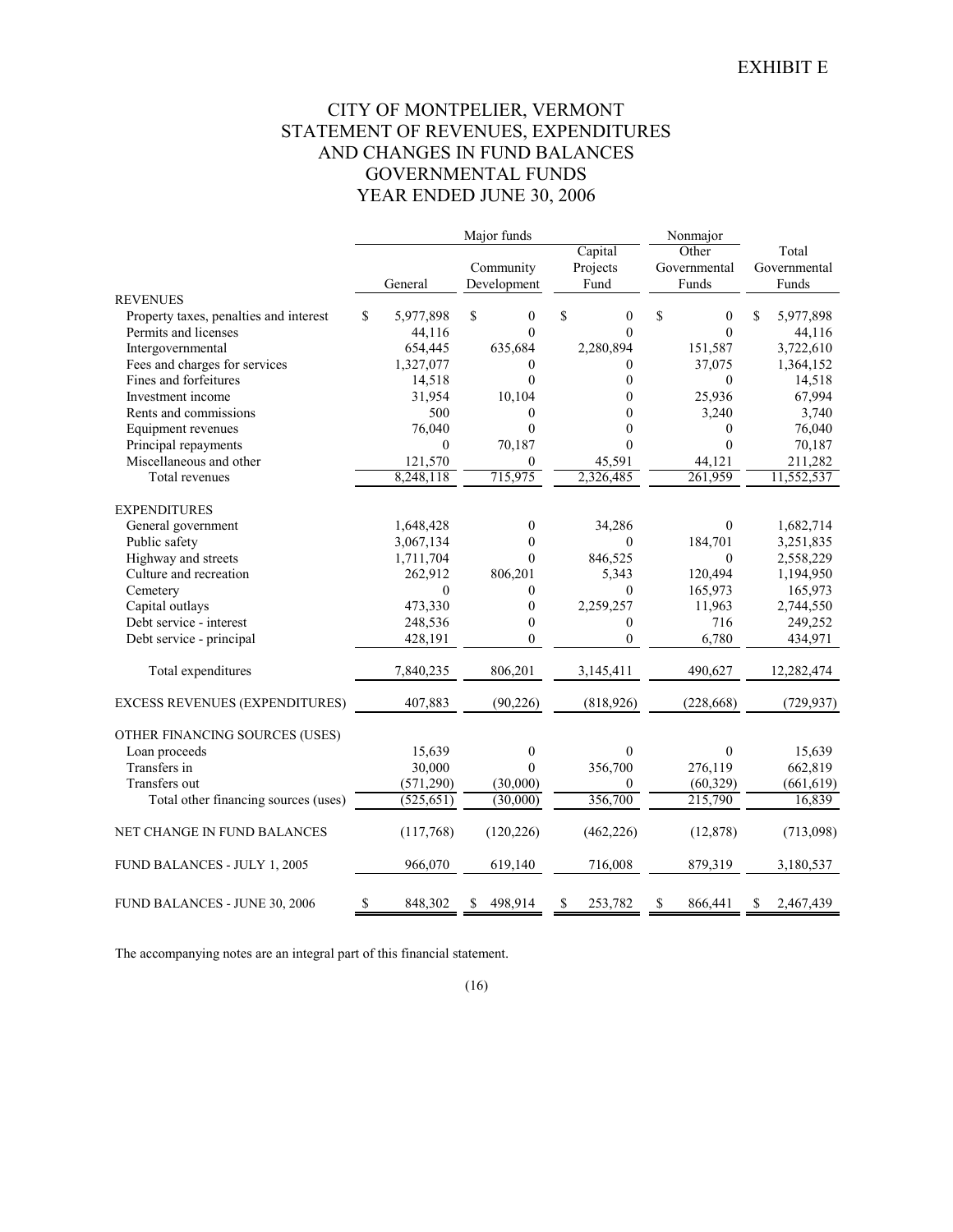#### EXHIBIT F

# CITY OF MONTPELIER, VERMONT RECONCILIATION OF THE GOVERNMENTAL FUNDS STATEMENT OF REVENUES, EXPENDITURES AND CHANGES IN FUND BALANCES TO THE STATEMENT OF ACTIVITIES YEAR ENDED JUNE 30, 2006

| TOTAL NET CHANGE IN FUND BALANCES - GOVERNMENTAL FUNDS                                                                                                                                                                                                                                                                                                                                                                                                                                                                                                    | \$           | (713,098) |
|-----------------------------------------------------------------------------------------------------------------------------------------------------------------------------------------------------------------------------------------------------------------------------------------------------------------------------------------------------------------------------------------------------------------------------------------------------------------------------------------------------------------------------------------------------------|--------------|-----------|
| Amounts reported for governmental activities in the statement of<br>activities are different because:                                                                                                                                                                                                                                                                                                                                                                                                                                                     |              |           |
| Capital outlays are reported in governmental funds as expenditures. However,<br>in the statement of activities, the cost of those assets is allocated over their<br>estimated useful lives as depreciation expense. This is the amount by which capital outlays<br>of \$2,744,550 plus donated equipment and infrastructure of \$172,724<br>net of disposals of \$15,360 exceeds depreciation expense \$509,191 in the period.                                                                                                                            |              | 2,392,723 |
| Long term community development loans payments are recognized<br>on an accrual basis in the statement of net assets, not the modified accrual basis.<br>The deferred loan balances increased \$687,849 and the related payable.<br>increased \$72,440.                                                                                                                                                                                                                                                                                                    |              | 615,409   |
| Property taxes are recognized on an accrual basis in the statement of net assets,<br>not the modified accrual basis. The deferred property taxes decreased \$8,995.                                                                                                                                                                                                                                                                                                                                                                                       |              | (8,995)   |
| Grant revenues are recognized on an accrual basis in the statement of net assets,<br>not the modified accrual basis. The deferred grant income increased \$155,633.                                                                                                                                                                                                                                                                                                                                                                                       |              | 155,633   |
| The issuance of long-term debt (e.g., bonds, leases) provides current financial<br>resources to governmental funds, while the repayment of principal of long-term<br>debt consumes the current financial resources of governmental funds. Neither<br>transaction, however, has any effect on net assets. This amount is the net effect<br>of these differences in the treatment of long-term debt and related items.                                                                                                                                      |              | 419,332   |
| In the statement of activities, accrued compensated absences are measured by the<br>amounts earned during the year. In the governmental funds, however,<br>expenditures for these items are measured by the amount of financial resources used<br>(essentially, the amounts actually paid). This year, compensated absences<br>earned exceeded the amounts used by \$6,834.                                                                                                                                                                               |              | (6, 834)  |
| Interest on long-term debt in the statement of activities differs from the amount reported in the<br>governmental funds because interest is recognized as an expenditure in the funds when it<br>is due, and thus requires the use of current financial resources. In the statement of activities,<br>however, interest expense is recognized as the interest accrues, regardless of when it is due.<br>The reduction of interest reported in the statement of activities is because accrued interest on<br>bonds and notes payable decreased by \$3,105. |              | 3,105     |
| CHANGE IN NET ASSETS OF GOVERNMENTAL ACTIVITIES                                                                                                                                                                                                                                                                                                                                                                                                                                                                                                           | $\mathbb{S}$ | 2,857,275 |
|                                                                                                                                                                                                                                                                                                                                                                                                                                                                                                                                                           |              |           |

To eliminate the doubling up of internal service charges between the Governmental Activities and the Business-type activities on the statement of activities the charges for services was decreased by \$811,304, the general government expenses was decreased by \$526,858 and the highway and streets was decreased by \$284,446.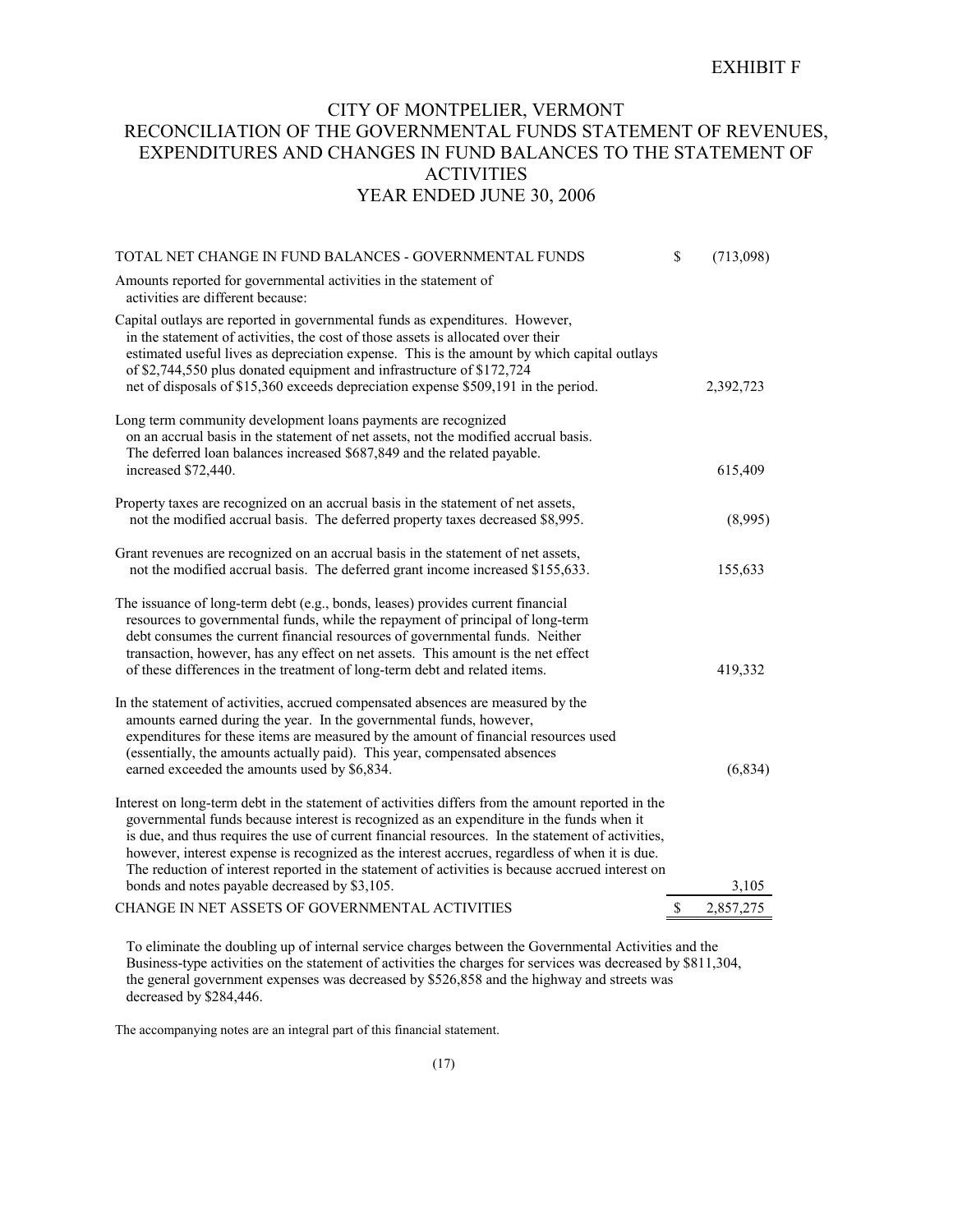# CITY OF MONTPELIER, VERMONT STATEMENT OF REVENUES, EXPENDITURES AND CHANGES IN FUND BALANCES BUDGET AND ACTUAL – GENERAL FUND YEAR ENDED JUNE 30, 2006

|                                        | Original<br>and final |                 | Variance<br>Favorable |
|----------------------------------------|-----------------------|-----------------|-----------------------|
|                                        | <b>Budget</b>         | Actual          | (Unfavorable)         |
| <b>REVENUES</b>                        |                       |                 |                       |
| Property taxes, penalties and interest | 5,813,296<br>\$       | \$<br>5,977,898 | \$<br>164,602         |
| Permits and licenses                   | 37,600                | 44,116          | 6,516                 |
| Intergovernmental                      | 408,738               | 654,445         | 245,707               |
| Fees and charges for services          | 1,262,837             | 1,327,077       | 64,240                |
| Fines and forfeitures                  | 35,000                | 14,518          | (20, 482)             |
| Investment income                      | 30,000                | 31,954          | 1,954                 |
| Rents and commissions                  | 500                   | 500             | $\theta$              |
| Equipment revenue                      | 92,521                | 76,040          | (16, 481)             |
| Miscellaneous and other                | 70,980                | 121,570         | 50,590                |
| Total revenues                         | 7,751,472             | 8,248,118       | 496,646               |
| <b>EXPENDITURES</b>                    |                       |                 |                       |
| General government                     | 1,551,908             | 1,648,428       | (96, 520)             |
| Public safety                          | 3,000,086             | 3,067,134       | (67, 048)             |
| Highway and streets                    | 1,638,874             | 1,711,704       | (72, 830)             |
| Culture and recreation                 | 227,409               | 262,912         | (35,503)              |
| Capital outlay                         | 229,151               | 473,330         | (244, 179)            |
| Debt service - principal               | 450,999               | 428,191         | 22,808                |
| Debt service - interest                | 250,044               | 248,536         | 1,508                 |
| Total expenditures                     | 7,348,471             | 7,840,235       | (491,764)             |
| <b>EXCESS REVENUES (EXPENDITURES)</b>  | 403,001               | 407,883         | 4,882                 |
| OTHER FINANCING SOURCES (USES)         |                       |                 |                       |
| Loan proceeds                          | $\boldsymbol{0}$      | 15,639          | 15,639                |
| Transfers in                           | 30,000                | 30,000          | $\mathbf{0}$          |
| Transfers out                          | (562,790)             | (571, 290)      | (8,500)               |
| Total other financing sources (uses)   | (532,790)             | (525, 651)      | 7,139                 |
|                                        |                       |                 |                       |
| NET CHANGE IN FUND BALANCES            | \$<br>(129, 789)      | $(117,768)$ \$  | 12,021                |
| FUND BALANCES - JULY 1, 2005           |                       | 966,070         |                       |
| FUND BALANCES - JUNE 30, 2006          |                       | \$<br>848,302   |                       |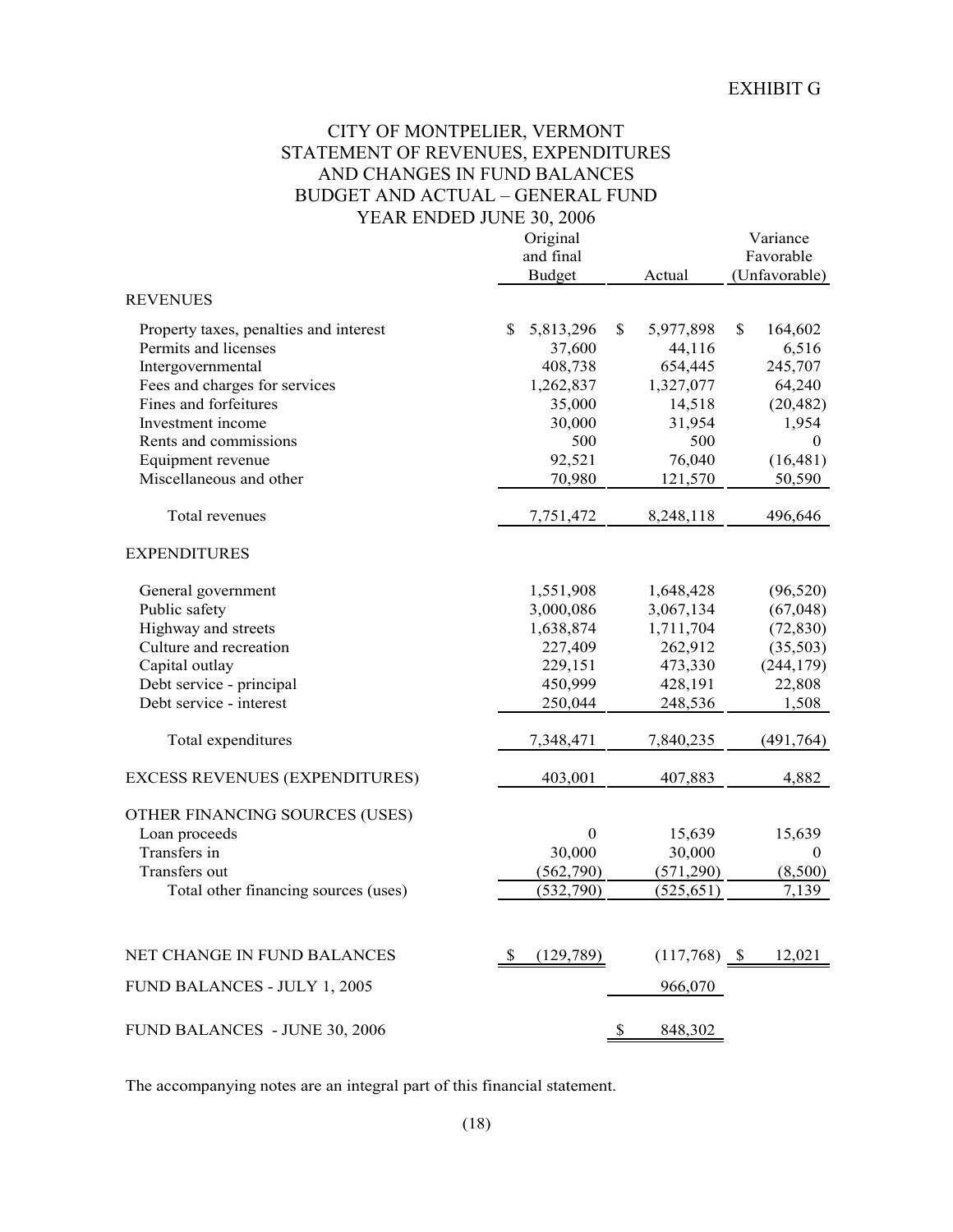#### EXHIBIT H

# CITY OF MONTPELIER, VERMONT STATEMENT OF NET ASSETS PROPRIETARY FUNDS JUNE 30, 2006

|                                                                                                     |                                     | <b>Enterprise Funds</b>               |                                       |                                         |  |  |  |
|-----------------------------------------------------------------------------------------------------|-------------------------------------|---------------------------------------|---------------------------------------|-----------------------------------------|--|--|--|
|                                                                                                     | Water<br>Fund                       | Sewer<br>Fund                         | Parking<br>Fund                       | Totals                                  |  |  |  |
| <b>ASSETS</b>                                                                                       |                                     |                                       |                                       |                                         |  |  |  |
| <b>Current Assets</b><br>Cash<br>Receivables                                                        | \$<br>$\mathbf{0}$                  | S<br>$\mathbf{0}$                     | \$<br>50                              | S<br>50                                 |  |  |  |
| Water/sewer and other fees<br>Other                                                                 | 593,977<br>481,213                  | 488,473<br>42,909                     | $\theta$<br>1,950                     | 1,082,450<br>526,072                    |  |  |  |
| Due from other funds<br>Prepaid expenses<br>Inventory                                               | 325,000<br>$\mathbf{0}$<br>60,808   | 906,735<br>0<br>4,611                 | $\mathbf{0}$<br>3,183<br>$\mathbf{0}$ | 1,231,735<br>3,183<br>65,419            |  |  |  |
| Total current assets                                                                                | 1,460,998                           | 1,442,728                             | 5,183                                 | 2,908,909                               |  |  |  |
| Noncurrent assets<br>Capital assets                                                                 |                                     |                                       |                                       |                                         |  |  |  |
| Construction in progress<br>Land<br><b>Buildings</b>                                                | 23,596<br>32,000<br>11,557,678      | 93,192<br>$\theta$<br>9,709,565       | $\mathbf{0}$<br>218,672<br>$\Omega$   | 116,788<br>250.672<br>21, 267, 243      |  |  |  |
| Improvements other than buildings<br>Machinery, equipment and computers<br>Accumulated depreciation | 8,415,903<br>577,780<br>(3,433,952) | 18,288,436<br>582,154<br>(10,005,512) | 202,470<br>88,567<br>(187,763)        | 26,906,809<br>1,248,501<br>(13,627,227) |  |  |  |
| Total noncurrent assets                                                                             | 17, 173, 005                        | 18,667,835                            | 321,946                               | 36, 162, 786                            |  |  |  |
| Total assets                                                                                        | 18,634,003                          | 20,110,563                            | 327,129                               | 39,071,695                              |  |  |  |
| <b>LIABILITIES</b>                                                                                  |                                     |                                       |                                       |                                         |  |  |  |
| <b>Current Liabilities</b>                                                                          |                                     |                                       |                                       |                                         |  |  |  |
| Accounts payable<br>Construction payable                                                            | 16.601<br>7,105                     | 57,102<br>$\mathbf{0}$                | 2,166<br>$\theta$                     | 75,869<br>7,105                         |  |  |  |
| Due to other funds                                                                                  | 1,577,697                           | $\theta$                              | 79,881                                | 1,657,578                               |  |  |  |
| Accrued payroll and related expenses                                                                | 6,662                               | 9,702                                 | 3.802                                 | 20,166                                  |  |  |  |
| Accrued interest payable                                                                            | 33,724                              | 11,103                                | $\mathbf{0}$                          | 44,827                                  |  |  |  |
| Bonds payable - current portion<br>Total current liabilities                                        | 380,000<br>2,021,789                | 554,350<br>632,257                    | $\mathbf{0}$<br>85,849                | 934,350<br>2,739,895                    |  |  |  |
| Noncurrent Liabilities                                                                              |                                     |                                       |                                       |                                         |  |  |  |
| Bonds payable                                                                                       | 7,205,000                           | 9,264,181                             | $\mathbf{0}$                          | 16,469,181                              |  |  |  |
| Accrued compensated absences                                                                        | 38,445                              | 39,680                                | 16,595                                | 94,720                                  |  |  |  |
| Total noncurrent liabilities                                                                        | 7,243,445                           | 9,303,861                             | 16,595                                | 16,563,901                              |  |  |  |
| <b>Total liabilities</b>                                                                            | 9,265,234                           | 9,936,118                             | 102.444                               | 19.303.796                              |  |  |  |
| <b>NET ASSETS</b>                                                                                   |                                     |                                       |                                       |                                         |  |  |  |
| Invested in property & equipment<br>Restricted                                                      | 9,580,900<br>$\theta$               | 10,236,112<br>$\Omega$                | 321,946                               | 20,138,958                              |  |  |  |
| Unrestricted                                                                                        | (212, 131)                          | (61, 667)                             | 41,220<br>(138, 481)                  | 41,220<br>(412, 279)                    |  |  |  |
| Total net assets                                                                                    | \$<br>9,368,769                     | <b>S</b><br>10,174,445                | \$<br>224,685                         | $\mathbf S$<br>19,767,899               |  |  |  |
|                                                                                                     |                                     |                                       |                                       |                                         |  |  |  |

The accompanying notes are an integral part of this financial statement.

(19)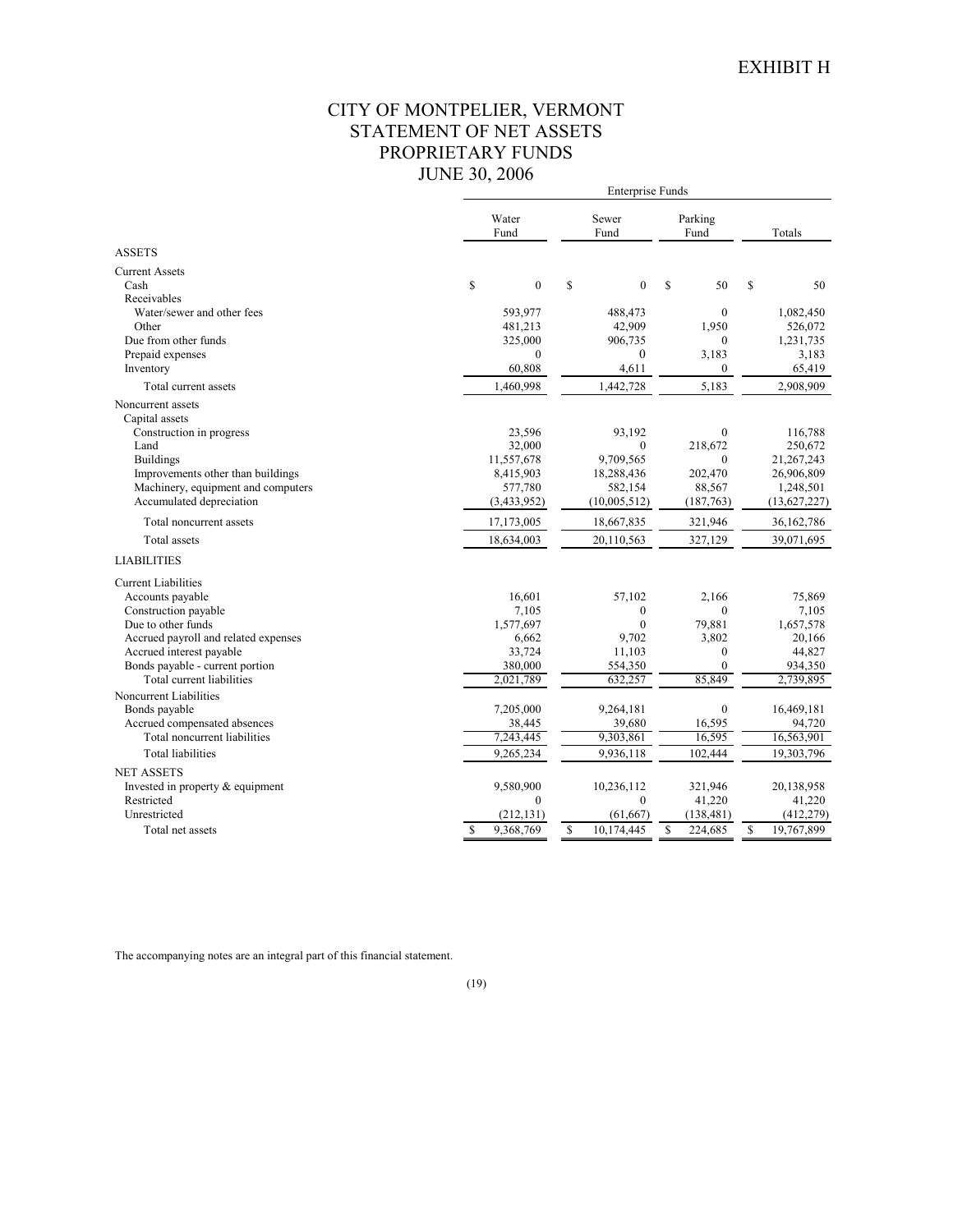# CITY OF MONTPELIER, VERMONT STATEMENT OF REVENUES, EXPENSES AND CHANGES IN NET ASSETS PROPRIETARY FUNDS YEAR ENDED JUNE 30, 2006

|                                        | <b>Enterprise Funds</b> |                |    |                  |    |                  |    |                        |
|----------------------------------------|-------------------------|----------------|----|------------------|----|------------------|----|------------------------|
|                                        |                         | Water<br>Fund  |    | Sewer<br>Fund    |    | Parking<br>Fund  |    | Totals                 |
| <b>OPERATING REVENUES</b>              |                         |                |    |                  |    |                  |    |                        |
| Charges for services                   | \$                      | 2,024,938      | \$ | 2,861,829        | S  | 557,305          | \$ | 5,444,072              |
| Interest and penalties - customers     |                         | 16,023         |    | 15,441           |    | $\boldsymbol{0}$ |    | 31,464                 |
| Miscellaneous                          |                         | 45,662         |    | 8,423            |    | 3,752            |    | 57,837                 |
| Total operating revenues               |                         | 2,086,623      |    | 2,885,693        |    | 561,057          |    | 5,533,373              |
| <b>OPERATING EXPENSES</b>              |                         |                |    |                  |    |                  |    |                        |
| Administration                         |                         | 389,339        |    | 282,650          |    | 34,145           |    | 706,134                |
| Supplies and treatment                 |                         | 445,524        |    | 1,535,692        |    | 0                |    | 1,981,216              |
| Distribution system                    |                         | 311,505        |    | $\theta$         |    | $\boldsymbol{0}$ |    | 311,505                |
| Collection system                      |                         | $\theta$       |    | 362,902          |    | $\theta$         |    | 362,902                |
| Equipment charge                       |                         | 87,963         |    | 183,880          |    | 12,604           |    | 284,447                |
| Delinquent collection                  |                         | 16,255         |    | 16,238           |    | $\theta$         |    | 32,493                 |
| Meter operations                       |                         | 51,023         |    | $\boldsymbol{0}$ |    | $\boldsymbol{0}$ |    | 51,023                 |
| Private sewer system maintenance       |                         | 0              |    | 5,769            |    | $\theta$         |    | 5,769                  |
| Parking enforcement                    |                         | 0              |    | 0                |    | 306,618          |    | 306,618                |
| Parking lot leases                     |                         | 0              |    | $\boldsymbol{0}$ |    | 106,937          |    | 106,937                |
| Parking lot maintenance                |                         | $\Omega$       |    | $\Omega$         |    | 83,806           |    | 83,806                 |
| Depreciation expense                   |                         | 423,888        |    | 508,325          |    | 15,875           |    | 948,088                |
| Total operating expenses               |                         | 1,725,497      |    | 2,895,456        |    | 559,985          |    | 5,180,938              |
| OPERATING INCOME/(LOSS)                |                         | 361,126        |    | (9,763)          |    | 1,072            |    | 352,435                |
| NON-OPERATING REVENUES (EXPENSES):     |                         |                |    |                  |    |                  |    |                        |
| Investment income                      |                         | 14,795         |    | $\boldsymbol{0}$ |    | $\boldsymbol{0}$ |    | 14,795                 |
| Interest expense                       |                         | (396, 496)     |    | (136, 744)       |    | $\mathbf{0}$     |    | (533, 240)             |
| Total non-operating revenue (expenses) |                         | (381,701)      |    | (136, 744)       |    | $\overline{0}$   |    | $\overline{(518,445)}$ |
| <b>INCOME (LOSS) BEFORE</b>            |                         |                |    |                  |    |                  |    |                        |
| <b>CONTRIBUTIONS AND TRANSFERS</b>     |                         | (20, 575)      |    | (146, 507)       |    | 1,072            |    | (166, 010)             |
| <b>TRANSFERS IN</b>                    |                         | 2,800          |    | 6,000            |    | $\boldsymbol{0}$ |    | 8,800                  |
| <b>TRANSFERS OUT</b>                   |                         | $\overline{0}$ |    | $\mathbf{0}$     |    | (10,000)         |    | (10,000)               |
| <b>CHANGE IN NET ASSETS</b>            |                         | (17, 775)      |    | (140, 507)       |    | (8,928)          |    | (167,210)              |
| TOTAL NET ASSETS - JULY 1, 2005        |                         | 9,386,544      |    | 10,314,952       |    | 233,613          |    | 19,935,109             |
| TOTAL NET ASSETS - JUNE 30, 2006       | \$                      | 9,368,769      | \$ | 10,174,445       | \$ | 224,685          | \$ | 19,767,899             |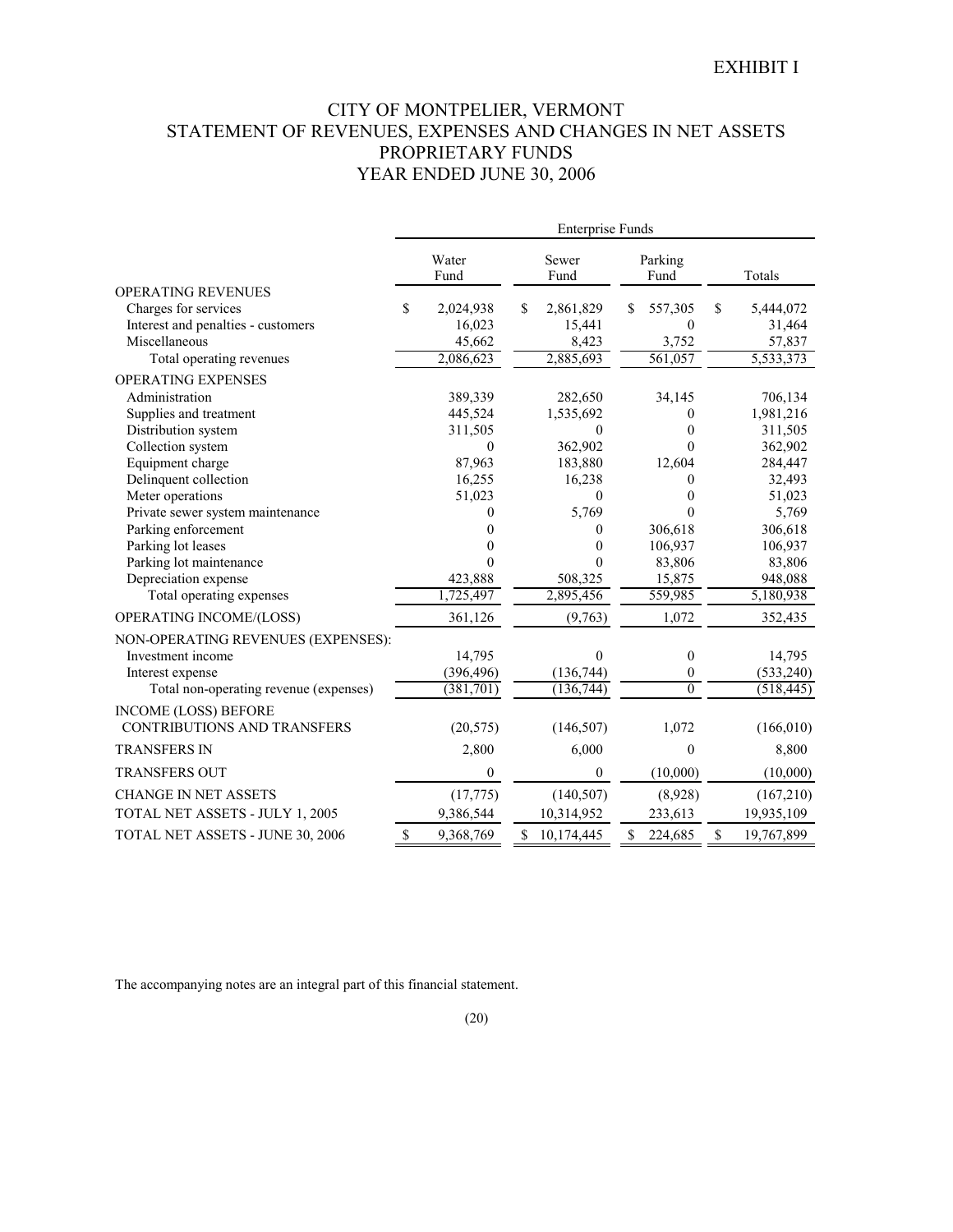# CITY OF MONTPELIER, VERMONT STATEMENT OF CASH FLOWS PROPRIETARY FUNDS YEAR ENDED JUNE 30, 2006

|                                                                                     | <b>Enterprise Funds</b> |                  |    |                  |              |                  |             |               |
|-------------------------------------------------------------------------------------|-------------------------|------------------|----|------------------|--------------|------------------|-------------|---------------|
|                                                                                     |                         | Water<br>Fund    |    | Sewer<br>Fund    |              | Parking<br>Fund  |             | Totals        |
| CASH FLOWS FROM (TO) OPERATING ACTIVITIES:                                          |                         |                  |    |                  |              |                  |             |               |
| Cash received from customers                                                        |                         | \$1,969,332      | S. | 2,815,118        | S.           | 564,784          | \$          | 5,349,234     |
| Cash payments to suppliers for goods and services                                   |                         | (400, 178)       |    | (1,215,353)      |              | (174, 299)       |             | (1,789,830)   |
| Cash payments to employees                                                          |                         | (588, 109)       |    | (790, 647)       |              | (323, 618)       |             | (1,702,374)   |
| Cash payments for interfund services                                                |                         | (315,680)        |    | (388, 374)       |              | (46,749)         |             | (750, 803)    |
| Net cash from (to) operating activities                                             |                         | 665,365          |    | 420,744          |              | 20,118           |             | 1,106,227     |
| CASH FLOWS FROM (TO)                                                                |                         |                  |    |                  |              |                  |             |               |
| NON-CAPITAL FINANCING ACTIVITIES:                                                   |                         |                  |    |                  |              |                  |             |               |
| Transfers to other funds                                                            |                         | $\boldsymbol{0}$ |    | 0                |              | (10,000)         |             | (10,000)      |
| Transfers from other funds                                                          |                         | 2,800            |    | 6,000            |              | $\theta$         |             | 8,800         |
| Interfund loans                                                                     |                         | 81,933           |    | (711, 036)       |              | 3,077            |             | (626, 026)    |
| Net cash from/(to) non-capital financing activities                                 |                         | 84,733           |    | (705, 036)       |              | (6,923)          |             | (627, 226)    |
| CASH FLOWS FROM (TO) CAPITAL AND RELATED<br><b>FINANCING ACTIVITIES:</b>            |                         |                  |    |                  |              |                  |             |               |
| Principal paid on capital debt                                                      |                         | (375,000)        |    | (522, 499)       |              | $\overline{0}$   |             | (897, 499)    |
| Proceeds from capital debt                                                          |                         | 0                |    | 95,881           |              | $\theta$         |             | 95,881        |
| Purchases of capital assets                                                         |                         | (485, 771)       |    | (165, 295)       |              | (13, 195)        |             | (664, 261)    |
| Decrease (increase) in grant receivables                                            |                         | 0                |    | 88,303           |              | 0                |             | 88,303        |
| Increase (decrease) in construction payable                                         |                         | (219, 941)       |    | (111,900)        |              | $\mathbf{0}$     |             | (331, 841)    |
| Interest paid on capital debt                                                       |                         | (396, 496)       |    | (136, 744)       |              | $\theta$         |             | (533,240)     |
| Net cash from (to) financing activities                                             |                         | (1, 477, 208)    |    | (752, 254)       |              | (13, 195)        |             | (2, 242, 657) |
| CASH FLOWS FROM (TO) INVESTING ACTIVITIES:                                          |                         |                  |    |                  |              |                  |             |               |
| Investment income                                                                   |                         | 14,795           |    | $\boldsymbol{0}$ |              | $\boldsymbol{0}$ |             | 14,795        |
| Payments received on notes                                                          |                         | $\boldsymbol{0}$ |    | 21,299           |              | $\boldsymbol{0}$ |             | 21,299        |
| Net cash from (to) investing activities                                             |                         | 14,795           |    | 21,299           |              | $\theta$         |             | 36,094        |
| NET INCREASE (DECREASE) IN CASH                                                     |                         | (712, 315)       |    | (1,015,247)      |              | $\boldsymbol{0}$ |             | (1,727,562)   |
| CASH AND CASH EQUIVALENTS - JULY 1, 2005                                            |                         | 712,315          |    | 1,015,247        |              | 50               |             | 1,727,612     |
| CASH AND CASH EQUIVALENTS - JUNE 30, 2006                                           | $\mathbb{S}$            | $\boldsymbol{0}$ | \$ | $\boldsymbol{0}$ | $\mathbb{S}$ | 50               | $\mathbb S$ | 50            |
| RECONCILIATION OF OPERATING INCOME                                                  |                         |                  |    |                  |              |                  |             |               |
| TO NET CASH FROM OPERATING ACTIVITIES:                                              |                         |                  |    |                  |              |                  |             |               |
| Operating income/(loss)                                                             | S                       | 361,126          | \$ | (9,763)          | S            | 1,072            | \$          | 352,435       |
| Adjustments to reconcile operating income to net<br>cash from operating activities: |                         |                  |    |                  |              |                  |             |               |
| Depreciation                                                                        |                         | 423,888          |    | 508,325          |              | 15,875           |             | 948,088       |
| (Increase) decrease in:                                                             |                         |                  |    |                  |              |                  |             |               |
| Accounts receivable                                                                 |                         | (99,319)         |    | (110, 560)       |              | $\theta$         |             | (209, 879)    |
| Other receivable                                                                    |                         | (17, 972)        |    | 39,985           |              | 3,727            |             | 25,740        |
| Inventory                                                                           |                         | (1, 554)         |    | 89               |              | $\boldsymbol{0}$ |             | (1, 465)      |
| Prepaid expense                                                                     |                         | $\mathbf{0}$     |    | $\mathbf{0}$     |              | (87)             |             | (87)          |
| Increase (decrease) in:                                                             |                         |                  |    |                  |              |                  |             |               |
| Accounts payable                                                                    |                         | (6, 148)         |    | (9,038)          |              | (3,181)          |             | (18, 367)     |
| Accrued payroll, vacations and related accounts                                     |                         | 5,344            |    | 1,706            |              | 2,712            |             | 9,762         |
| Total adjustments                                                                   |                         | 304,239          |    | 430,507          |              | 19,046           |             | 753,792       |
| Net cash from (to) operating activities                                             | \$                      | 665,365          | \$ | 420,744          | \$           | 20,118           | \$          | 1,106,227     |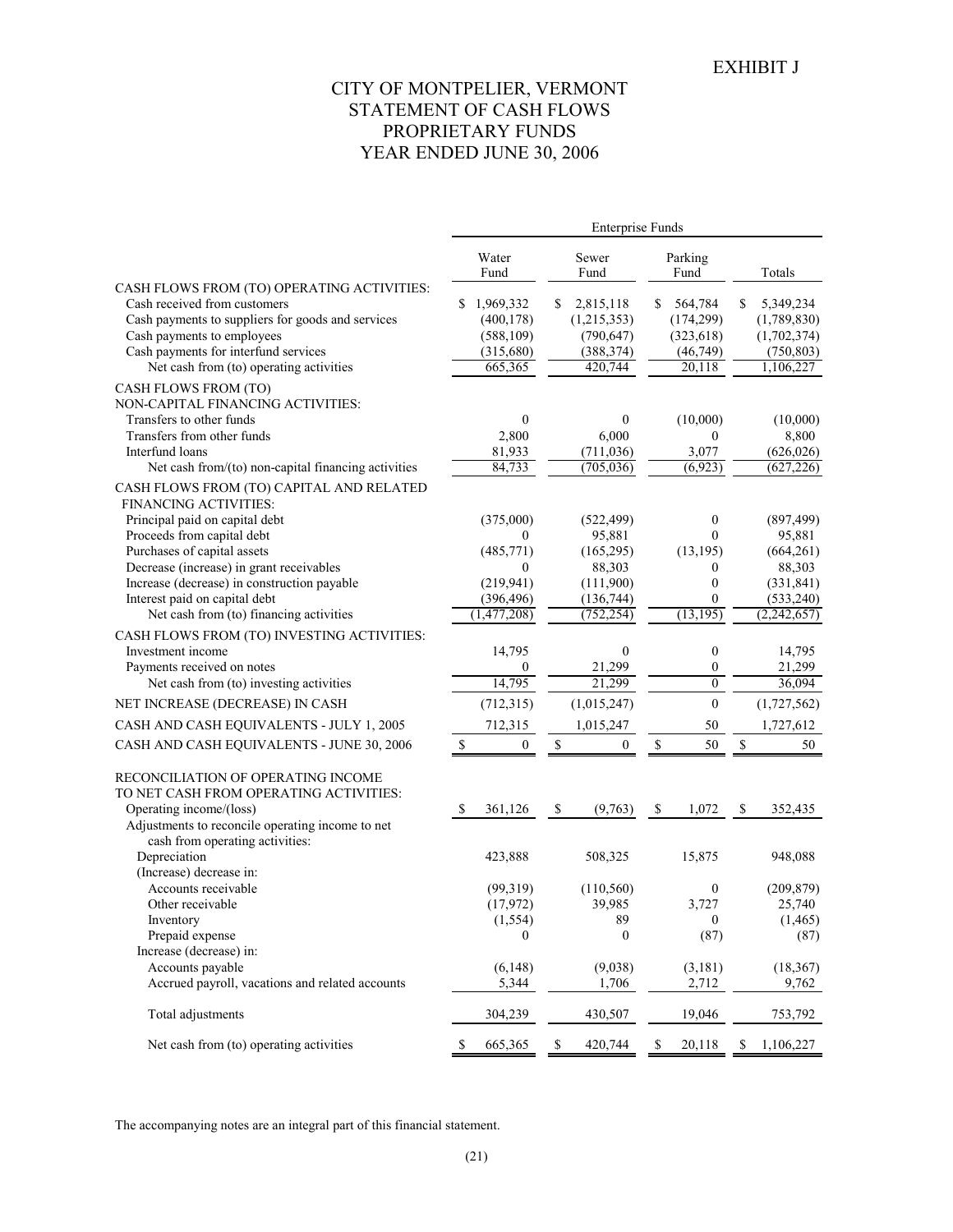# EXHBIIT K

# CITY OF MONTPELIER, VERMONT

# STATEMENT OF FIDUCIARY NET ASSETS

# JUNE 30, 2006

|                                                                               | Agency<br>Funds               |
|-------------------------------------------------------------------------------|-------------------------------|
| <b>ASSETS</b><br>Other receivable<br>Due from other funds<br>Prepaid expenses | \$<br>311<br>88,762<br>19,589 |
| Total assets                                                                  | 108,662                       |
| <b>LIABILITIES AND NET ASSETS</b>                                             |                               |
| <b>LIABILITIES</b><br>Due to Fire District<br>Due to the Downtown Program     | \$<br>4,807<br>103,855        |
| <b>Total liabilities</b>                                                      | \$<br>108,662                 |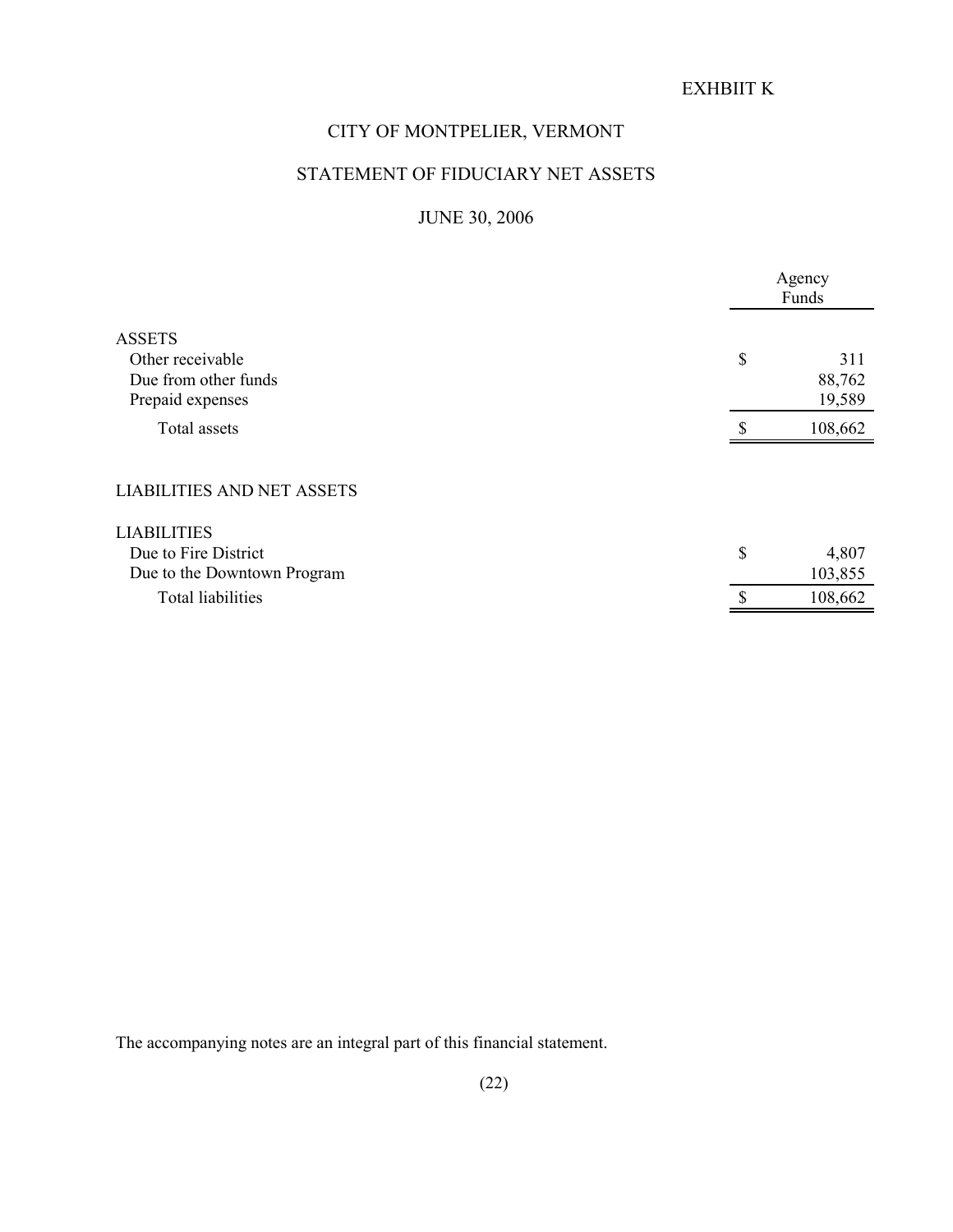The City of Montpelier, Vermont (City) was chartered on March 5, 1895 and operates under a Council-Manager form of government. The City provides the following services as authorized by its charter: public safety (police and fire), highways and streets, sanitation, health and social services, culture and recreation, public improvements, planning and zoning, water, wastewater treatment and general administrative services.

# **NOTE 1 - SUMMARY OF SIGNIFICANT ACCOUNTING POLICIES**

The City's financial statements are prepared in accordance with generally accepted accounting principles (GAAP). The Governmental Accounting Standards Board (GASB) is primarily responsible for establishing GAAP for state and local governments through its pronouncements (including Statements and Interpretations). Governments are also required to follow the Statements and Interpretations of the Financial Accounting Standards Board (FASB) issued through November 30, 1989 (when applicable) that do not conflict with or contradict GASB pronouncements. Although the City has the option to apply FASB pronouncements issued after that date to its business-type activities and enterprise funds, the City has chosen not to do so. The more significant accounting policies established in GAAP and used by the City are discussed below.

# *Reporting Entity*

The City's basic financial statements include the accounts of all City operations. The criteria for including organizations as component units within the City's reporting entity, as set forth in Section 2100 of GASB's Codification of Governmental Accounting and Financial Reporting Standards, and GASB 14 as amended by GASB 39 include whether:

- the organization is legally separate (can sue and be sued in its own name), or
- the City holds the corporate powers of the organization, or
- the City appoints a voting majority of the organization's board, or
- the City is able to impose its will on the organization, or
- the organization has the potential to impose a financial benefit/burden on the City, or
- there is fiscal dependency by the organization on the City, or
- the nature and significance of the relationship of the other entity with the primary government are such that the exclusion would cause the reporting entity's financial statements to be misleading or incomplete.

Based on the aforementioned criteria, the City has one component unit, The Green Mountain Cemetery Commission. Although legally separate, the Commission is blended as a governmental non major fund into the primary government. Separate financial statements for the Commission are not issued.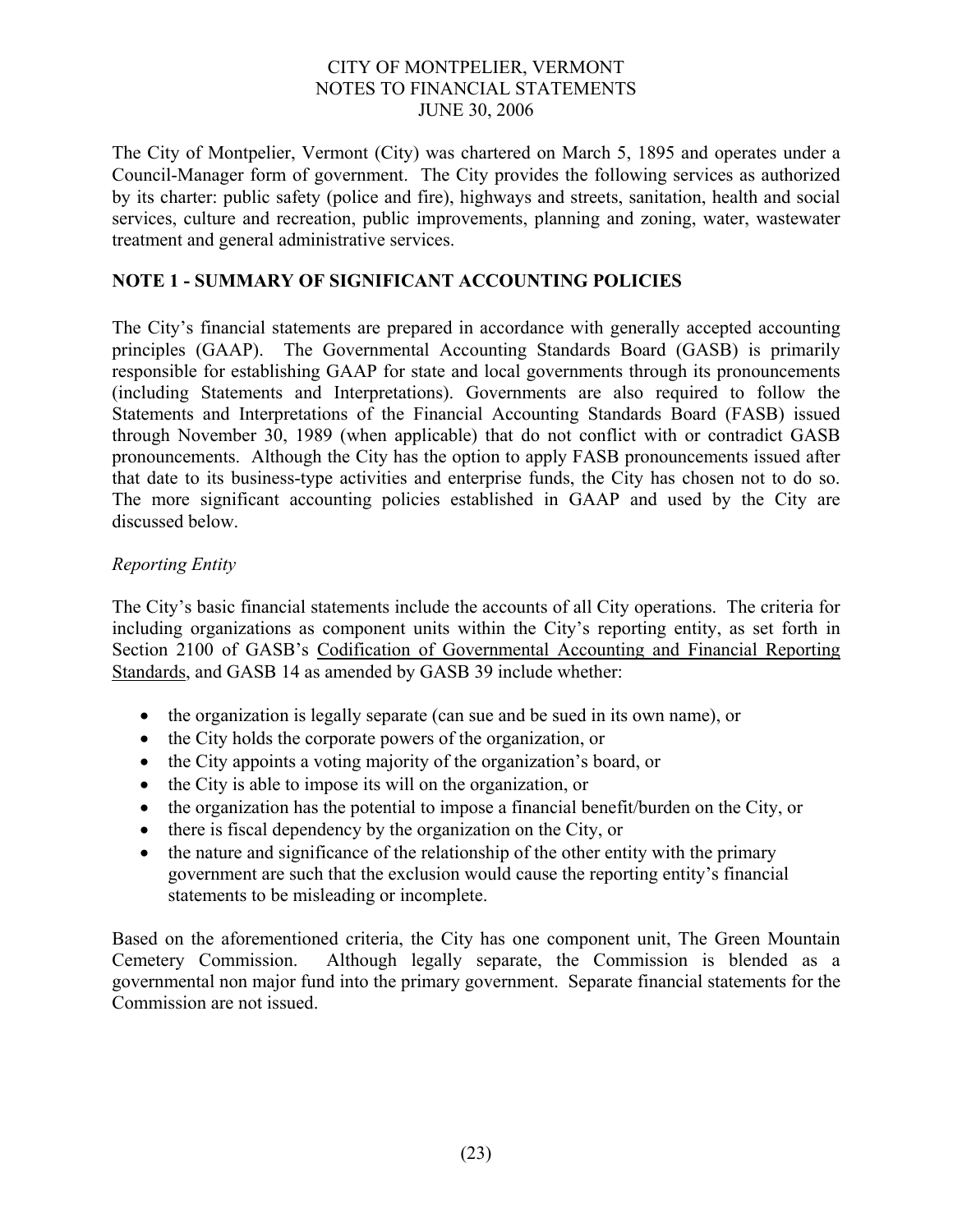# **NOTE 1 - SUMMARY OF SIGNIFICANT ACCOUNTING POLICIES (Continued)**

#### *Basic Financial Statements – Government-Wide Statements*

The City's basic financial statements include both government-wide (reporting the City as a whole) and fund financial statements (reporting the City's major funds). The government-wide financial statements categorize activities as either governmental or business type. The City's police and fire protection, parks, library and recreation, public works, and general administrative services are classified as governmental activities. The City's water, sewer and parking services are classified as business-type activities.

The government-wide Statement of Net Assets, presents the City's activities on a full accrual, economic resource basis, which recognizes all long-term assets and receivables as well as longterm debt and obligations. The City's net assets are reported in three parts – invested in capital assets, net of related debt; restricted net assets; and unrestricted net assets. The City first utilizes restricted resources to finance qualifying activities for which both restricted and unrestricted resources are available.

The government-wide Statement of Activities reports both the gross and net cost of each of the City's governmental functions and business-type activities. The functions are also supported by general government revenue (property taxes and other local revenue). The Statement of Activities reduces gross expenses (including depreciation) by related program revenue, consisting of operating grants, capital grants and contributions. Program revenue must be directly associated with the governmental function or a business-type activity. Operating grants include operating-specific and discretionary (either operating or capital) grants while the capital grants column reflects capital-specific grants.

The net costs (by governmental function or business-type activity) are normally covered by general revenue (property taxes, interest income, etc.).

This government-wide focus is more on the sustainability of the City as an entity and the change in the City's net assets resulting from the current year's activities.

#### *Basic Financial Statements – Fund Financial Statements*

The financial transactions of the City are reported in individual funds in the fund financial statements. Each fund is accounted for by providing a separate set of self-balancing accounts that comprises its assets, liabilities, reserves, fund equity, revenue and expenditures/expenses. The various funds are reported by major funds within the financial statements.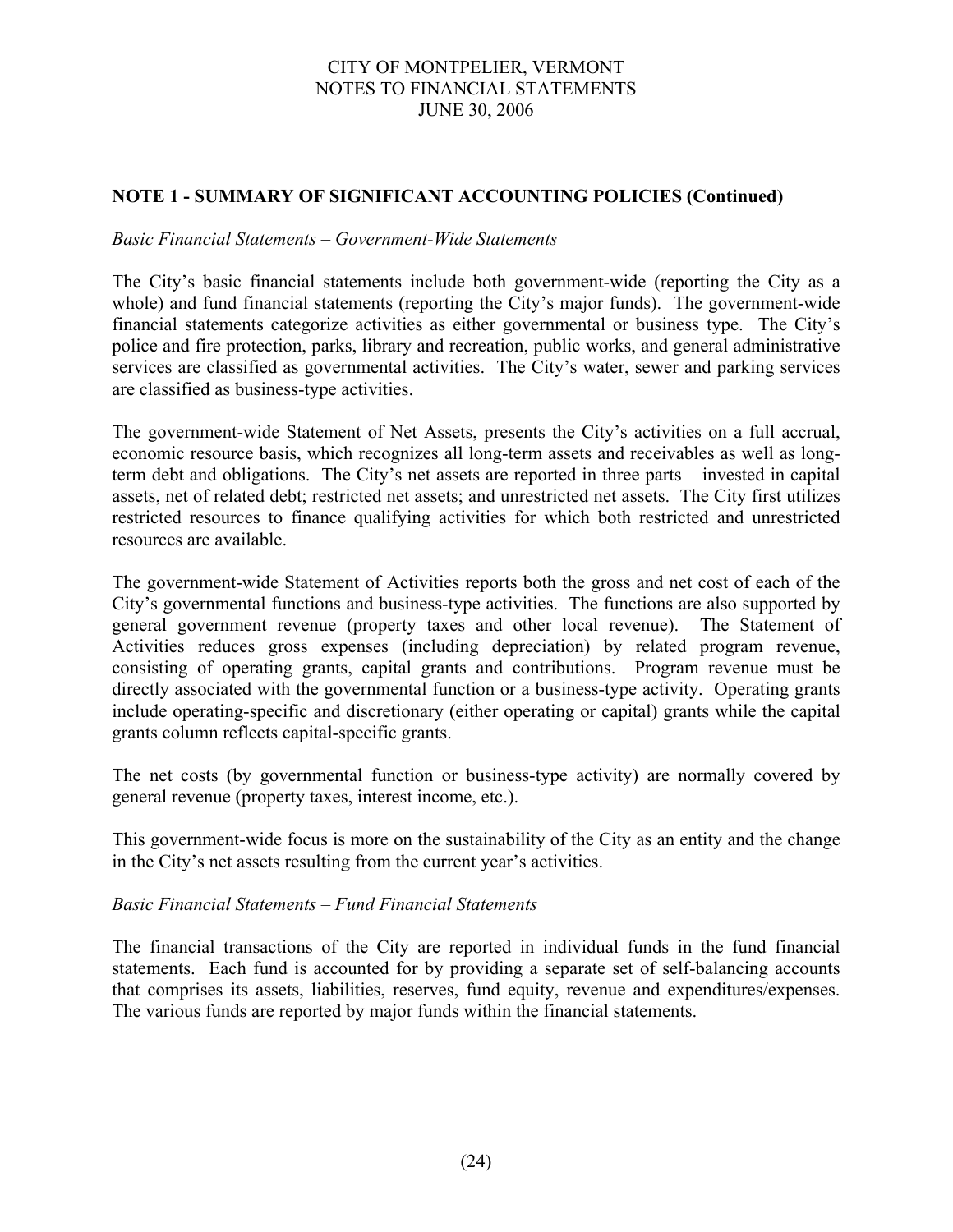# **NOTE 1 - SUMMARY OF SIGNIFICANT ACCOUNTING POLICIES (Continued)**

The emphasis in fund financial statements is on the major funds in either the governmental or business-type activities categories. GASBS No. 34 sets forth minimum criteria (percentage of the assets, liabilities, revenues or expenditures/expenses of either fund category or the governmental and enterprise combined) for the determination of major funds. The General Fund, Community Development Fund, Capital Projects Fund, Water Fund, Sewer Fund and Parking Fund are shown as major funds. All other funds are nonmajor and are combined in a single column in the fund financial statements.

The City reports on the following major governmental funds;

General Fund is the main operating fund of the City. It is used to account for all financial resources except those required to be accounted for in another fund.

Community Development Fund is used to account for the Community Development grant and loan programs throughout the City.

Capital Projects Fund is used to account for financial resources to be used for the acquisition or construction of major capital facilities (other than those financed by business-type/proprietary funds).

Proprietary Funds

The focus of proprietary fund measurement is upon determination of operating income, changes in net assets, financial position, and cash flows. Operating revenues and expenses generally result from providing services and producing and delivering goods in connection with a proprietary fund's principal ongoing operations. All revenues and expenses not meeting this definition are reported as nonoperating revenues and expenses. The generally accepted accounting principles applicable are those similar to businesses in the private sector. The following is a description of the major proprietary funds of the City:

Water Fund – This fund accounts for the operations of the Water Department

Sewer Fund – This Fund accounts for the operations of the Sewer Department.

Parking Fund – This fund accounts for the operations of parking activities.

Additionally, the City reports the following:

Agency Funds

Agency Funds are used to report assets held in a trustee or agency capacity for others and therefore are not available to support City programs. The reporting focus is on net assets and changes in net assets and are reported using accounting principles similar to proprietary funds.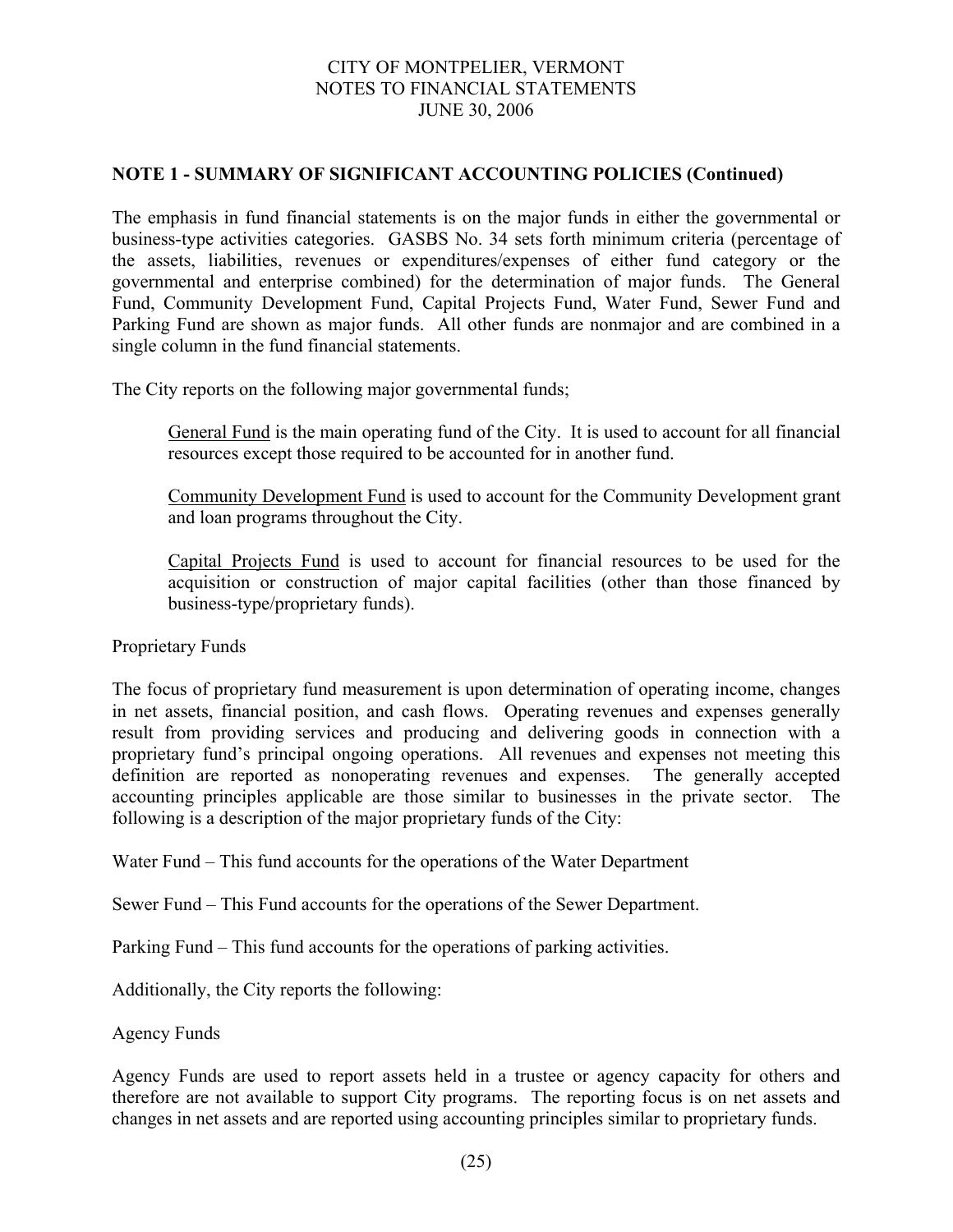# **NOTE 1 - SUMMARY OF SIGNIFICANT ACCOUNTING POLICIES (Continued)**

The City's fiduciary funds are presented in the fiduciary fund financial statements. Since by definition these assets are being held for the benefit of a third party (other local governments, private parties, etc.) and cannot be used to address activities or obligations of the government, these funds are not incorporated into the government-wide statements.

#### *Measurement Focus*

The accounting and financial reporting applied to a fund is determined by its measurement focus. Government-wide and proprietary fund financial statements are reported using the economic resources measurement focus. This means that all assets and liabilities associated with the operation of these funds (whether current or noncurrent) are included on the balance sheet (or statement of net assets). Fund equity (i.e. net total assets) is segregated into investment in capital assets, net of related debt: restricted net assets; and unrestricted net assets. Operating statements present increases (i.e. revenues) and decreases (i.e., expenses) in net total assets.

#### *Basis of Accounting*

Basis of accounting refers to the point at which revenue or expenditures/expenses are recognized in the accounts and reported in the financial statements. It relates to the timing of the measurements made regardless of the measurement focus applied.

#### Accrual

Both governmental and business-type activities in the government-wide financial statements and the proprietary and fiduciary fund financial statements are presented on the accrual basis of accounting. Revenue is recognized when transactions occur and expenses are recognized when transactions are incurred.

#### Modified Accrual

The governmental funds financial statements are presented on the modified accrual basis of accounting. Under the modified accrual basis of accounting, revenue is recorded when susceptible to accrual; i.e., both measurable and available. "Available" means collectible within the current period or 60 days. Expenditures are generally recognized under the modified accrual basis of accounting when the related liability is incurred. The exception to this general rule is that principal and interest on general obligation long-term debt, if any, is recognized when due.

#### *Cash and Cash Equivalents*

The City has defined cash and cash equivalents to include cash on hand, demand deposits, and cash with fiscal agents. Additionally, each fund's equity in the City's investment pool is treated as a cash equivalent because the funds can deposit or effectively withdraw cash at any time without prior notice or penalty.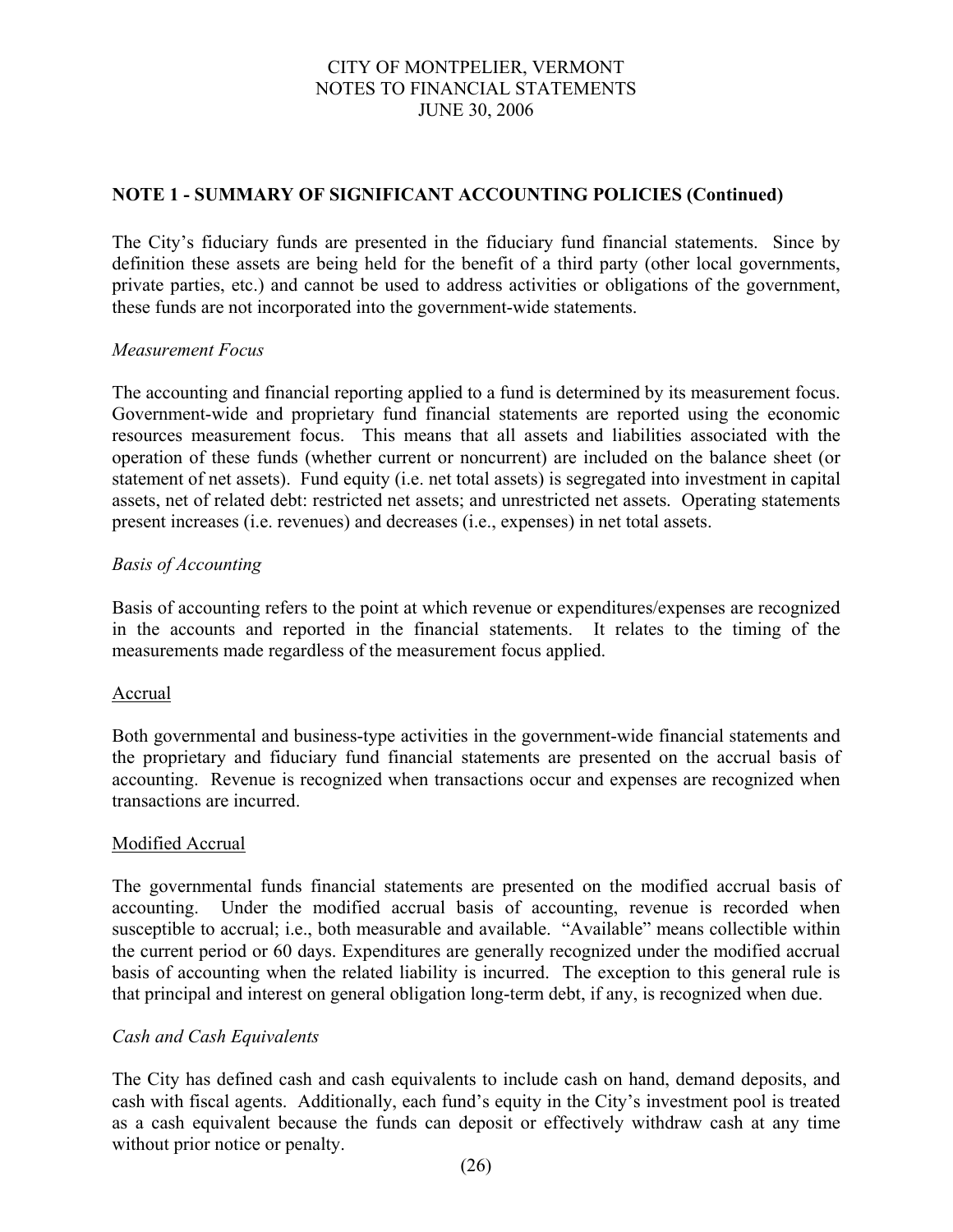# **NOTE 1 - SUMMARY OF SIGNIFICANT ACCOUNTING POLICIES (Continued)**

#### *Budgets and Budgetary Accounting*

During January of each year, the City Manager submits to the City Council a proposed operating budget for the fiscal year commencing the following July 1. The operating budget includes proposed expenditures and the means of financing them. Public hearings are then conducted to obtain taxpayer comments.

Annually, on the first Tuesday in March, the voters authorize a specific sum of budgeted tax appropriation for the support of all City departments, grants, schools, recreation and senior citizens. Subsequent to the City's Annual Meeting and before the beginning of the fiscal year on July 1, the City Council finalizes the budget for City departments.

The City Manager is authorized to transfer budgeted amounts between departments within any fund; however, any revisions that alter the total expenditures of any fund must be approved by the City Council. The City budgets operating transfers between the Proprietary Funds and the General Fund as expenses in the Proprietary Funds and as operating transfers in the General Fund.

#### *Investments*

Investments are stated at fair value, (quoted market price, or the best available estimate).

#### *Inventories*

Inventories are valued at the lower of cost (first-in, first-out) or market. Inventories in the General and Proprietary Funds consist of expendable supplies held for consumption. Reported inventories in the General Fund are equally offset by a fund balance reserve which indicates that they do not constitute "available spendable resources" even though they are a component of net current assets.

#### *Capital Assets*

Capital assets purchased or acquired with an original cost of \$5,000 or more are reported at historical cost or estimated historical cost. Contributed assets are reported at fair value as of the date received. Additions, improvements and other capital outlays that significantly extend the useful life of an asset are capitalized. Other costs incurred for repairs and maintenance are expensed as incurred. Depreciation has been provided over the estimated useful lives using the straight-line method. The estimated useful lives are as follows:

| <b>Buildings</b>       | $40-100$ years |
|------------------------|----------------|
| Building improvements  | $20-75$ years  |
| Improvements           | 15-75 years    |
| Equipment and vehicles | $5-20$ years   |
| Infrastructure         | $10-25$ years  |
|                        |                |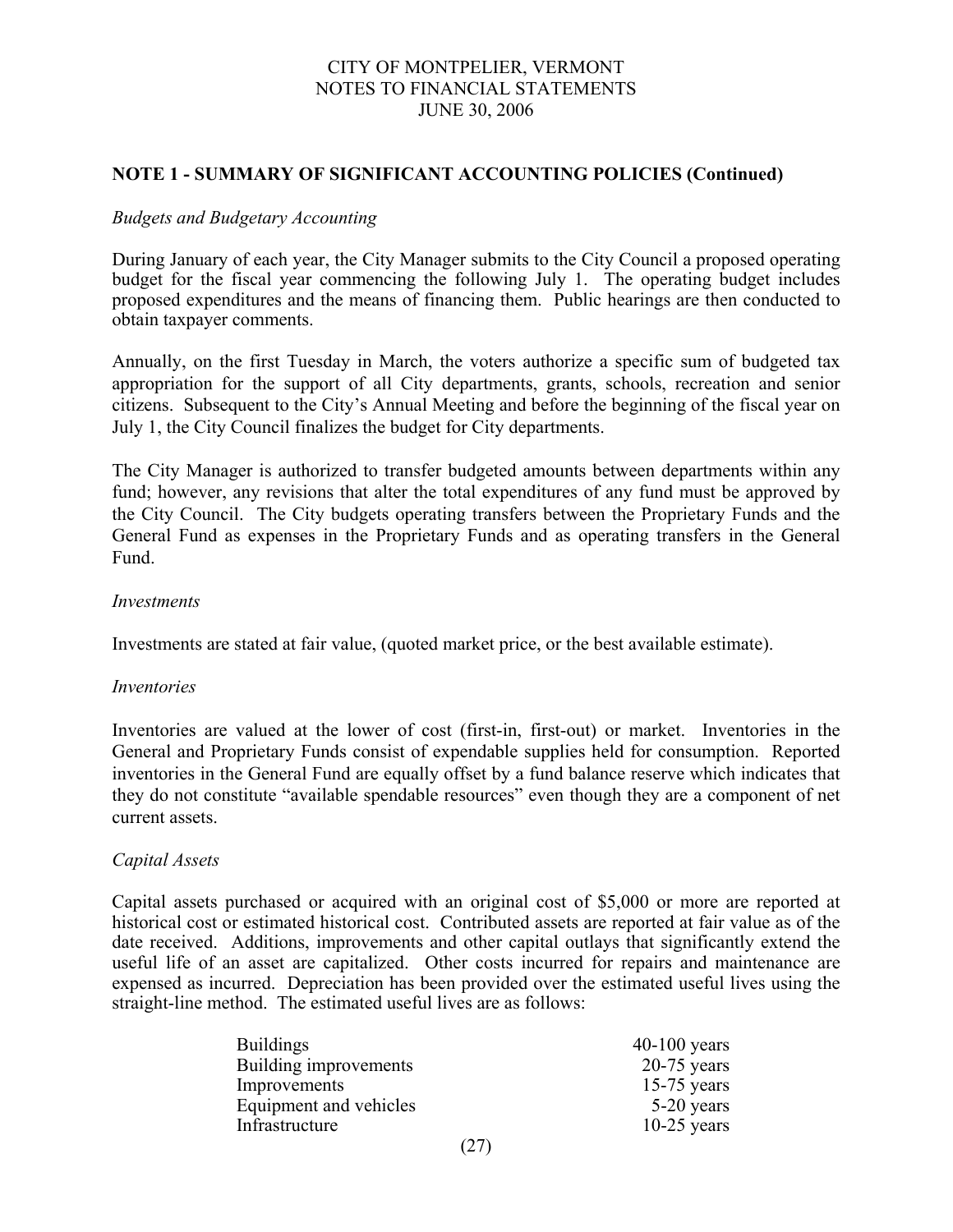#### **NOTE 1 - SUMMARY OF SIGNIFICANT ACCOUNTING POLICIES (Continued)**

The City elected to report and depreciate new infrastructure assets prospectively starting July 1, 2004. Infrastructure assets include roads, bridges, underground pipe (other than related to utilities), traffic signals, etc.

#### *Accrued Compensated Absences*

Fund Financial Statements - Vested or accumulated vacation leave that has matured is reported as an expenditure and a fund liability of the governmental fund that will pay it. Amounts of vested or accumulated vacation leave that are not expected to be liquidated with expendable available financial resources are not reported as a liability in the fund financial statements and no expenditure is reported for these accounts. Unused sick days may be accumulated to use in the following year, but sick days are not accrued since they are not paid when the employee terminates employment.

Government-Wide Financial Statements – All vested or accumulated vacation leave is reported as a liability and an expense on the government-wide financial statements. Sick days are not accrued since they are not paid when the employee terminates employment.

#### *Deferred Revenue*

Deferred revenue consists of the following:

General Fund - Delinquent taxes not collected within sixty (60) days after year end and grant revenue not spent in the 2005-2006 fiscal year. Community Development Fund – Long-term receivables. Other Governmental Funds – Grant revenue not spent in the 2005-2006 fiscal year.

#### *Net Assets*

Net Assets represent the difference between assets and liabilities in the statement of net assets. Net assets invested in capital assets are reduced by the outstanding balances of any borrowing used for the acquisition, construction or improvement of those assets. Net assets are reported as restricted when there are legal limitations imposed by their external creditors, grantors or laws or regulations of other governments.

### *Fund Balances*

Equity is classified in the following categories:

**Reserved** - Indicates the portion of fund equity that has been legally segregated or encumbered for specific future uses or not available for appropriation.

**Unreserved** - Indicates the portion of fund equity that is available for appropriation and expenditure in future periods.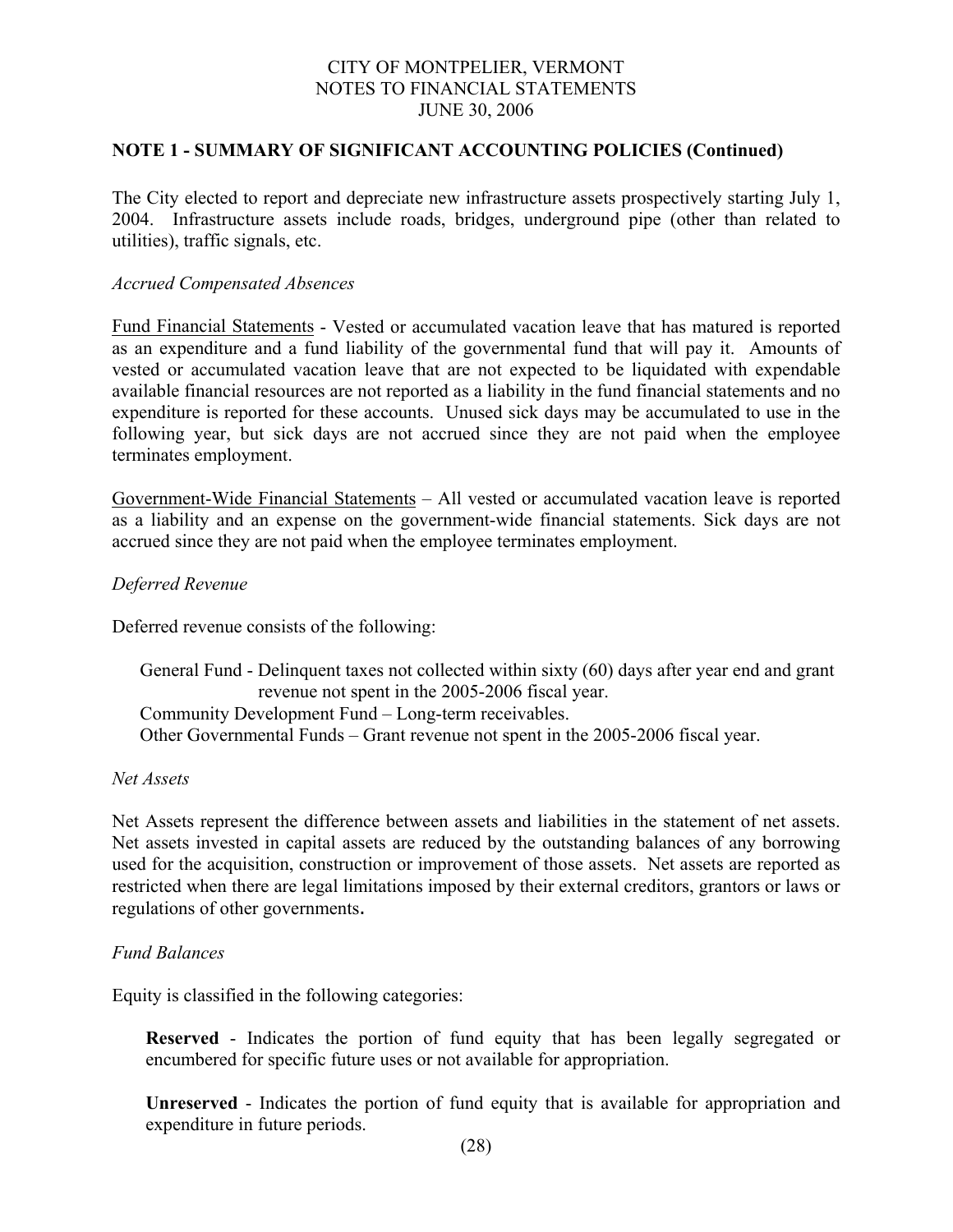# **NOTE 1 - SUMMARY OF SIGNIFICANT ACCOUNTING POLICIES (Continued)**

#### *Interfund Activities*

Interfund activity is reported as either loans, services provided, reimbursements or transfers. Loans are reported as due to and due from and are subject to elimination upon consolidation. Services provided, deemed to be at market or near market rates, are treated as revenue and expenditures. Reimbursements occur when one fund incurs a cost, charges the appropriate benefiting fund and reduces its related cost as a reimbursement. All other interfund activities are treated as transfers. Transfers between governmental or proprietary funds are netted as part of the reconciliation to the government-wide financial statements.

#### *Use of Estimates*

The preparation of financial statements in conformity with U.S. generally accepted accounting principles requires management to make estimates and assumptions that affect certain reported amounts and disclosures. Accordingly, actual results could differ from those estimates.

### **NOTE 2 - DEPOSITS AND INVESTMENTS**

The Treasurer is authorized to invest excess deposits and investments according to policies set by the City Council.

#### *Deposits*

*Custodial Credit Risk – Deposits*. Custodial credit risk is the risk that in the event of a bank failure, the City's deposits may not be returned to it. The City does not have a deposit policy for custodial credit risk. As of June 30, 2006, \$392,031 of the government's bank balance of \$1,185,546 was exposed to custodial credit risk as follows:

Uninsured and uncollateralized  $\qquad$  \$ 392,031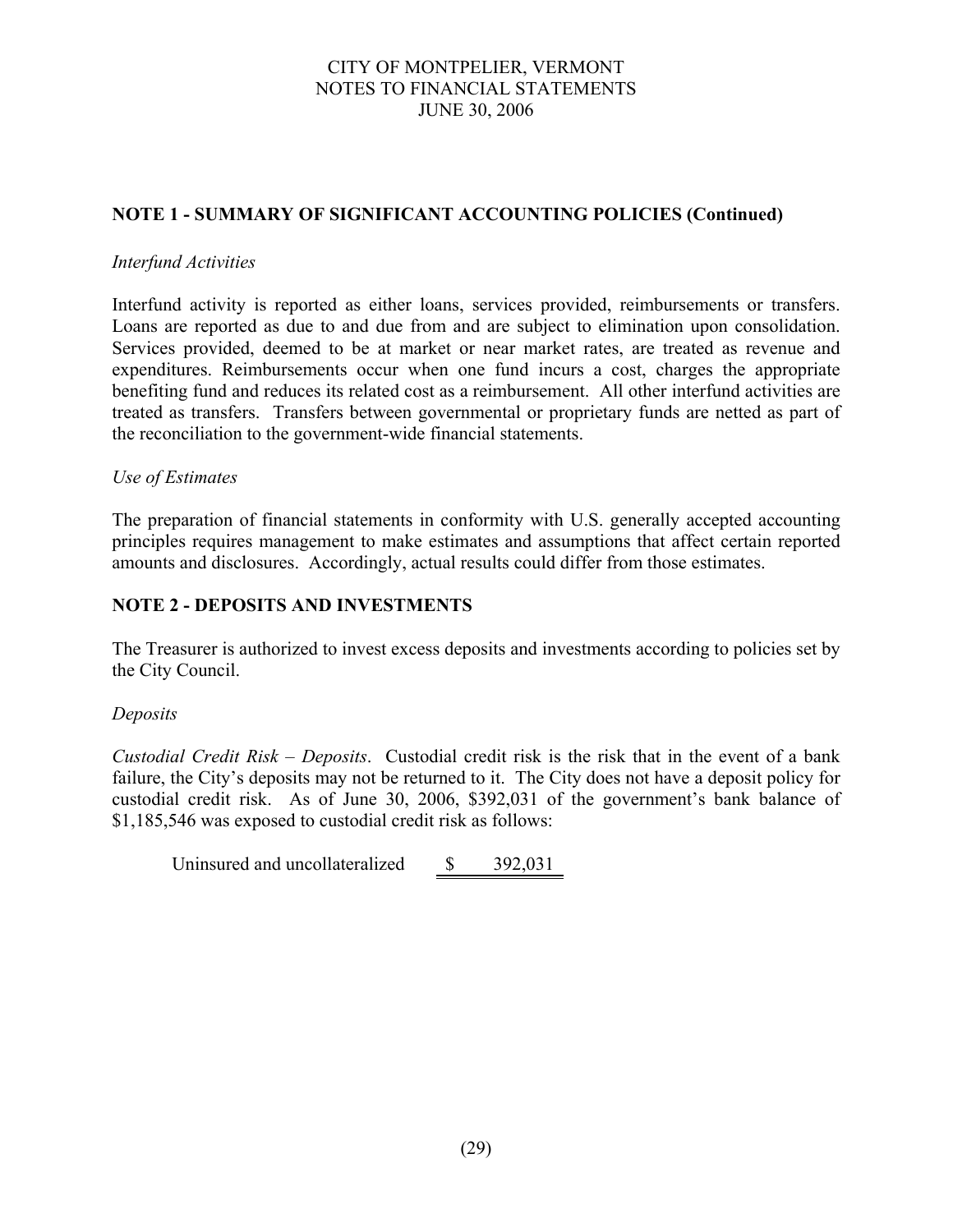#### **NOTE 2 - DEPOSITS AND INVESTMENTS (Continued)**

*Investments*

Investments at June 30, 2006 are as follows:

| <b>Investment Type:</b> |                |           |
|-------------------------|----------------|-----------|
| <b>Mutual Funds</b>     |                | \$627,411 |
| Common Stock            |                | 1,178     |
|                         | $\mathbb{S}^-$ | 628,589   |

*Credit Risk – Investments.* The City has an investment policy that limits its investment choices to policies set by the City Council.

Investment income is comprised of the following components for the year ended June 30, 2006:

|                              | Realized and |               |    |            |       |        |  |  |
|------------------------------|--------------|---------------|----|------------|-------|--------|--|--|
|                              |              | Interest $\&$ |    | Unrealized |       |        |  |  |
|                              | Dividends    |               |    | Gains      | Total |        |  |  |
| General Fund                 |              | 31,954        | \$ | $\theta$   | S     | 31,954 |  |  |
| <b>Community Development</b> |              | 10,104        |    | $\theta$   |       | 10,104 |  |  |
| Other governmental           |              | 33,670        |    | (7, 734)   |       | 25,936 |  |  |
| <b>Enterprise Funds</b>      |              | 14,795        |    |            |       | 14,795 |  |  |
| Total                        |              | 90,523        |    | 7734       |       | 82,789 |  |  |

# **NOTE 3 - RECEIVABLES AND ALLOWANCES FOR UNCOLLECTIBLE ACCOUNTS**

Receivables are shown net of any allowance for uncollectible accounts. The balances for June 30, 2006, are as follows:

|                                  | Total         | Uncollectible | Net          |             |  |
|----------------------------------|---------------|---------------|--------------|-------------|--|
|                                  | Receivables   | Allowance     |              | Receivables |  |
| General Fund:                    |               |               |              |             |  |
| Taxes receivable                 | \$<br>109,256 | \$<br>7,400   | $\mathbb{S}$ | 101,856     |  |
| Ambulance receivables            | 181,229       | 134,000       |              | 47,229      |  |
| <b>Total General Fund</b>        | 290,485       | 141,400       |              | 149,085     |  |
| <b>Enterprise Funds:</b>         |               |               |              |             |  |
| Water Fund (Billed and unbilled) | 597,177       | 3,200         |              | 593,977     |  |
| Water Fund - other receivable    | 481,213       | $\Omega$      |              | 481,213     |  |
| Sewer Fund (Billed and unbilled) | 492,273       | 3,800         |              | 488,473     |  |
| Sewer Fund - other receivable    | 42,909        | $\Omega$      |              | 42,909      |  |
| Parking Fund - other receivable  | 1,950         | $\theta$      |              | 1,950       |  |
| <b>Total Enterprise Funds</b>    | 1,615,522     | 7,000         |              | 1,608,522   |  |
| Total                            | 1,906,007     | 148,400       |              | 1,757,607   |  |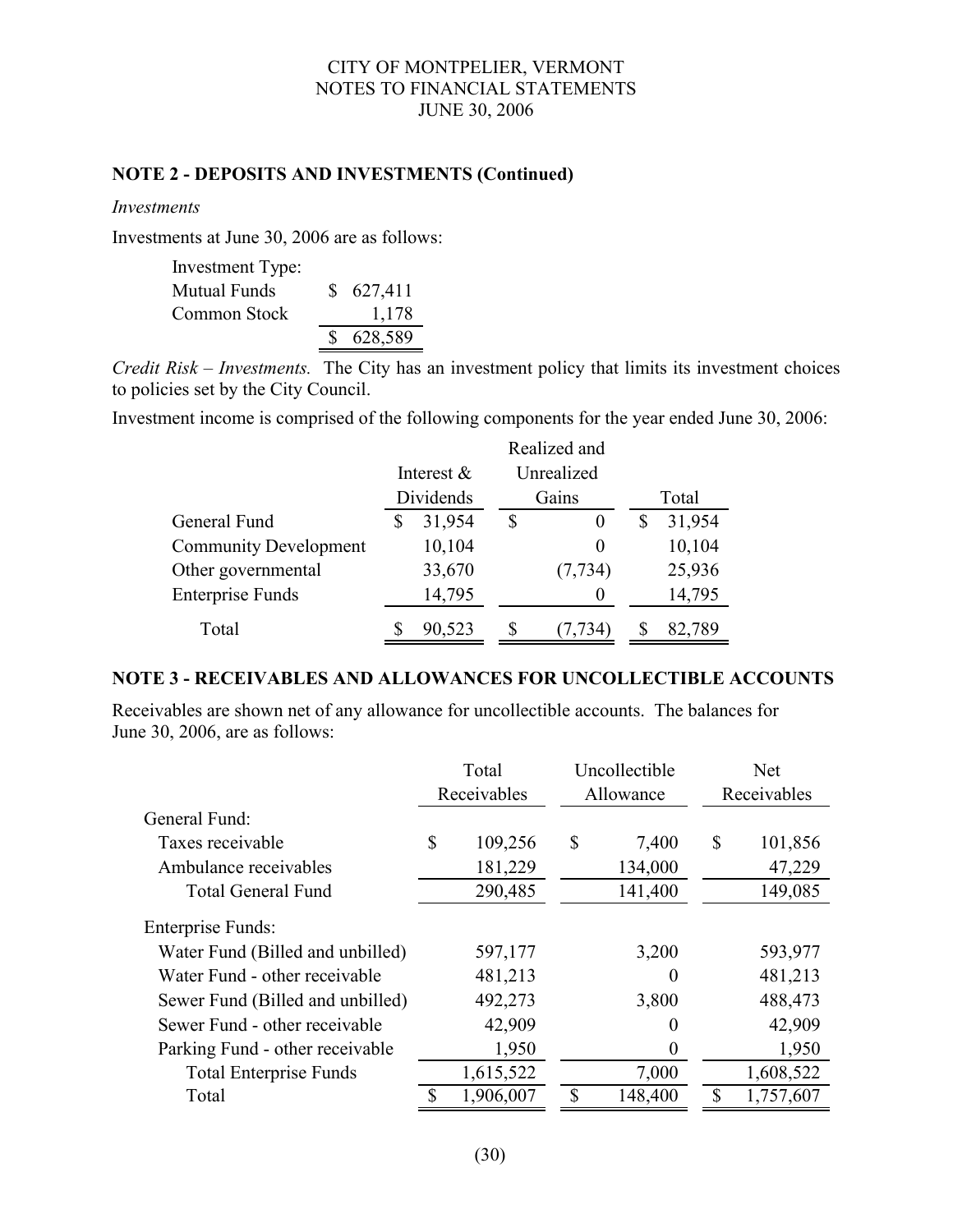#### **NOTE 4 - INTERFUND RECEIVABLES AND PAYABLES**

The City has combined some of the cash resources of its governmental and proprietary fund types for accounting and reporting purposes, that portion of the pooled cash balance is reported in the specific fund as an interfund balance. Interfund balances at June 30, 2006 are as follows:

|                                   | Interfund     | Interfund        |
|-----------------------------------|---------------|------------------|
|                                   | Receivables   | Payables         |
| Governmental Funds                |               |                  |
| General Fund                      | \$<br>625,512 | \$<br>413,763    |
| <b>Community Development Fund</b> | 450           | $\boldsymbol{0}$ |
| <b>Capital Projects Fund</b>      | 281,570       | 295,625          |
| Other governmental funds          |               |                  |
| <b>Justice Fund</b>               | 59,733        | $\Omega$         |
| <b>Green Mount Cemetery</b>       | 0             | 11,490           |
| Conservation fund                 | 922           |                  |
| Montpelier Park Commission        | 40,998        | $\theta$         |
| Police grants                     | 30,107        | 0                |
| Montpelier Events Fund            | 17,248        | 0                |
| Cemetery Trust - Expendable       | 290,626       | 4,293            |
| Cemetery Trust - Non expendable   | 6,422         | 290,626          |
| Montpelier Foundation             | 0             | 710              |
| Total other governmental funds    | 446,056       | 307,119          |
| Total governmental funds          | 1,353,588     | 1,016,507        |
| <b>Enterprise Funds</b>           |               |                  |
| Water                             | 325,000       | 1,577,697        |
| Sewer                             | 906,735       | 0                |
| Parking                           | 0             | 79,881           |
| <b>Total Enterprise Funds</b>     | 1,231,735     | 1,657,578        |
| <b>Agency Funds</b>               | 88,762        | 0                |
| Total                             | \$2,674,085   | \$2,674,085      |

A loan of \$365,000 was made to the General Fund from the Water Fund in fiscal year 2003. \$20,000 principal is due annually from December 2004 to December 2013 and \$15,000 is due annually from December 2014 to December 2020, plus interest at 3.653%. The balance on June 30, 2006 was \$325,000 which was paid off in August of 2006.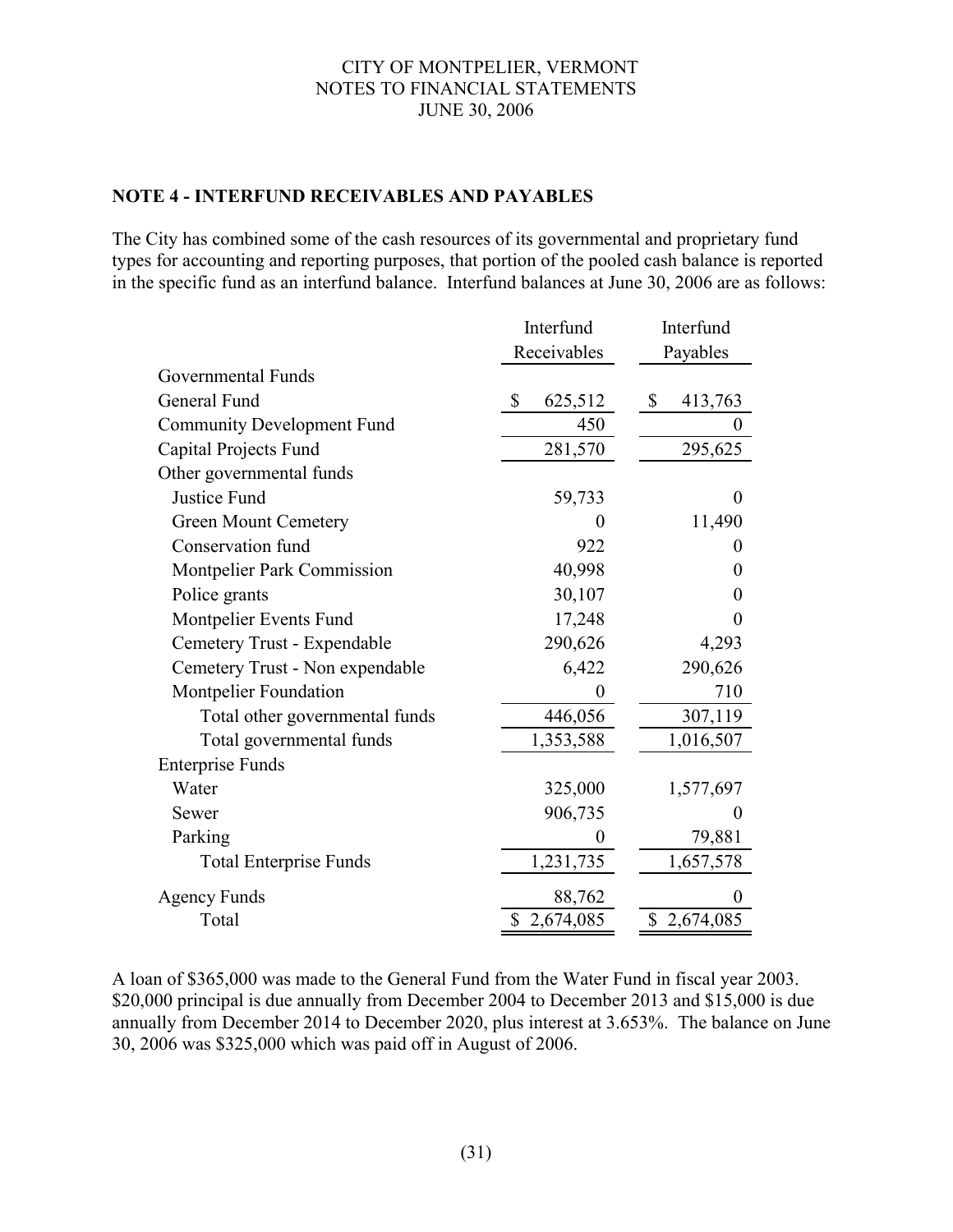### **NOTE 5 - INTERFUND TRANSFERS**

|            |                       |   |         |   | Community |                          | Other  |         |        |   |         |
|------------|-----------------------|---|---------|---|-----------|--------------------------|--------|---------|--------|---|---------|
|            |                       |   | General |   |           | Development Governmental |        | Parking |        |   | Totals  |
|            |                       |   | Fund    |   | Fund      | Funds                    |        | Fund    |        |   |         |
|            | General Fund          | S | 0       | S | 30,000    | S                        |        | S       |        | S | 30,000  |
| $\epsilon$ | Capital Projects Fund |   | 346,700 |   | 0         |                          | 10,000 |         | 0      |   | 356,700 |
|            | Other Governmental    |   |         |   |           |                          |        |         |        |   |         |
| ansfer     | Funds                 |   | 216,090 |   | 0         |                          | 50,029 |         | 10,000 |   | 276,119 |
| Ě          | Water Fund            |   | 2,500   |   | 0         |                          | 300    |         |        |   | 2,800   |
|            | Sewer Fund            |   | 6,000   |   |           |                          |        |         |        |   | 6,000   |
|            | Totals                |   | 571,290 |   | 30,000    | S                        | 60,329 |         | 10,000 |   | 671,619 |

Interfund transfers for the year ended June 30, 2006 are as follows:

 Transfers are used to move revenues from the fund that statute or budget requires to collect them to the fund that statute or budget requires to expend them and use unrestricted revenues collected in the General Fund to finance various programs accounted for in other funds in accordance with budgetary authorizations.

The General Fund made transfers to the Capital Projects Fund of \$346,700 to fund certain projects occurring during fiscal year 2006 according to budgetary authorizations. The General Fund made transfers of \$216,090 to Other Governmental Funds according to budgetary authorizations. The transfers to the Water and Sewer Fund of \$8,500 were made due to a purchase of new equipment and a trade in of a capital asset.

The Community Development Fund transfer of \$30,000 to the General Fund, the other Governmental transfer of \$10,000 to the Capital Projects and the parking fund transfer of \$10,000 to the Cemetery Fund were all done according to budgetary authorizations.

# **NOTE 6 - COMMUNITY DEVELOPMENT LOANS**

There are approximately 80 loans to residents, businesses, and non-profit organizations that were funded with various community development grants and loans. The largest outstanding balance is approximately \$600,000 and there are two other loans with balances over \$100,000. The terms of the loans vary depending on the type of the loan allowed per the grant agreements. Interest rates vary between 0% and 8%. The total balances of these loans are \$2,404,025 with an allowance for uncollectible loans of \$28,740 leaving a net balance of \$2,375,285.

# **NOTE 7 - LOANS RECEIVABLE**

# *General Fund*

A loan of \$443,000 was made to Connor Brothers with monthly payments of \$2,889 beginning January 1, 2001 through October 1, 2015 with one final principal payment on November 1, 2015 of \$35,000, interest at 2.7%. The balance of the loan on June 30, 2006 was \$317,824. This loan is secured by the building.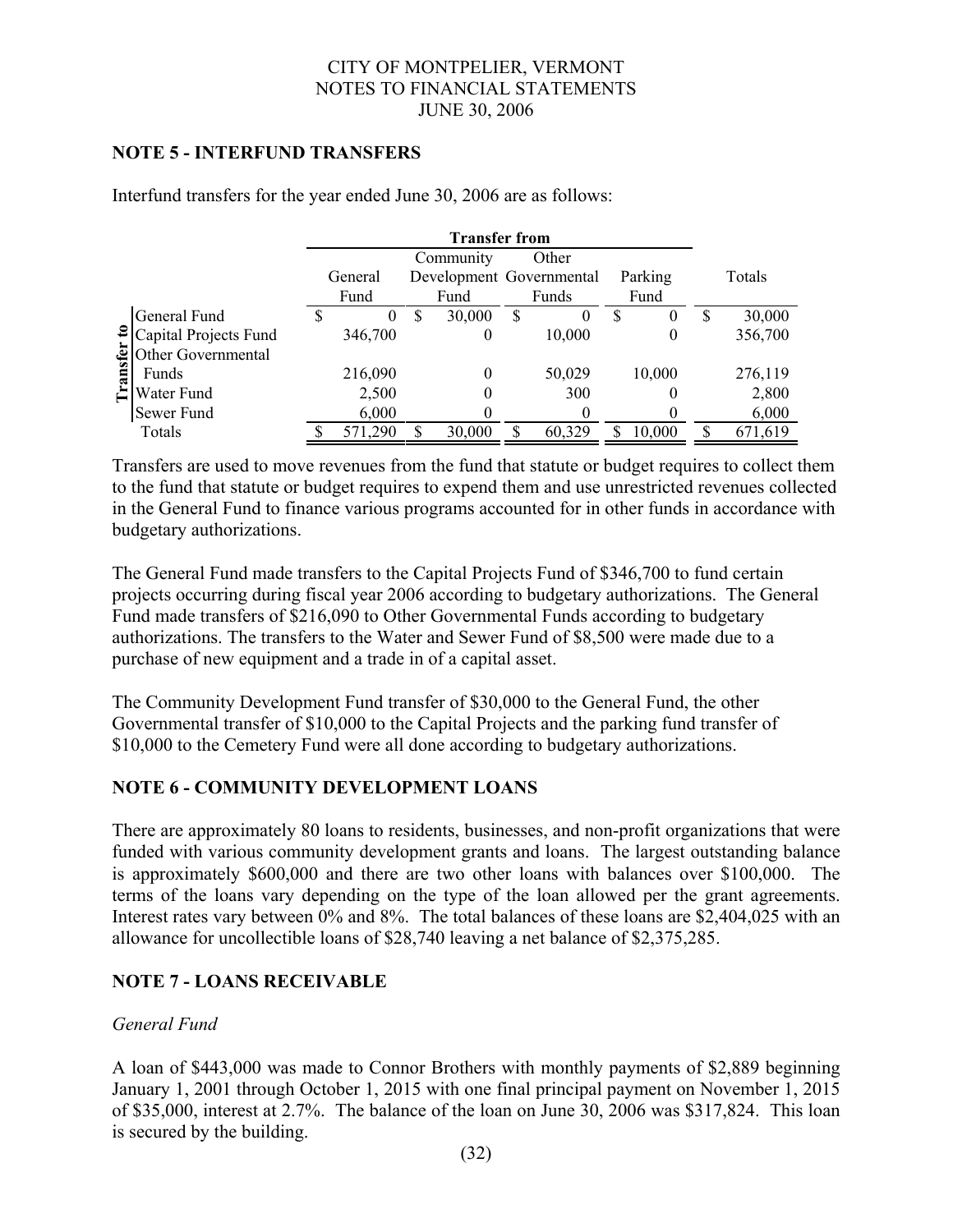# **NOTE 8 - CAPITAL ASSETS**

Capital asset activity for the year ended June 30, 2006, was as follows:

|                                                                    |    |               |                 | Additions net        |                           |                              |                        |                                    |                                  |                         |
|--------------------------------------------------------------------|----|---------------|-----------------|----------------------|---------------------------|------------------------------|------------------------|------------------------------------|----------------------------------|-------------------------|
|                                                                    |    | June 30, 2005 |                 | of transfers         |                           | Disposals                    | Depreciation           |                                    |                                  | June 30, 2006           |
| <b>Governmental Activities</b>                                     |    |               |                 |                      |                           |                              |                        |                                    |                                  |                         |
| Capital assets not depreciated:                                    |    |               |                 |                      |                           |                              |                        |                                    |                                  |                         |
| Construction in progress                                           | S  | 1,139,789     | \$              | (722, 234)           | \$                        | $\theta$                     | \$<br>$\boldsymbol{0}$ | \$                                 |                                  | 417,555                 |
| Land                                                               |    | 591,550       |                 | $\boldsymbol{0}$     |                           | $\boldsymbol{0}$             | $\boldsymbol{0}$       |                                    |                                  | 591,550                 |
| Total capital assets not depreciated                               |    | 1,731,339     |                 | (722, 234)           |                           | $\mathbf{0}$                 | $\mathbf{0}$           |                                    |                                  | 1,009,105               |
| Depreciable capital assets:                                        |    |               |                 |                      |                           |                              |                        |                                    |                                  |                         |
| Buildings and improvements                                         |    | 5,167,409     |                 | 1,113,193            |                           | $\mathbf{0}$                 | $\mathbf{0}$           |                                    |                                  | 6,280,602               |
| Equipment and vehicles                                             |    | 4,243,071     |                 | 480,595              |                           | (102, 397)                   | $\mathbf{0}$           |                                    |                                  | 4,621,269               |
| Infrastructure                                                     |    | 605,311       |                 | 2,045,720            |                           | $\Omega$                     | $\boldsymbol{0}$       |                                    |                                  | 2,651,031               |
| Total depreciable capital assets                                   |    | 10,015,791    |                 | 3,639,508            |                           | (102, 397)                   | $\theta$               |                                    |                                  | $\overline{13,552,902}$ |
| Accumulated depreciation:                                          |    |               |                 |                      |                           |                              |                        |                                    |                                  |                         |
| Buildings and improvements                                         |    | 1,278,620     |                 | $\boldsymbol{0}$     |                           | $\boldsymbol{0}$             | 120,721                |                                    |                                  | 1,399,341               |
| Equipment and vehicles                                             |    | 1,971,026     |                 | $\boldsymbol{0}$     |                           | (87,037)                     | 352,197                |                                    |                                  | 2,236,186               |
| Infrastructure                                                     |    | 35,235        |                 | $\mathbf{0}$         |                           | $\theta$                     | 36,273                 |                                    |                                  | 71,508                  |
| Total accumulated depreciation                                     |    | 3,284,881     |                 | $\mathbf{0}$         |                           | (87, 037)                    | 509,191                |                                    |                                  | 3,707,035               |
| Depreciable capital assets, net                                    |    | 6,730,910     |                 | 3,639,508            |                           | (15,360)                     | (509, 191)             |                                    |                                  | 9,845,867               |
| Capital assets, net                                                |    | 8,462,249     | \$<br>2,917,274 |                      | $\mathsf{\$}$<br>(15,360) |                              | \$<br>(509, 191)       |                                    | $\mathbf{\hat{S}}$<br>10,854,972 |                         |
|                                                                    |    | (Restated)    |                 | <b>Additions net</b> |                           |                              |                        |                                    |                                  |                         |
|                                                                    |    | June 30, 2005 |                 | of transfers         |                           | Disposals                    | Depreciation           |                                    |                                  | June 30, 2006           |
|                                                                    |    |               |                 |                      |                           |                              |                        |                                    |                                  |                         |
| <b>Business-type Activities</b><br>Capital assets not depreciated: |    |               |                 |                      |                           |                              |                        |                                    |                                  |                         |
|                                                                    |    |               |                 |                      |                           |                              | \$                     |                                    |                                  |                         |
| Construction in progress                                           | \$ | 1,250,975     | \$              | (1, 134, 187)        | \$                        | 0                            |                        | $\boldsymbol{0}$                   | \$                               | 116,788                 |
| Land                                                               |    | 250,672       |                 | 0                    |                           | 0<br>$\overline{0}$          |                        | $\boldsymbol{0}$<br>$\overline{0}$ |                                  | 250,672                 |
| Total capital assets not depreciated                               |    | 1,501,647     |                 | (1, 134, 187)        |                           |                              |                        |                                    |                                  | 367,460                 |
| Depreciable capital assets:                                        |    |               |                 |                      |                           |                              |                        |                                    |                                  |                         |
| <b>Buildings</b>                                                   |    | 21,267,243    |                 | $\boldsymbol{0}$     |                           | $\boldsymbol{0}$             |                        | $\boldsymbol{0}$                   |                                  | 21,267,243              |
| Improvements                                                       |    | 25,283,891    |                 | 1,622,918            |                           | $\boldsymbol{0}$             |                        | $\boldsymbol{0}$                   |                                  | 26,906,809              |
| Equipment and vehicles                                             |    | 1,072,971     |                 | 175,530              |                           | $\boldsymbol{0}$<br>$\theta$ |                        | $\boldsymbol{0}$<br>$\theta$       |                                  | 1,248,501               |
| Total depreciable capital assets                                   |    | 47,624,105    |                 | 1,798,448            |                           |                              |                        |                                    |                                  | 49,422,553              |
| Accumulated depreciation:                                          |    |               |                 |                      |                           |                              |                        |                                    |                                  |                         |
| <b>Buildings</b>                                                   |    | 2,276,174     |                 | 0                    |                           | 0                            | 411,328                |                                    |                                  | 2,687,502               |
| Improvements                                                       |    | 9,882,355     |                 | $\boldsymbol{0}$     |                           | 0                            | 465,475                |                                    |                                  | 10,347,830              |
| Equipment and vehicles                                             |    | 520,610       |                 | 0                    |                           | $\boldsymbol{0}$             | 71,285                 |                                    |                                  | 591,895                 |
| Total accumulated depreciation                                     |    | 12,679,139    |                 | $\boldsymbol{0}$     |                           | $\boldsymbol{0}$             | 948,088                |                                    |                                  | 13,627,227              |
| Depreciable capital assets, net                                    |    | 34,944,966    |                 | 1,798,448            |                           | $\boldsymbol{0}$             | (948, 088)             |                                    |                                  | 35,795,326              |
| Capital assets, net                                                | \$ | 36,446,613    | \$              | 664,261              | \$                        | $\overline{0}$               | \$<br>(948, 088)       |                                    | \$                               | 36, 162, 786            |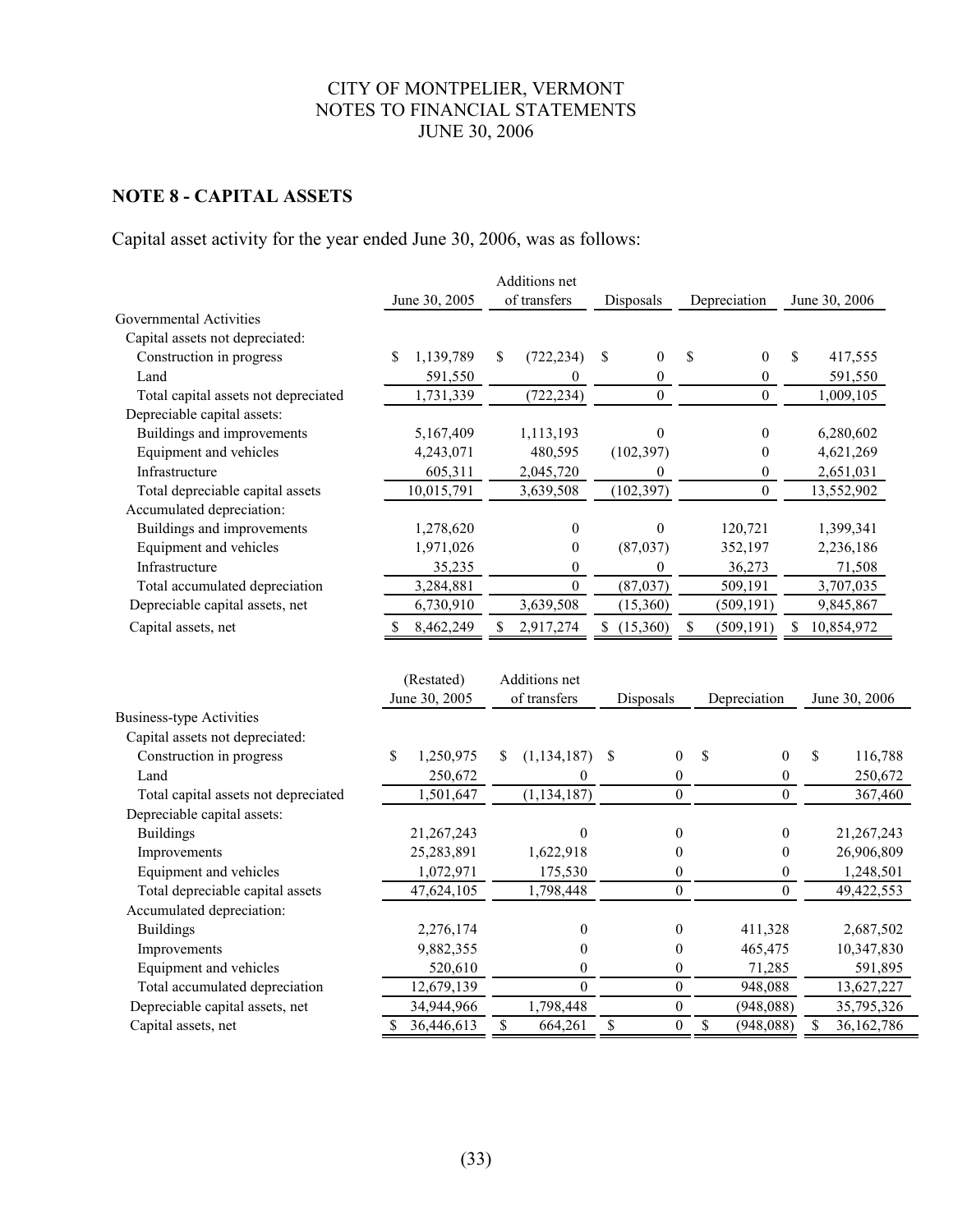# **NOTE 8 - CAPITAL ASSETS (Continued)**

Depreciation expense was charged to functions as follows:

| Governmental activities:                            |    |         |
|-----------------------------------------------------|----|---------|
| General government                                  | \$ | 105,115 |
| Public safety                                       |    | 171,465 |
| Highway and streets                                 |    | 222,651 |
| Cultural and recreational                           |    | 2,618   |
| Cemetery                                            |    | 7,342   |
| Total governmental activities depreciation expense  |    | 509,191 |
|                                                     |    |         |
| Business-type activities:                           |    |         |
| Water                                               | S  | 423,888 |
| Sewer                                               |    | 508,325 |
| Parking                                             |    | 15,875  |
| Total business-type activities depreciation expense |    | 948,088 |
|                                                     |    |         |

# **NOTE 9 - LONG TERM LIABILITIES**

The following is a summary of changes of long-term liabilities for the year ended June 30, 2006:

|                                                    |   | Total       | Governmental<br>Activities |   | Business-type<br>Activities |
|----------------------------------------------------|---|-------------|----------------------------|---|-----------------------------|
| Long-term liabilitities at July 1, 2005            | S | 23,583,112  | \$<br>5,288,088            | S | 18,295,024                  |
| New bonds and notes issued                         |   | 111,520     | 15,639                     |   | 95,881                      |
| Increase/Decrease in accrued vacation payable      |   | 11,679      | 6,834                      |   | 4,845                       |
| Bonds and notes retired and capital lease payments |   | (1,332,470) | (434,971)                  |   | (897,499)                   |
| Long-term liabilities payable at June 30, 2006     |   | 22,373,841  | 4,875,590                  |   | 17,498,251                  |
| Due within one year                                |   | 1,358,225   | 423,875                    |   | 934,350                     |
| Due after one year                                 |   | 21,015,616  | 4,451,715                  |   | 16,563,901                  |

The City has authorized, but unissued long-term debt at June 30, 2006 as follows:

| Purpose                       | Authorized |   | Amount    |
|-------------------------------|------------|---|-----------|
| CSO Separation                | March 1999 | S | 163,992   |
| <b>WWTP</b> Improvement Plant | March 1995 |   | 62,275    |
| <b>Transportation Center</b>  | March 2002 |   | 800,000   |
| District Heating              | March 2003 |   | 250,000   |
| Total                         |            |   | 1,276,267 |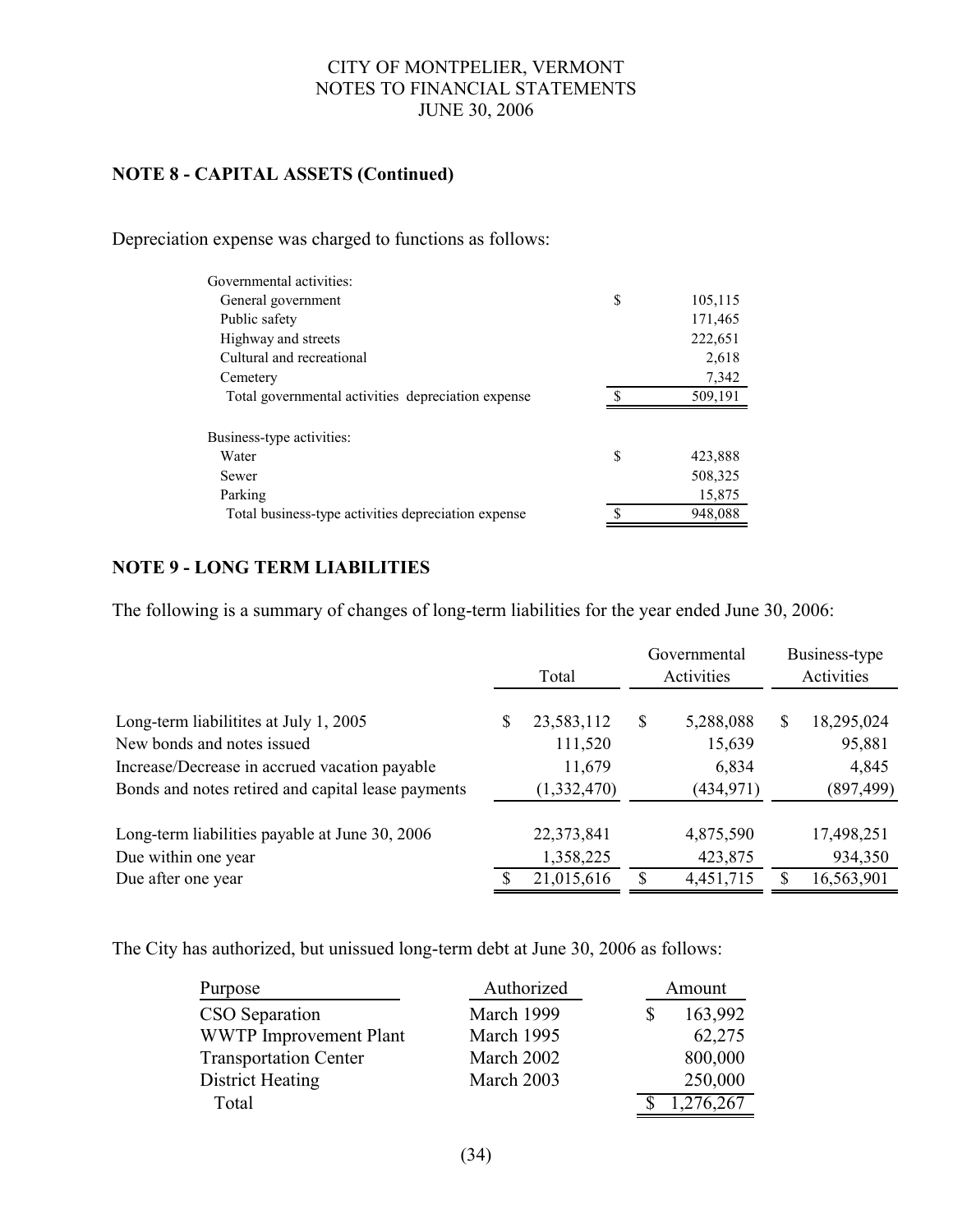# **NOTE 9 - LONG TERM LIABILITIES (Continued)**

Long-term debt includes the following:

### Governmental Activities

| Berlin Street reconstruction bond, various interest rates (6.6 - 7.0%),<br>to Vermont Municipal Bond Bank, refunded by the Vermont<br>Municipal Bond Bank August 2, 1995 from 1991 Series 1<br>to 1995 Series 1 and 2, principal payable in annual<br>installments of \$10,000 to December 1, 2005, and \$5,000<br>from December 1, 2006 to December 1, 2011. | \$<br>30,000 |
|---------------------------------------------------------------------------------------------------------------------------------------------------------------------------------------------------------------------------------------------------------------------------------------------------------------------------------------------------------------|--------------|
| Gould Hill Road improvement bond, various interest rates (3.8 - 5.4%),<br>to Vermont Municipal Bond Bank, \$41,700 principal due annually<br>from December 1, 1994 to December 1, 2008, and \$24,500<br>principal due December 1, 2009.                                                                                                                       | 149,600      |
| Bridge improvement bond, various interest rates $(3.8 - 5.4\%)$ ,<br>to Vermont Municipal Bond Bank, \$3,300 principal due<br>annually from December 1, 1994 to December 1, 2008, and<br>\$500 principal due December 1, 2009.                                                                                                                                | 10,400       |
| Retaining walls bond, net interest rate 5.676%, to Vermont<br>Municipal Bond Bank, \$5,000 principal payments<br>due annually from December 1, 1997 to December 1, 2016.                                                                                                                                                                                      | 55,000       |
| Fire Station improvement bond, net interest rate 5.029%,<br>to Vermont Municipal Bond Bank, \$40,000 principal<br>payments due annually from December 1, 1998 to<br>December 1, 2007, \$35,000 due annually from December 1,<br>2008 to December 1, 2017.                                                                                                     | 430,000      |
| Bridge improvement bond, net interest rate 5.033%, to Vermont<br>Municipal Bond Bank, \$35,000 principal payments due<br>annually from December 1, 1998 to December 1, 2013,<br>\$30,000 from December 1, 2014 to December 1, 2017.                                                                                                                           | 400,000      |
| Fire Truck bond, net interest at 4.08%, \$30,000 principal<br>payments due annually December 1, 1999 to December 1, 2002,<br>\$25,000 from December 1, 2003 to December 1, 2013.                                                                                                                                                                              | 200,000      |
| Retaining wall bond, net interest at 4.789%,<br>\$50,000 principal payments due annually December 1, 1999<br>to December 1, 2003, \$45,000 from December 1, 2004<br>to December 1, 2018.                                                                                                                                                                      | 585,000      |
| Library bond, various interest rates $(4.344 - 5.644\%)$ ,<br>to Vermont Municipal Bond Bank, \$30,000 principal due<br>annually from December 1, 2001 to December 1, 2020.                                                                                                                                                                                   | 450,000      |
| Bike path, Lighting project bond, interest at 4.67%,<br>to Vermont Municipal Bond Bank, \$25,000 principal due<br>annually, due in December 2021.                                                                                                                                                                                                             | 320,000      |
| (35)                                                                                                                                                                                                                                                                                                                                                          |              |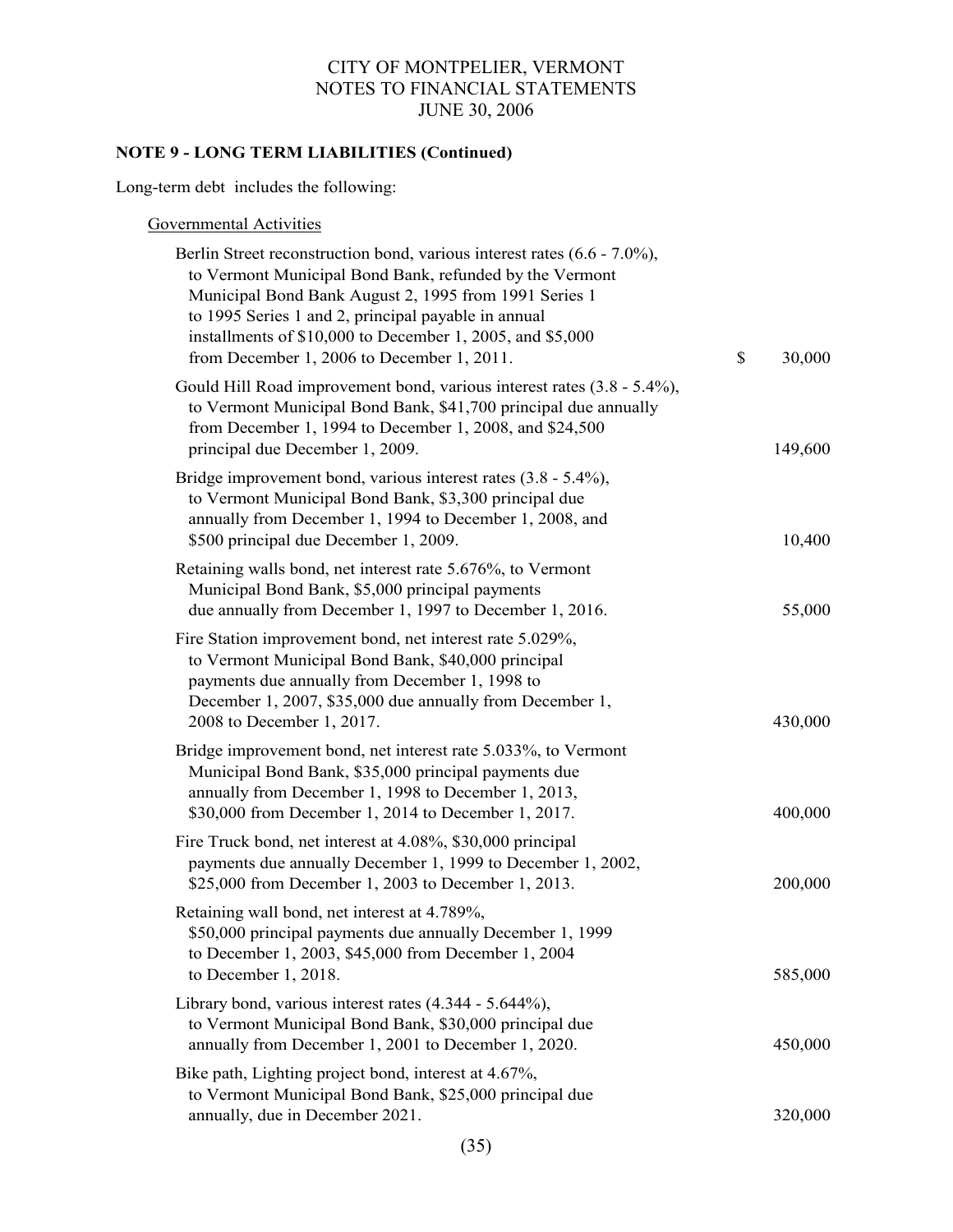# **NOTE 9 - LONG TERM LIABILITIES (Continued)**

| Montpelier Police Station, various interest rates (4.344 - 5.644%),<br>to Vermont Municipal Bond Bank, \$75,000 principal due<br>annually from December 1, 2001 to December 1, 2020.                                                                                                                                                                                                              | 1,095,000     |
|---------------------------------------------------------------------------------------------------------------------------------------------------------------------------------------------------------------------------------------------------------------------------------------------------------------------------------------------------------------------------------------------------|---------------|
| Public Works Facilities improvement bond payable, various<br>interest rates $(6.8 - 7.6\%)$ , \$15,000 principal payable annually<br>to December 1, 2006, \$10,000 due December 1, 2007 to<br>Vermont Municipal Bond Bank.                                                                                                                                                                        | 25,000        |
| Northfield Savings Bank, interest at 3.5%, \$622 payable<br>monthly, due August 2007. Secured by vehicle.                                                                                                                                                                                                                                                                                         | 9,218         |
| Popular Leasing USA, Inc, interest at 5.05%, annual payments of<br>\$25,000 due from July 2001 through July 2007. Secured by ambulance.                                                                                                                                                                                                                                                           | 43,631        |
| City Hall Improvement bond, various interest rates (1.87 - 5.09%),<br>to Vermont Municipal Bond Bank, \$45,000 principal due annually from<br>December 1, 2005 to December 1, 2014 and \$40,000 principal<br>due from December 1, 2015 to December 1, 2024.                                                                                                                                       | 805,000       |
| General Motors Acceptance Corporation, interest at 6.05%,<br>two annual payments of \$9,324, due July 2006. Secured by vehicle.                                                                                                                                                                                                                                                                   | 8,796         |
| Total governmental activities bonds and notes payable                                                                                                                                                                                                                                                                                                                                             | 4,616,645     |
| Accrued vacation payable                                                                                                                                                                                                                                                                                                                                                                          | 258,945       |
| Total governmental activities long-term liabilities                                                                                                                                                                                                                                                                                                                                               | 4,875,590     |
| <b>Business-type Activities</b>                                                                                                                                                                                                                                                                                                                                                                   |               |
| <b>Water Fund</b><br>Water supply system improvement bond, various interest rates<br>(6.8 - 7.6%), to Vermont Municipal Bond Bank, principal<br>payable in annual installments of \$80,000 increasing to<br>\$120,000 until December 1, 2007.                                                                                                                                                     | \$<br>235,000 |
| Water filtration system bond issued July 10, 1991 to Vermont<br>Municipal Bond Bank, refunded by the Vermont Municipal<br>Bond Bank August 2, 1995, from 1991 Series 1 to 1995<br>Series 1 and 2, net interest rate of 7.14%, interest payable<br>June 1 and December 1, and principal payable in various<br>annual installments increasing from \$25,000 to \$195,000<br>until December 1, 2021. | 1,995,000     |
|                                                                                                                                                                                                                                                                                                                                                                                                   |               |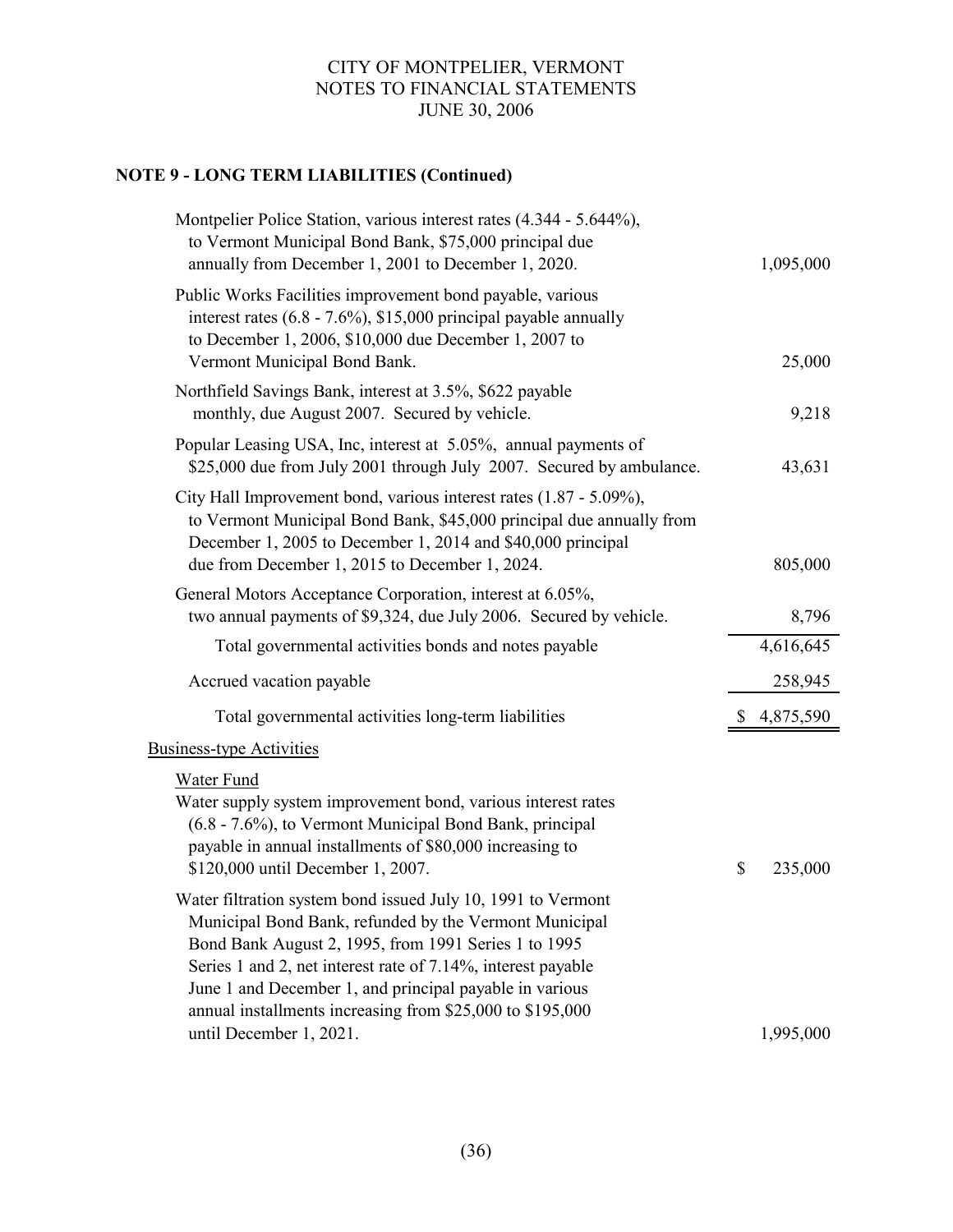# **NOTE 9 - LONG TERM LIABILITIES (Continued)**

| Vermont water system improvement bond refinanced<br>July 2004 through the Vermont Bond Bank, interest<br>rates (1.87 - 5.09%), payable June 1 and December 1,<br>and principal payable in various annual installments increasing<br>from \$145,000 to \$310,000 until December 1, 2024.                          | 4,005,000              |
|------------------------------------------------------------------------------------------------------------------------------------------------------------------------------------------------------------------------------------------------------------------------------------------------------------------|------------------------|
| Westside connector bond issued July 2004 through the<br>Vermont Municipal Bond Bank, interest rates (1.87 - 5.09%),<br>payable June 1 and December 1, and principal payable in<br>various annual installments increasing from \$50,000 to<br>\$105,000 until December 1, 2024.<br>Total Water Fund bonds payable | 1,350,000<br>7,585,000 |
| <b>Sewer Fund</b>                                                                                                                                                                                                                                                                                                |                        |
| Water pollution control facility - bond payable, various<br>interest rates $(6.8 - 7.6\%)$ , average annual principal of \$12,000<br>until December 1, 2008 to Vermont Municipal Bond Bank.                                                                                                                      | 37,047                 |
| Sewer system improvement bond, zero interest rate,<br>average annual principal of \$21,500 until December 1,<br>2016 to Vermont/EPA Pollution Control.                                                                                                                                                           | 242,540                |
| Sewer system improvement bond, zero interest rate, average<br>annual principal of \$38,856 until December 1, 2017 to<br>Vermont/EPA Pollution Control.                                                                                                                                                           | 466,266                |
| Sewer system improvement bond, net interest rate 5.676%,<br>annual principal of \$30,000 until December 1, 2016<br>to Vermont Municipal Bond Bank.                                                                                                                                                               | 330,000                |
| Sewer system improvement bond, zero interest rate, annual<br>principal of \$14,156 until December 2018 to<br>Vermont/EPA Pollution Control.                                                                                                                                                                      | 184,030                |
| Ultraviolet disinfection system bond issued July 2004 through<br>the Vermont Municipal bond Bank, interest rates (1.87 - 5.09%).<br>payable June 1 and December 1, and principal payable in<br>various annual installments increasing from \$55,000 to<br>to \$105,000 until December 1, 2024.                   | 1,425,000              |
| Sewer system improvement bond, zero interest rate, annual<br>principal of \$35,497 until June 2019 to<br>Vermont/EPA Pollution Control.                                                                                                                                                                          | 496,958                |
|                                                                                                                                                                                                                                                                                                                  |                        |
| Water treatment improvement bond, zero interest rate,<br>annual principal of \$174,171 from October 2005 until<br>January 2024 to Vermont/EPA Pollution Control.                                                                                                                                                 | 3,309,247              |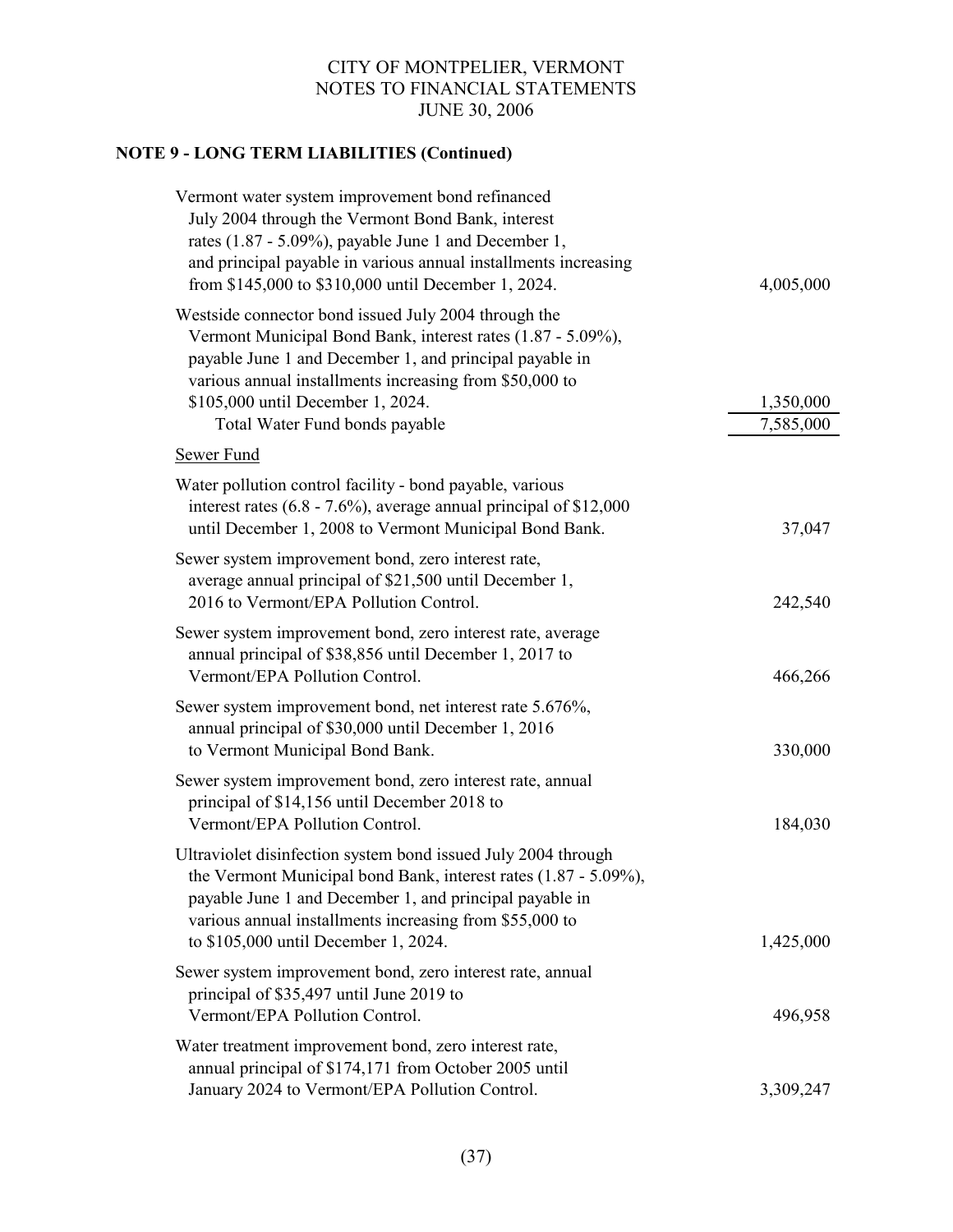# **NOTE 9 - LONG TERM LIABILITIES (Continued)**

| Water treatment improvement bond, zero interest rate,<br>annual principal of \$13,255 from January 2003 to<br>January 2022 to Vermont/EPA Pollution Control.         | 220,913      |
|----------------------------------------------------------------------------------------------------------------------------------------------------------------------|--------------|
| Sewer system improvement bond, zero interest rate,<br>annual principal of \$26,294 from January 2003 to<br>January 2022 to Vermont/EPA Pollution Control.            | 423,293      |
| Water treatment improvement bond, zero interest rate,<br>annual principal of \$34,400 starting in fiscal year 2004<br>for 20 years to Vermont/EPA Pollution Control. | 585,342      |
| Water treatment improvement bond, zero interest rate,<br>annual principal of \$26,064 starting in fiscal year 2004<br>for 20 years to Vermont/EPA Pollution Control. | 469,157      |
| Water treatment improvement bond, zero interest rate,<br>annual principal of \$25,785 starting in fiscal year 2006<br>for 20 years to Vermont/EPA Pollution Control. | 648,738      |
| Local share CSO bond, 4.96% interest rate,<br>annual principal of \$40,000 until 2020 then annual<br>payments of \$35,000 until 2030 plus interest to                |              |
| Vermont Municipal Bond Bank.                                                                                                                                         | 980,000      |
| Total Sewer Fund bonds payable                                                                                                                                       | 9,818,531    |
| <b>Total Proprietary Funds bonds payable</b>                                                                                                                         | \$17,403,531 |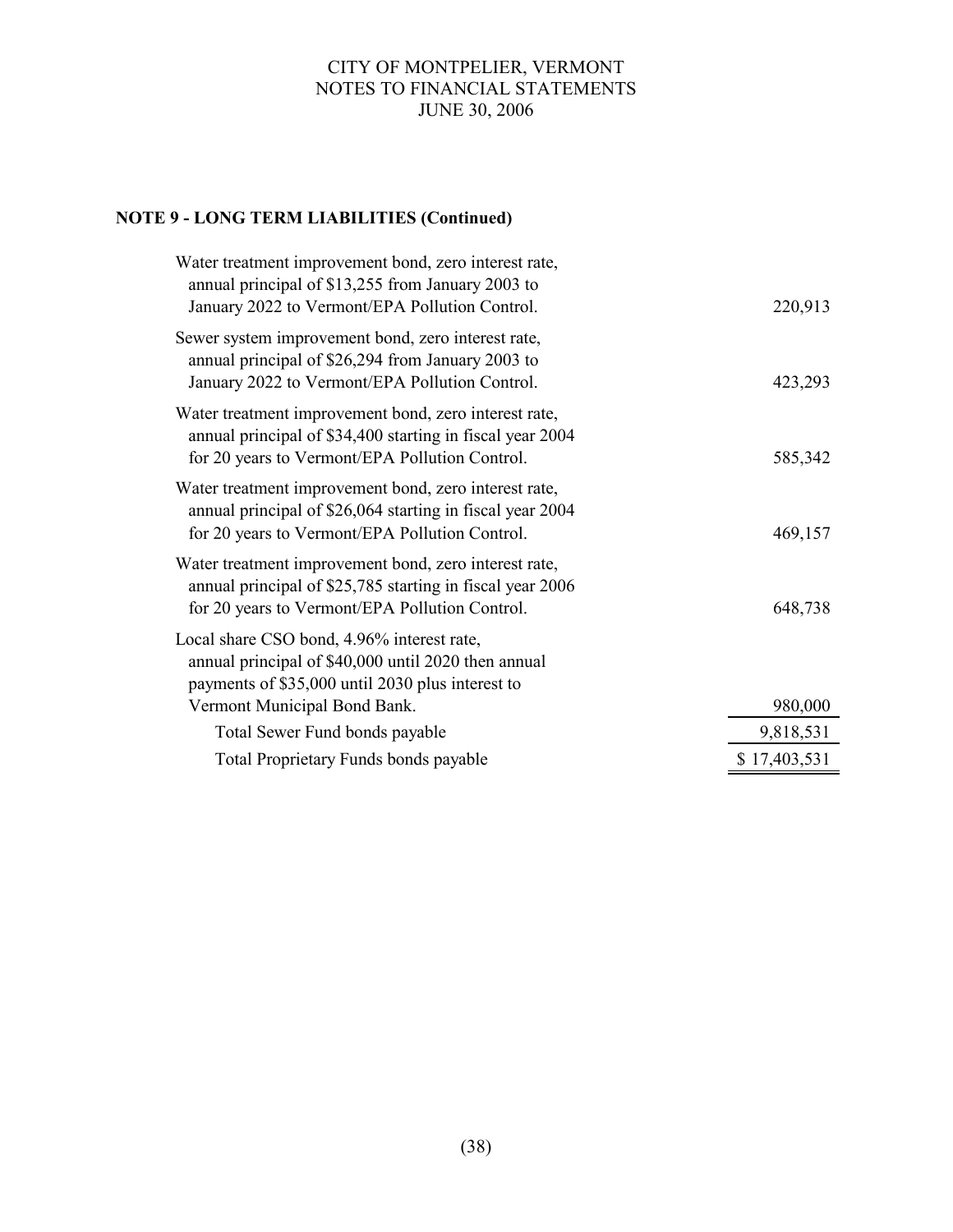### **NOTE 9 - LONG TERM LIABILITIES (Continued)**

| Year End  |               | <b>Governmental Activities</b> |                  | <b>Business-Type Activities</b> |                       |              |           |       |              |
|-----------|---------------|--------------------------------|------------------|---------------------------------|-----------------------|--------------|-----------|-------|--------------|
| June 30,  | Principal     | Interest                       | Total            |                                 | Principal<br>Interest |              |           | Total |              |
| 2007      | \$<br>423,875 | \$<br>220,099                  | \$<br>643,974    | \$                              | 934,350               | $\mathbb{S}$ | 507,862   |       | \$1,442,212  |
| 2008      | 402,770       | 200,417                        | 603,187          |                                 | 954,524               |              | 483,021   |       | 1,437,545    |
| 2009      | 365,000       | 181,781                        | 546,781          |                                 | 844,711               |              | 460,725   |       | 1,305,436    |
| 2010      | 345,000       | 164,942                        | 509,942          |                                 | 847,179               |              | 441,961   |       | 1,289,140    |
| 2011      | 320,000       | 149,048                        | 469,048          |                                 | 862,179               |              | 422,283   |       | 1,284,462    |
| 2012-2016 | 1,510,000     | 513,438                        | 2,023,438        |                                 | 4,590,894             |              | 1,764,225 |       | 6,355,119    |
| 2017-2021 | 1,070,000     | 169,084                        | 1,239,084        |                                 | 4,802,322             |              | 996,081   |       | 5,798,403    |
| 2022-2026 | 180,000       | 16,608                         | 196,608          |                                 | 3,357,372             |              | 348,737   |       | 3,706,109    |
| 2027-2031 | 0             | 0                              | 0                |                                 | 175,000               |              | 32,461    |       | 207,461      |
| 2032-2036 | 0             | $\boldsymbol{0}$               | $\boldsymbol{0}$ |                                 | 35,000                |              | 928       |       | 35,928       |
| Total     | 4,616,645     | 1,615,417                      | 6,232,062        | \$                              | 17,403,531            |              | 5,458,284 |       | \$22,861,815 |

Maturities for long-term debt is as follows:

Debt is backed by the full faith and credit of the taxing authority of the City of Montpelier, Vermont.

# **NOTE 10 – SHORT-TERM DEBT**

Changes in the short-term debt for the governmental activities were as follows:

| <b>Balance - June 30, 2005</b> | S.          |             |
|--------------------------------|-------------|-------------|
| Addition - tax anticipation    |             | 2,900,000   |
| Addition - grant anticipation  |             | 1,550,000   |
| Payments                       |             | (2,900,000) |
| <b>Balance - June 30, 2006</b> | \$1,550,000 |             |

The tax anticipation note had an interest rate of 3.68% and was due on June 28, 2006. The grant anticipation note has an interest rate of 2.5% and is due the earlier of the receipt of funds from Vermont Department of Transportation or June 30, 2009.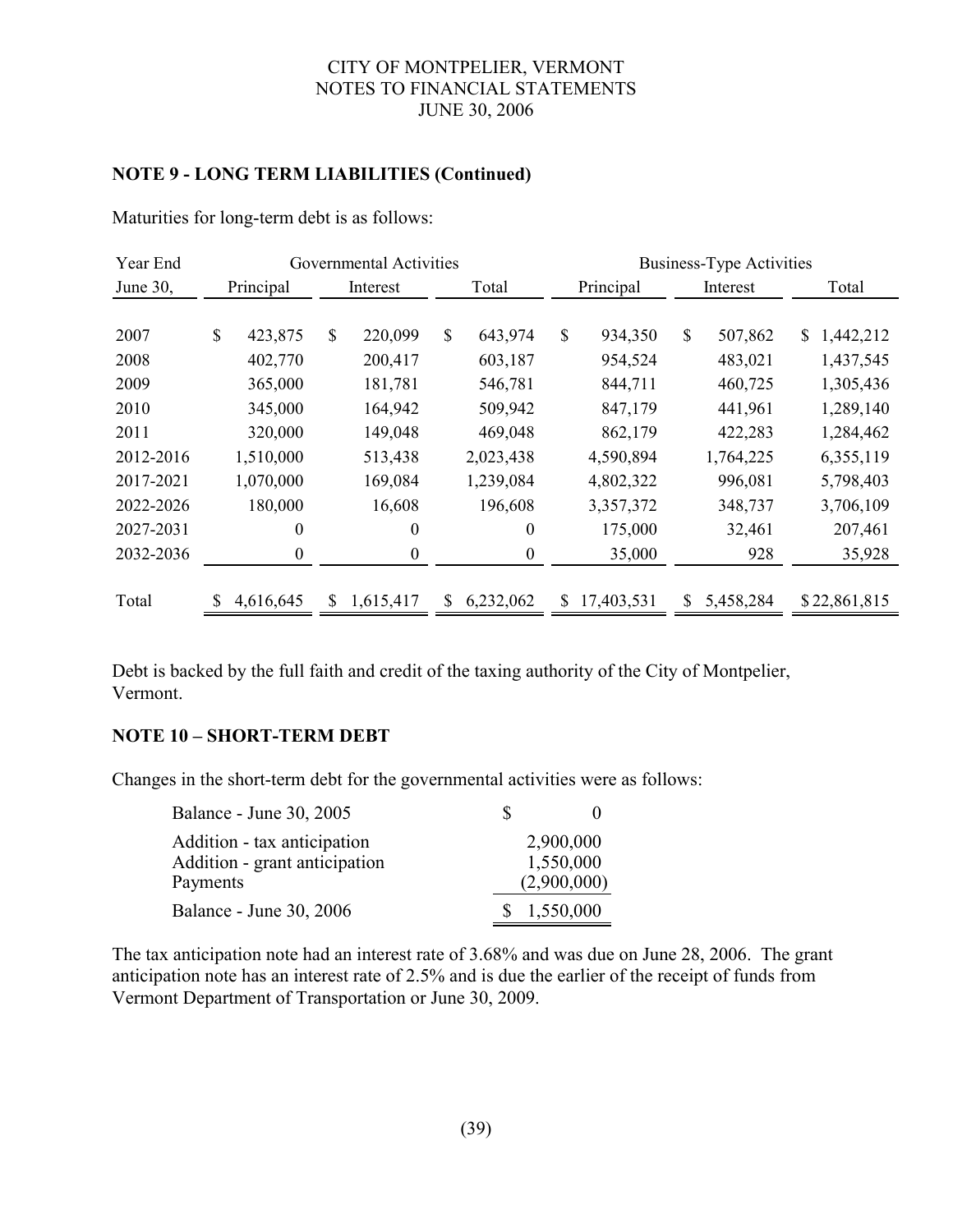# **NOTE 11 - FUND BALANCE RESERVES**

The changes in reserved fund balances are as follows:

|                                    |                           | Balance<br>July 1, 2005 |                           | Increase<br>(Decrease) |                           | <b>Balance</b><br>June 30, 2006 |
|------------------------------------|---------------------------|-------------------------|---------------------------|------------------------|---------------------------|---------------------------------|
| Reserved:                          |                           |                         |                           |                        |                           |                                 |
| Major Funds                        |                           |                         |                           |                        |                           |                                 |
| General Fund                       |                           |                         |                           |                        |                           |                                 |
| Inventories                        | \$                        | 83,523                  | \$                        | (16,984)               | \$                        | 66,539                          |
| Prepaid expenses                   |                           | 11,276                  |                           | (11,276)               |                           | $\theta$                        |
| Fiscal year 2006 expenditures      |                           | 103,594                 |                           | (103, 594)             |                           | $\theta$                        |
| Act 60 reappraisal                 |                           | 34,458                  |                           | 10,986                 |                           | 45,444                          |
| Records restoration                |                           | 31,455                  |                           | 8,038                  |                           | 39,493                          |
| Armory note receivable             |                           | 341,528                 |                           | (23,704)               |                           | 317,824                         |
| Park impact fees                   |                           | 22,824                  |                           | 6,750                  |                           | 29,574                          |
| Parks wetland                      |                           | 140                     |                           | 0                      |                           | 140                             |
| Ambulance                          |                           | 24,364                  |                           | (24, 364)              |                           | $\theta$                        |
| City Hall Plaza                    |                           | 1,944<br>100            |                           | 0                      |                           | 1,944<br>100                    |
| Drug seizure<br>Civil air patrol   |                           | 6,905                   |                           | (3, 132)               |                           | 3,773                           |
| Montpelier House Trust             |                           | $\boldsymbol{0}$        |                           | 52,312                 |                           | 52,312                          |
| Total general fund reserved        | \$                        | 662,111                 | \$                        | (104, 968)             | $\mathcal{S}$             | 557,143                         |
| <b>Community Development Fund</b>  |                           |                         |                           |                        |                           |                                 |
| <b>Community Development</b>       | \$                        | 601,439                 | \$                        | (120, 226)             | \$                        | 481,213                         |
| Comm. Dev. - program expenditures  |                           | 17,701                  |                           | O                      |                           | 17,701                          |
| Total community development        | $\boldsymbol{\mathsf{S}}$ | 619,140                 | $\boldsymbol{\mathsf{S}}$ | (120, 226)             | \$                        | 498,914                         |
| Capital Projects Fund              |                           |                         |                           |                        |                           |                                 |
| <b>Traffic Impact</b>              |                           | 18,793                  |                           | (16,681)               |                           | 2,112                           |
| Capital Grants                     |                           | 350,526                 |                           | (109, 887)             |                           | 240,639                         |
|                                    | \$                        | 369,319                 | $\boldsymbol{\mathsf{S}}$ | (126, 568)             | $\mathcal{S}$             | 242,751                         |
| Total capital projects fund        |                           |                         |                           |                        |                           |                                 |
| Parking Fund<br><b>Impact Fees</b> |                           | 41,220                  |                           | $\boldsymbol{0}$       |                           | 41,220                          |
| Nonmajor Funds                     |                           |                         |                           |                        |                           |                                 |
| Arts and Events                    |                           | 4,880                   |                           | $\boldsymbol{0}$       |                           | 4,880                           |
| <b>Conservaton Fund</b>            |                           | 42,038                  |                           | 3,161                  |                           | 45,199                          |
| Montpelier Foundation              |                           | 85,385                  |                           | (7, 471)               |                           | 77,914                          |
| George Blanchard Trust             |                           | 63,198                  |                           | 855                    |                           | 64,053                          |
| Cemetery Trust - Non expendable    |                           | 317,120                 |                           | 5,700                  |                           | 322,820                         |
| <b>Hubbard Park Trust</b>          |                           | 14,620                  |                           | 0                      |                           | 14,620                          |
| Cemetery Trust - Expendable        |                           | 294,213                 |                           | (7,880)                |                           | 286,333                         |
| <b>Total Nonmajor Funds</b>        | $\mathbb{S}$              | 821,454                 | \$                        | (5,635)                | $\boldsymbol{\mathsf{S}}$ | 815,819                         |
| <b>Total Reserved Funds</b>        |                           | \$2,513,244             | \$                        | (357, 397)             |                           | \$2,155,847                     |
|                                    |                           |                         |                           |                        |                           |                                 |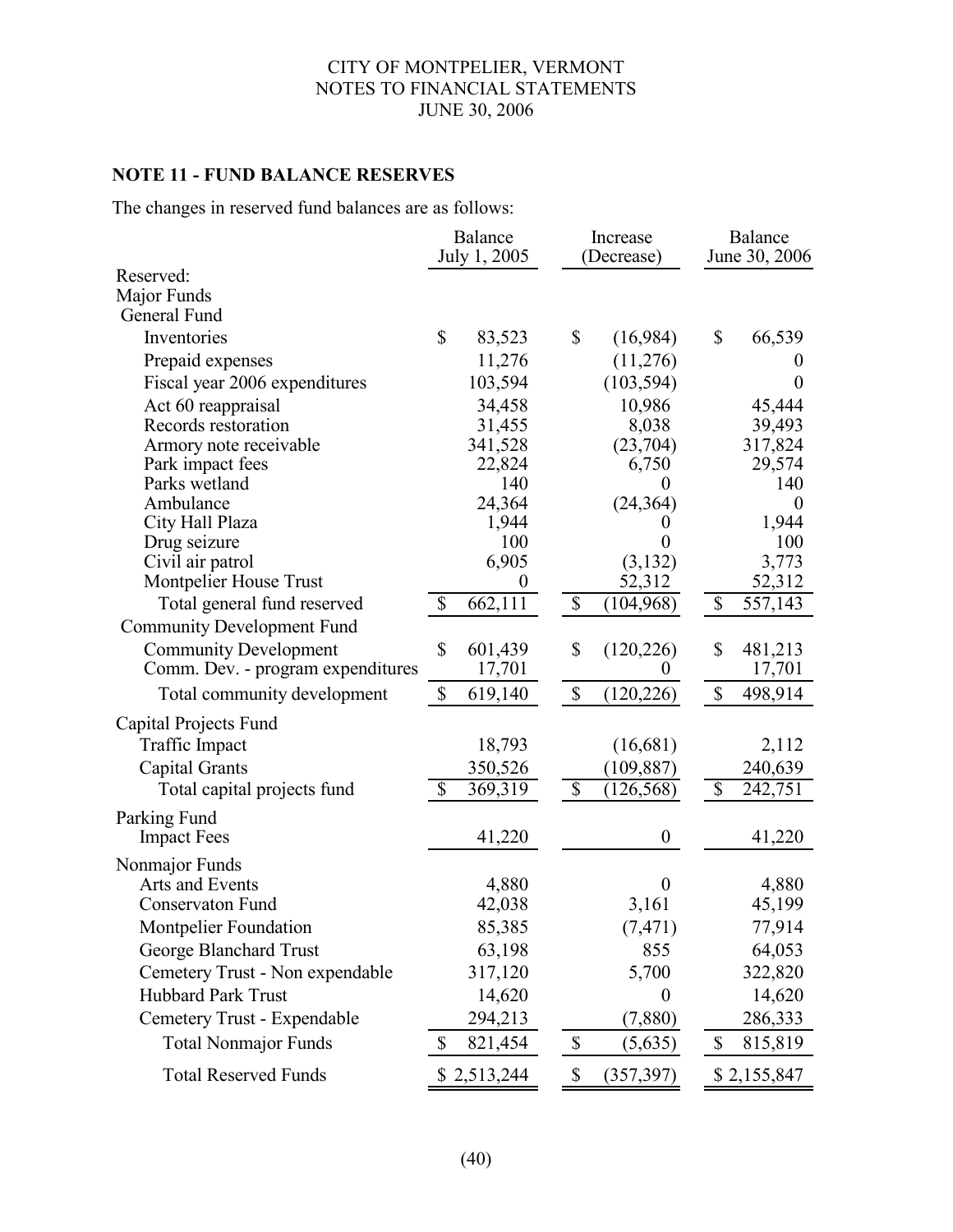#### **NOTE 12 - FUND BALANCE DESIGNATIONS**

The changes in designated fund balances are as follows: Balance Increase Balance July 1, 2005 (Decrease) June 30, 2006 Designated: Major Funds General Fund Conservation commission <br>
S 4,064 \$ (855) \$ 3,209<br>
Fire revenue 19,490 (15,113) 4,377 Fire revenue 19,490 (15,113) 4,377<br>
Computer equipment 7,258 (15,113) 4,377 Computer equipment 7,258 0<br>Tree Board 14,850 (2,398) Tree Board 14,850 (2,398) 12,452 Equipment reserve  $16,291$  (16,291) 0 Parking Fund 132,233 6,248 138,481 Total General Fund  $$ 194,186$   $$ (28,409)$   $$ 165,777$  Water Fund Designated for future improvements  $\qquad$  \$ 132 \$ (132) \$ 0 Total Designated Water Fund  $\frac{132}{\sqrt{3}} \frac{132}{\sqrt{3}} \frac{132}{\sqrt{3}} \frac{132}{\sqrt{3}}$  Sewer Fund Designated for future improvements  $\begin{array}{cccc} \text{S} & 119,144 & \text{S} & (119,144) & \text{S} & 0 \end{array}$ Designated for vactor replacement 89,500 (89,500) 0 Total Designated Sewer Fund  $\overline{\$}$  208,644  $\overline{\$}$  (208,644)  $\overline{\$}$  0 Capital Project Funds Designated for future projects \$ 346,689 (335,658) 11,031 Total designated capital projects  $\overline{\text{S} \quad 346,689}$  (335,658) 11,031 Total Major Funds \$ 749,651 \$ (572,843) \$ 176,808 Nonmajor Funds: Special Revenue Funds Cemetery \$ 11,794 \$ (8,148) \$ 3,646 Park Commission 25,599 9,009 34,608 Arts and Events funds 20.472 (8,104) 12,368 Total designated special revenue funds 57,865 (7,243) 50,622 Total Designated Funds \$ 807,516 \$ (580,086) \$ 227,430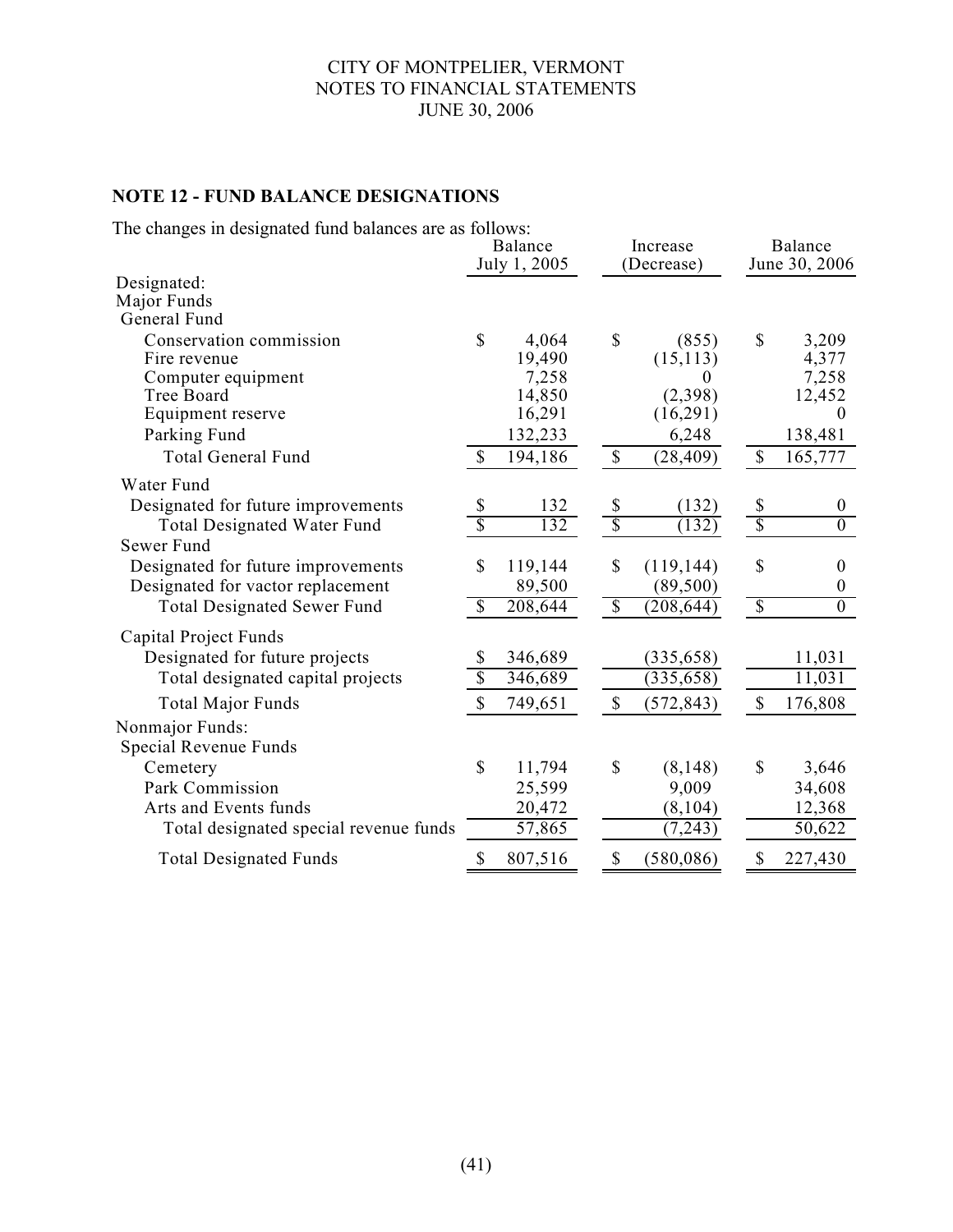# **NOTE 13 - CONTINGENT LIABILITIES**

The City participates in a number of federally assisted grant programs. These programs are subject to program compliance audits by the grantors or their representatives. The audits of these programs for or including the year ended June 30, 2006, have not yet been conducted. Accordingly, the City's compliance with applicable grant requirements will be established at some future date. The amount, if any, of expenditures which may be disallowed by the granting agencies cannot be determined at this time, although the City expects such amounts, if any, to be *immaterial* 

# **NOTE 14 - PROPERTY TAXES**

Property taxes attach as an enforceable lien on property as of April 1. Taxes are levied on June 15 and are payable in four installments on August 15, November 15*,* February 15 and May 15. The City bills and collects its own property taxes and also taxes for the School System, Cemetery and education for the State. City property tax revenues are recognized when levied to the extent they result in current receivables. The tax rate for fiscal year 2005-2006 was as follows:

|                                      |   | Residential | Non residential |
|--------------------------------------|---|-------------|-----------------|
| City, cemetery $\&$ outside agencies | S | 1.0500      | 1.0500          |
| <b>State Education Tax</b>           |   | 1.5534      | 1 6244          |
| Water / Sewer benefit charge         |   | 0.1100      | 0.1100          |
| Senior citizens/recreation           |   | 0.1100      | 0.1100          |
| Total                                |   | 28234       | 2.8944          |

# **NOTE 15 - PENSION PLAN**

On January 1, 2003 the City joined Vermont Municipal Employees' Retirement System (VMERS). All eligible employees of the City are enrolled for coverage by the (VMERS) immediately upon employment. VMERS has a defined benefit plan that the City participates in as follows:

#### Defined Benefit Plan

VMERS defined benefit plan is a cost sharing multiple-employer public employees' retirement system. Vermont State statutes provide the authority under which benefit provisions and the obligation to contribute are established. The City and the employees make required contributions to the System based upon a valuation report prepared by the System's actuary.

There are four levels of contributions and benefits in the System called Group A, Group B, Group C and Group D. The City participates only in Group B and Group C. For Group B employee contributions are 4.5% of gross pay and employer contributions are 5% of gross pay and for Group C employee contributions are 9% of gross pay and employer contributions are 6% of gross pay.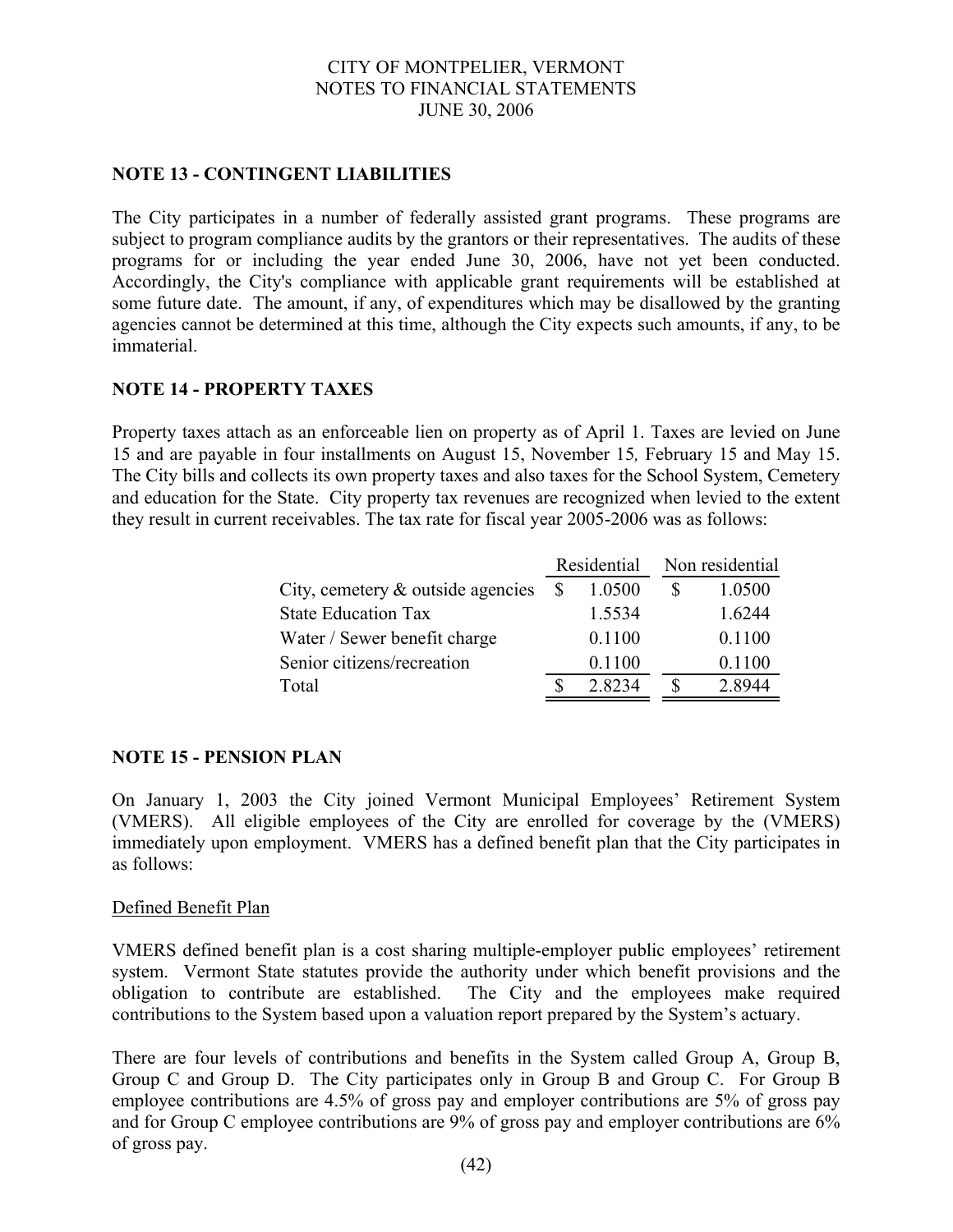### **NOTE 15 - PENSION PLAN (Continued)**

Of the City's total payroll of \$4,862,319, \$4,548,545 was covered under the VMERS defined benefit plan. The total employer contribution to this plan was \$263,583 for fiscal year 2006, \$230,806 for fiscal year 2005 and \$226,184 for fiscal year 2004.

The State of Vermont issues an audited Financial Report that includes financial statements and required disclosures. This report may be obtained by writing the State Auditor of Accounts, 132 State Street, Montpelier, VT 05602.

### **NOTE 16 - DEFERRED COMPENSATION PLANS**

The City offers its employees a deferred compensation plan created in accordance with Internal Revenue Code Section 457. The plan, available to all City employees, permits them to defer a portion of their salary until future years. The deferred compensation is not available to employees until termination, retirement, death or unforeseeable emergency. The City does not contribute any funds to this plan.

# **NOTE 17 - COMMITMENTS**

Prior Service Purchase Agreement with VMERS – The City switched pension plans to the Vermont Municipal Employees' Retirement System (VMERS) starting January 1, 2003. Upon the conversion, actuaries determined the amount of funds necessary to catch up the City employees to other people within the retirement system. The catch up amount of \$3,349,501 will be paid to VMERS as an additional contribution made yearly, based on a 30 year amortization period, 8% interest and a 5.6% yearly increase. Such payments will be adjusted for any changes in the actuarial assumptions under the plan. During fiscal year 2004, a lump sum payment of \$581,569 was made and the amount of the liability was recalculated to be \$2,815,576 on January 1, 2003. The yearly installment for fiscal year 2006 was \$153,650. The balance as of June 30, 2006 was \$3,159,080.

Parking Lot Leases – The City leases four different parking lots around Montpelier for approximately \$100,000 a year. All are cancelable by the City. The City is responsible for the repair maintenance and upkeep of the parking lots. One lease for approximately \$38,000 was cancelled in August.

Montpelier Fire District – The City and the Montpelier Fire District have an interlocal agreement that requires the City to pay \$36,000 annually out of the Water Department revenues to the District. These payments entitle the City to integrate the improvements in the City's public water supply system and receive benefits of the improvements. This agreement shall remain in effect for as long as the District has outstanding unpaid bonds issued to finance construction of the improvements.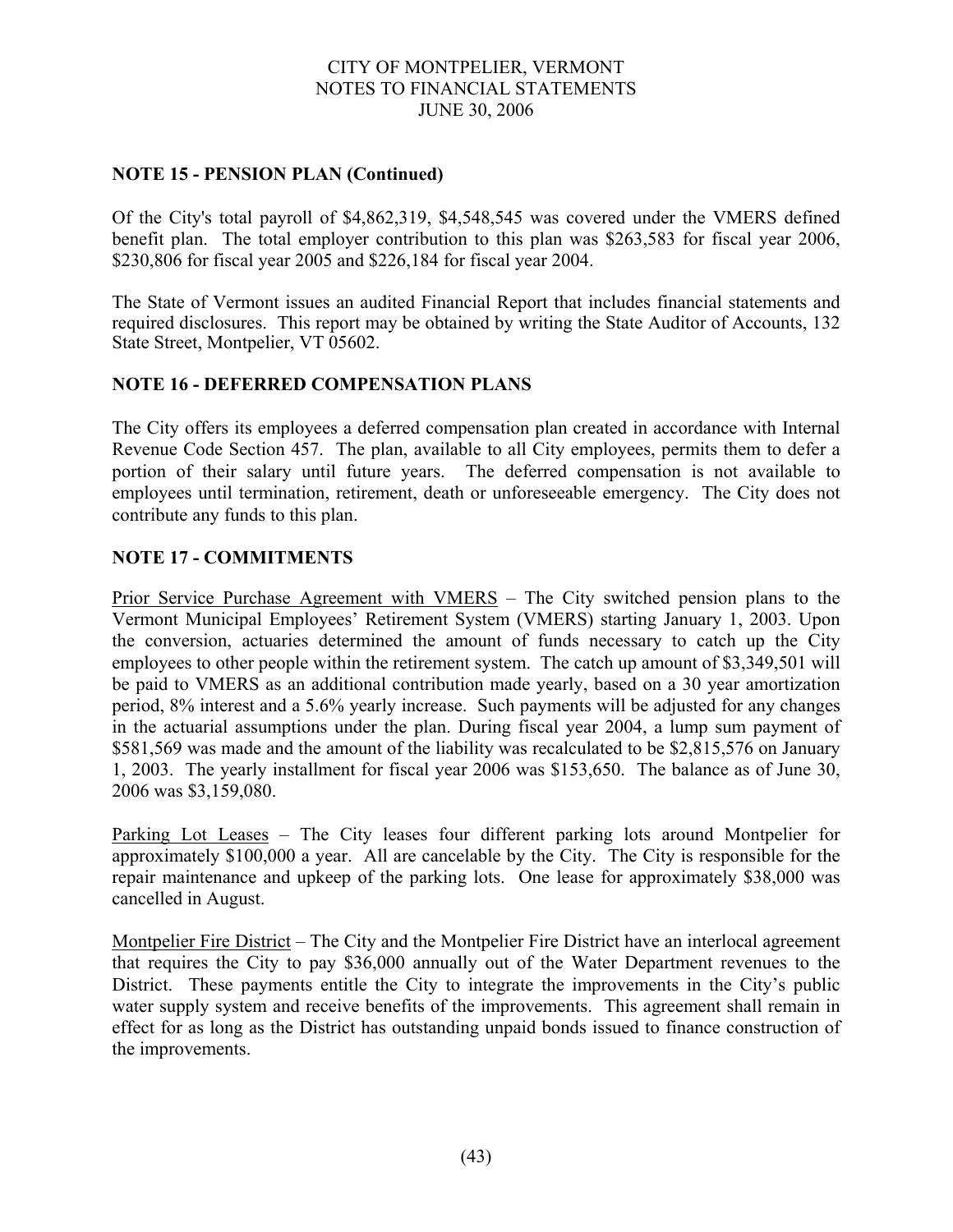# **NOTE 17 - COMMITMENTS (Continued)**

#### Green Mountain Community Baseball, Inc.

On April 27, 2005, the City guaranteed a \$160,000 note between the Green Mountain Community Baseball, Inc. and Northfield Savings Bank. The note is unsecured and is backed by the full faith and credit of the taxing authority of the City of Montpelier, Vermont by the Guaranty of Indebtedness. The loan will be amortized over ten years with \$16,000 annual principal payments plus interest.

#### Montpelier Community Internet Cooperative

On January 20, 2005, the City guaranteed a \$62,820 note between the Montpelier Community Internet Cooperative and the Vermont Economic Development Authority. The note is unsecured and is backed by the full faith and credit of the taxing authority of the City of Montpelier, Vermont by the Guaranty of Indebtedness. The loan is due and payable in four years, including all principal, and interest.

#### Leases

In April and May of 2006, the City entered into 60-month leases for two copiers. The leases call for monthly payments of \$567 and \$651. The lease expense for the year ended June 30, 2006 was \$1,785.

The minimum lease payments are as follows:

| 2007 | \$<br>14,616 |
|------|--------------|
| 2008 | 14,616       |
| 2009 | 14,616       |
| 2010 | 14,616       |
| 2011 | 12,831       |
|      | 71,295       |

#### **NOTE 18 - RISK MANAGEMENT**

The City of Montpelier is exposed to various risks of loss related to torts; theft of, damage to, and destruction of assets; errors and omissions; injuries to employees; and natural disasters. The City of Montpelier maintains insurance coverage through the Vermont League of Cities and towns Property and Casualty Intermunicipal Fund, Inc. covering each of those risks of loss. Management believes such coverage is sufficient to preclude any significant uninsured losses to the City of Montpelier. Settled claims have not exceeded this coverage in any of the past three fiscal years. The City must remain a member for a minimum of one year and may withdraw from the Fund after that time by giving sixty days notice. Fund underwriting and ratesetting policies have been established after consultation with actuaries. Fund members are subject to a supplemental assessment in the event of deficiencies. If the assets of the Fund were to be exhausted, members would be responsible for the Fund's liabilities.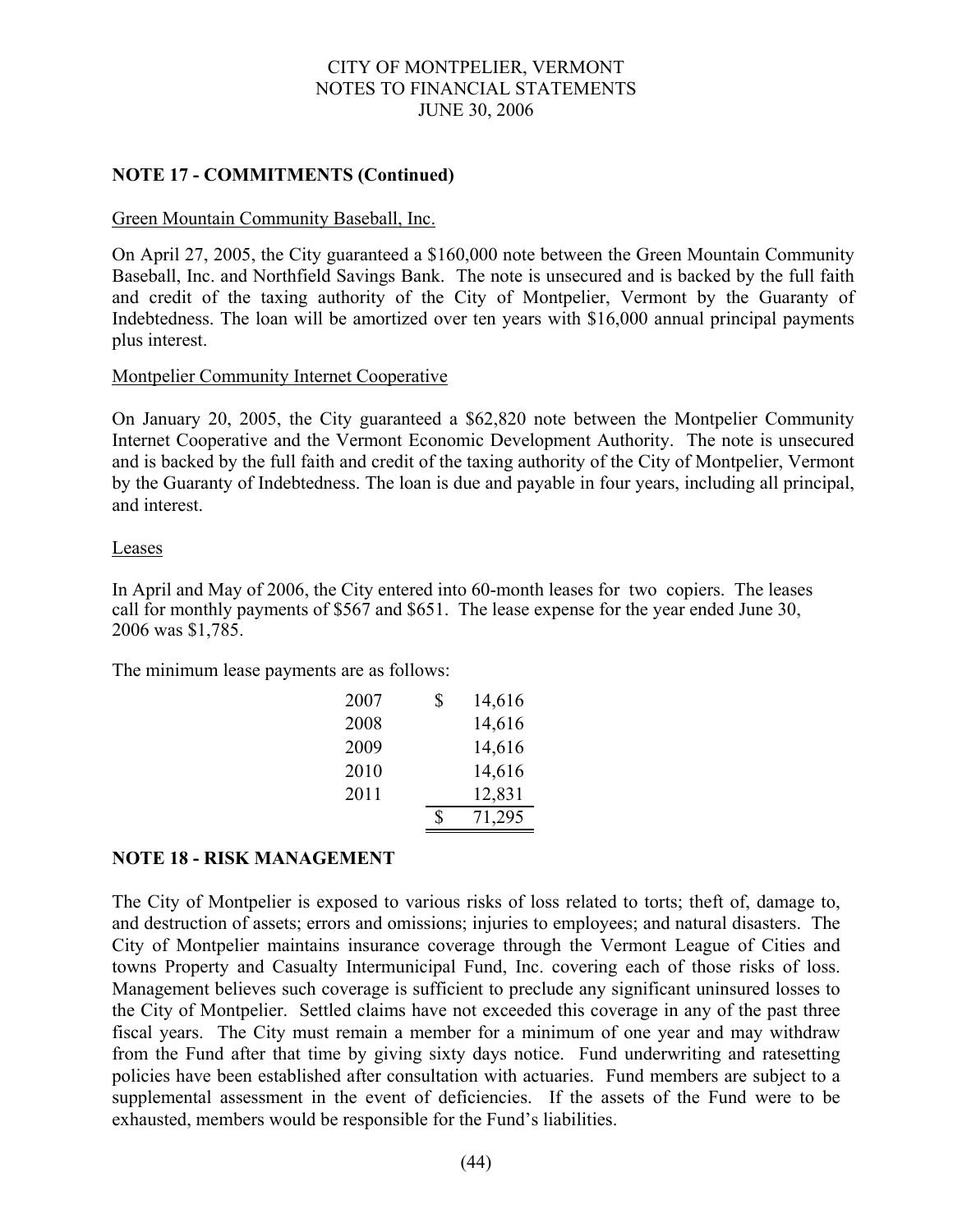#### **NOTE 19 - EXCESS OF EXPENDITURES OVER APPROPRIATIONS**

For the year ended June 30, 2006, expenditures exceeded appropriations in the General Fund by \$491,764. The excess expenditures were funded by excess revenues and available fund balance.

### **NOTE 20 - BUDGETED DEFICIT**

The City elected to budget expenditures in excess of revenues by \$129,789 in the General Fund in order to reduce the prior year's surplus. This is reflected as a budgeted deficiency of revenues over expenditures in Exhibit G.

### **NOTE 21 - SUBSEQUENT EVENTS**

On July 3, 2006, the City obtained a tax anticipation note up to \$2,500,000 from Community National Bank, interest at 3.68%, due June 3, 2007. In July of 2006 the City borrowed \$1,500,000 on the tax anticipation note.

On July 12, 2006, the City borrowed \$865,000 from the Vermont Municipal Bond Bank. Interest ranges from 3.835 to 4.665% and is due semi-annually starting December 1, 2006; principal payments range from \$45,000 to \$35,000 and are due annually from December 1, 2007 to December 1, 2026.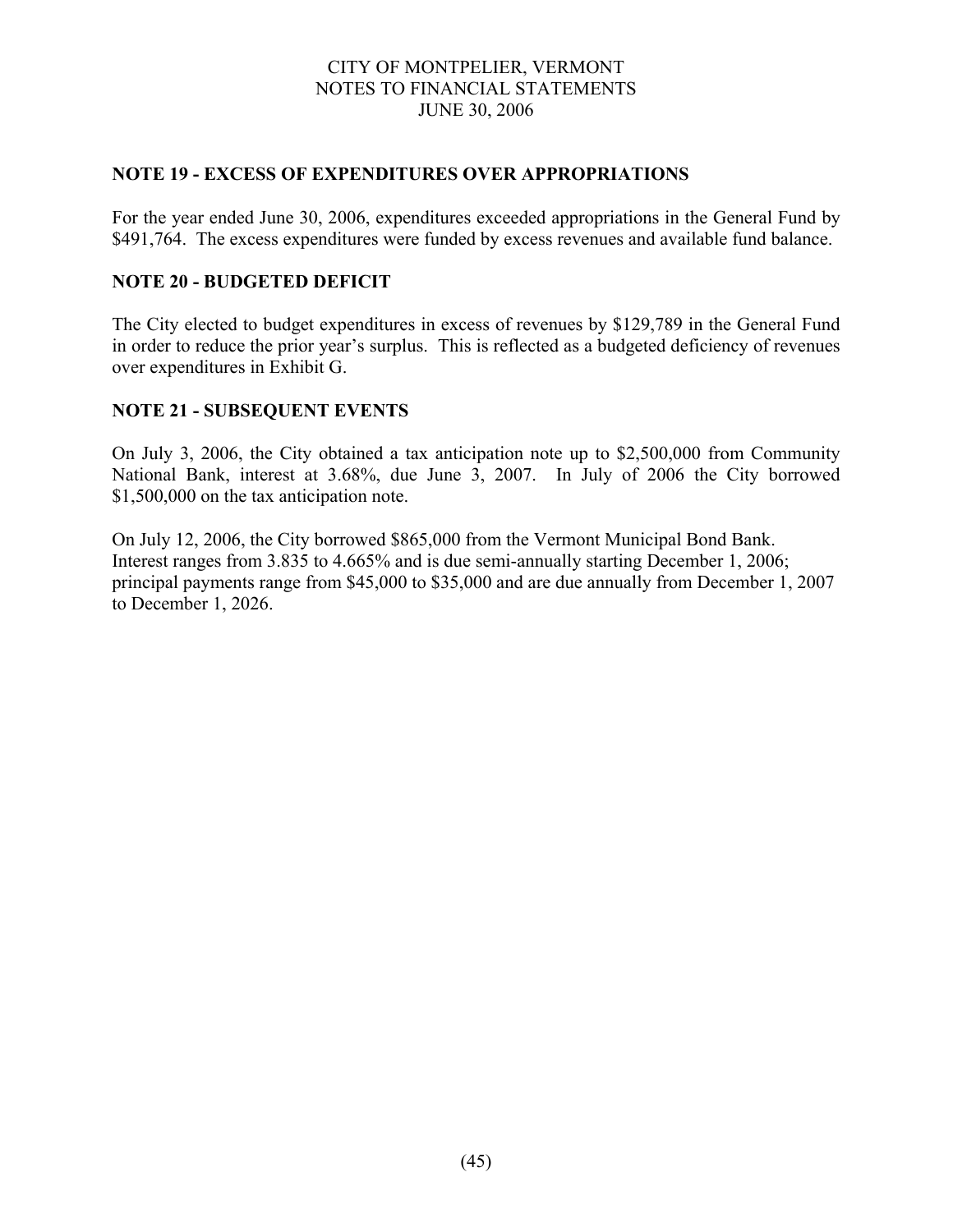# CITY OF MONTPELIER, VERMONT SCHEDULE OF REVENUES AND OTHER FINANCING SOURCES – BUDGET AND ACTUAL – GENERAL FUND YEAR ENDED JUNE 30, 2006

|                                     | Original         |                 | Variance      |
|-------------------------------------|------------------|-----------------|---------------|
|                                     | and Final        |                 | Favorable     |
| <b>REVENUES</b>                     | <b>Budget</b>    | Actual          | (Unfavorable) |
|                                     |                  |                 |               |
| Property taxes:                     |                  |                 |               |
| Taxes                               | \$5,349,531      | \$<br>5,472,747 | \$<br>123,216 |
| Payment in lieu of taxes            | 401,257          | 431,003         | 29,746        |
| Interest and penalties              | 53,500           | 65,121          | 11,621        |
| State administration allowance      | 9,008            | 9,027           | 19            |
| Total property taxes                | 5,813,296        | 5,977,898       | 164,602       |
| Permits and licenses:               |                  |                 |               |
| Business permits and licenses       | 7,300            | 9,325           | 2,025         |
| Nonbusiness permits and licenses    |                  |                 |               |
| Dog licenses                        | 2,300            | 2,638           | 338           |
| Building permits                    | 28,000           | 25,403          | (2,597)       |
| Miscellaneous other                 | $\boldsymbol{0}$ | 6,750           | 6,750         |
| Total permits and licenses          | 37,600           | 44,116          | 6,516         |
| Intergovernmental revenues          |                  |                 |               |
| Federal grants                      |                  |                 |               |
| Police                              | $\boldsymbol{0}$ | 90,590          | 90,590        |
| Fire                                | $\boldsymbol{0}$ | 75,569          | 75,569        |
| Schools-Resource Officer            | $\boldsymbol{0}$ | 60,869          | 60,869        |
| State funds                         |                  |                 |               |
| Highway aid                         | 215,000          | 213,696         | (1,304)       |
| <b>Tree Board Grant</b>             | 0                | 2,000           | 2,000         |
| Payment - statutory                 | 184,000          | 184,000         | $\theta$      |
| Act 60 reappraisal                  | 9,738            | 27,721          | 17,983        |
| Total intergovernmental revenues    | 408,738          | 654,445         | 245,707       |
| Fees and charges for services       |                  |                 |               |
| General Government fees             |                  |                 |               |
| Recording documents                 | 68,000           | 50,574          | (17, 426)     |
| Records restoration fee             | 0                | 8,344           | 8,344         |
| Planning dept fees                  | 15,500           | 20,700          | 5,200         |
| Sale of GIS materials               | $\theta$         | 35              | 35            |
| Photocopy machine                   | 325              | 317             | (8)           |
| Clerk & Treasurer fees              | 17,600           | 13,491          | (4,109)       |
| Public Safety service fees          |                  |                 |               |
| Police Department                   | 18,380           | 18,385          | 5             |
| Outside police/fire service         | 4,500            | 8,175           | 3,675         |
| Fire Department misc fees           | 150              | 2,526           | 2,376         |
| Police Department misc fees         | 5,000            | 10,225          | 5,225         |
| Ambulance services                  | 306,078          | 358,891         | 52,813        |
| Public Works service fees           |                  |                 |               |
| Stump dump fees                     | 1,000            | 1,654           | 654           |
|                                     |                  |                 |               |
| Miscellaneous public works          | 12,000           | 15,896          | 3,896         |
| Support services                    | 2,000            | 2,000           | $\theta$      |
| CPR course fees                     | 1,000            | 4,560           | 3,560         |
| Interdepartmental Charges           | 811,304          | 811,304         | 0             |
| Total fees and charges for services | 1,262,837        | 1,327,077       | 64,240        |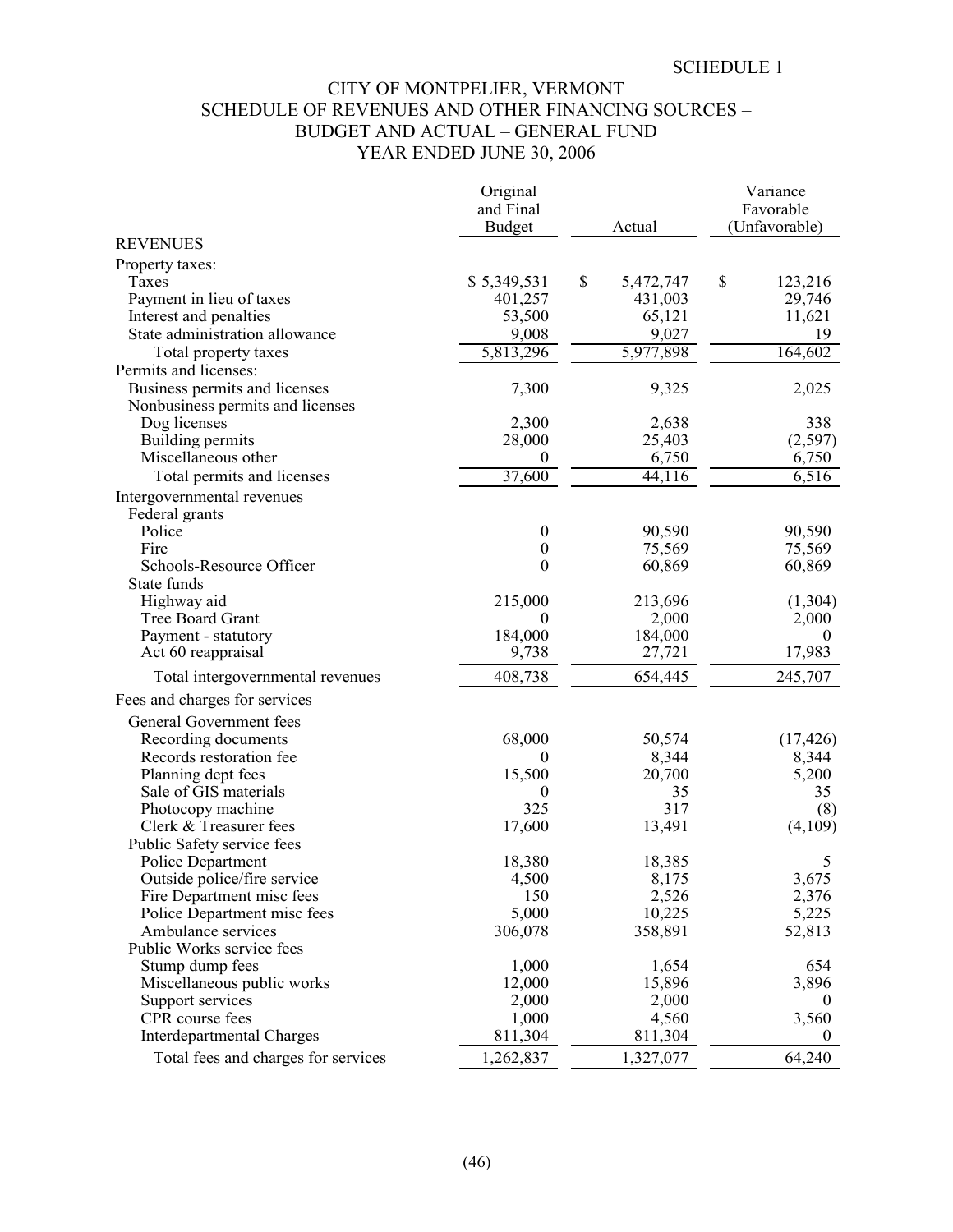#### SCHEDULE 1

# CITY OF MONTPELIER, VERMONT SCHEDULE OF REVENUES AND OTHER FINANCING SOURCES – BUDGET AND ACTUAL – GENERAL FUND YEAR ENDED JUNE 30, 2006

| Rents and commissions                      |                  |                |                |
|--------------------------------------------|------------------|----------------|----------------|
| Memorial room rentals                      | 500              | 500            | $\overline{0}$ |
| Total rents and commissions                | 500              | 500            | $\overline{0}$ |
| Fines and forfeitures                      |                  |                |                |
| Police fines and forfeitures               | 35,000           | 14,518         | (20, 482)      |
| Total fines and forfeitures                | 35,000           | 14,518         | (20, 482)      |
| <b>Equipment Revenues</b>                  |                  |                |                |
| Fuel sales                                 | 72,521           | 52,895         | (19,626)       |
| Equipment rental                           | 15,000           | 15,931         | 931            |
| Miscellaneous equipment revenue            | 5,000            | 7,214          | 2,214          |
| Total equipment revenues                   | 92,521           | 76,040         | (16, 481)      |
| Interest and miscellaneous income          |                  |                |                |
| Investment income                          | 30,000           | 31,954         | 1,954          |
| Other income                               | 10,500           | 4,424          | (6,076)        |
| Capital Fire mutual aid                    | 47,758           | 47,748         | (10)           |
| Insurance reimbursements                   | 0                | 38,084         | 38,084         |
| Miscellaneous reimbursements               | 4,000            | 3,240          | (760)          |
| Sale of equipment                          | 0                | 20,000         | 20,000         |
| Connor note receivable interest income     | 8,722            | 8,074          | (648)          |
| Total interest and miscellaneous income    | 100,980          | 153,524        | 52,544         |
| Total revenues                             | 7,751,472        | 8,248,118      | 496,646        |
| OTHER FINANCING SOURCES                    |                  |                |                |
| Operating transfers in -                   |                  |                |                |
| <b>Transfer from CDA</b>                   | 30,000           | 30,000         | $\theta$       |
| Loan proceeds                              | $\boldsymbol{0}$ | 15,639         | 15,639         |
| Total other financing sources              | 30,000           | 45,639         | 15,639         |
| Total revenues and other financing sources | \$7,781,472      | 8,293,757<br>y | 512,285<br>S   |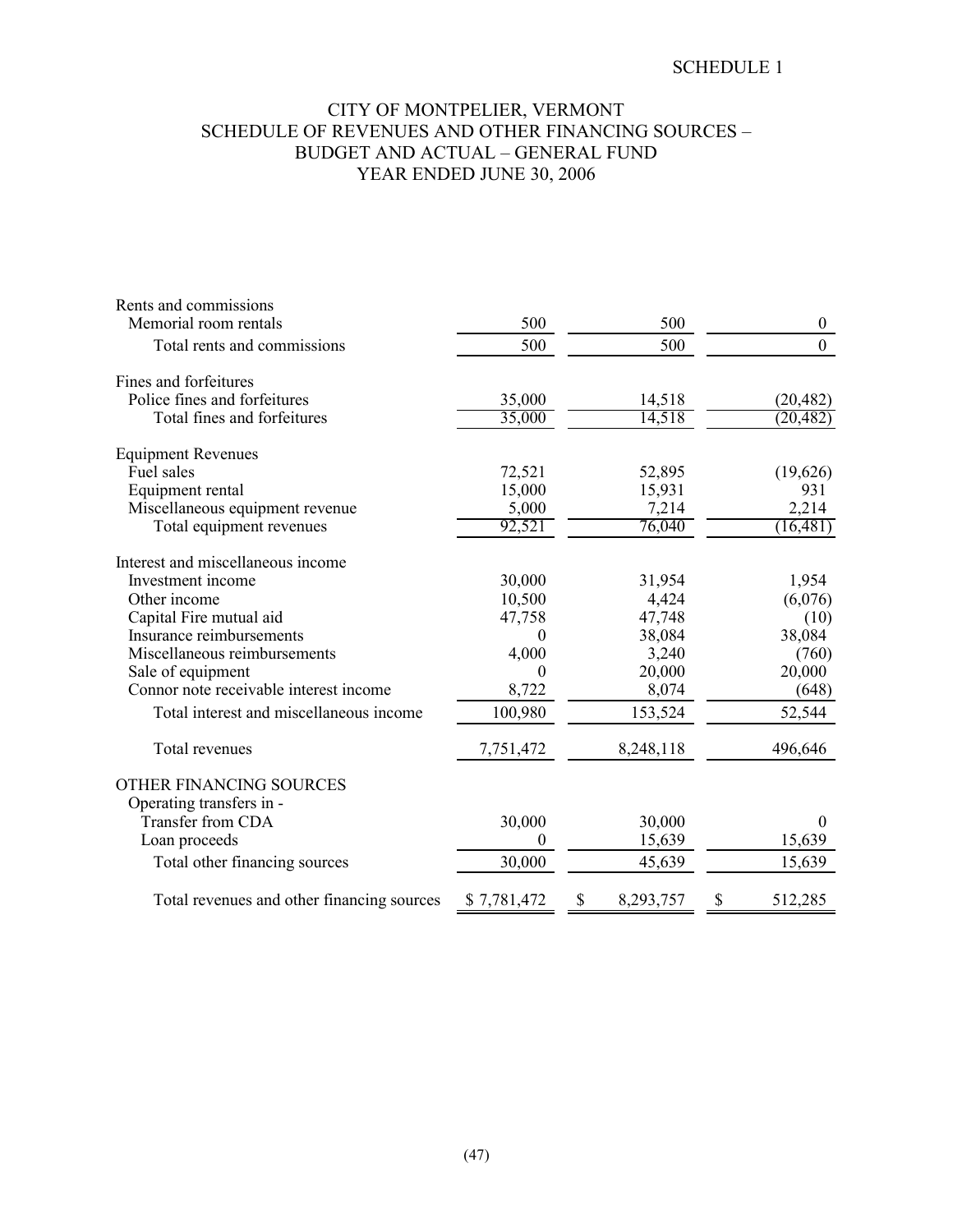#### SCHEDULE 2

# CITY OF MONTPELIER, VERMONT SCHEDULE OF EXPENDITURES AND OTHER FINANCING USES BUDGET AND ACTUAL – GENERAL FUND YEAR ENDED JUNE 30, 2006

|                                                                                                                                                                                      | Original<br>and Final<br><b>Budget</b>               | Actual                                               | Variance<br>Favorable<br>(Unfavorable)           |
|--------------------------------------------------------------------------------------------------------------------------------------------------------------------------------------|------------------------------------------------------|------------------------------------------------------|--------------------------------------------------|
| <b>EXPENDITURES</b>                                                                                                                                                                  |                                                      |                                                      |                                                  |
| Department of Finance<br>General Government -<br>Finance<br>Technology services<br>Total department of finance                                                                       | $\mathbb{S}$<br>237,295<br>144,381<br>381,676        | \$<br>268,590<br>144,287<br>412,877                  | \$<br>(31,295)<br>94<br>(31,201)                 |
| Office of City Clerk/Treasurer<br>General Government -<br>City Clerk/Treasurer                                                                                                       | 253,461                                              | 237,580                                              | 15,881                                           |
| Office of Assessor<br>General Government -<br>Property assessment<br>City Hall maintenance<br>Total office of assessor                                                               | 82,576<br>148,148<br>230,724                         | 91,965<br>162,020<br>253,985                         | (9,389)<br>(13, 872)<br>(23,261)                 |
| Department of Planning and Development<br>General Government -<br>Planning, zoning and development                                                                                   | 296,101                                              | 303,075                                              | (6,974)                                          |
| Police Department<br>Police administration<br>Resource officer<br>Communications<br>Total police department                                                                          | 1,219,271<br>0<br>342,445<br>1,561,716               | 1,214,848<br>68,108<br>344,646<br>1,627,602          | 4,423<br>(68, 108)<br>(2,201)<br>(65,886)        |
| Fire Department<br>Fire - EMS<br>Emergency management<br>Total fire department                                                                                                       | 1,432,019<br>6,351<br>1,438,370                      | 1,432,936<br>6,596<br>1,439,532                      | (917)<br>(245)<br>(1,162)                        |
| Department of Public Works<br>Highway and streets -<br><b>Streets</b><br>Fleet operations<br>Building operations<br>Health regulation/inspection<br>Total department of public works | 1,150,094<br>429,186<br>50,890<br>8,704<br>1,638,874 | 1,215,853<br>438,436<br>50,376<br>7,039<br>1,711,704 | (65,759)<br>(9,250)<br>514<br>1,665<br>(72, 830) |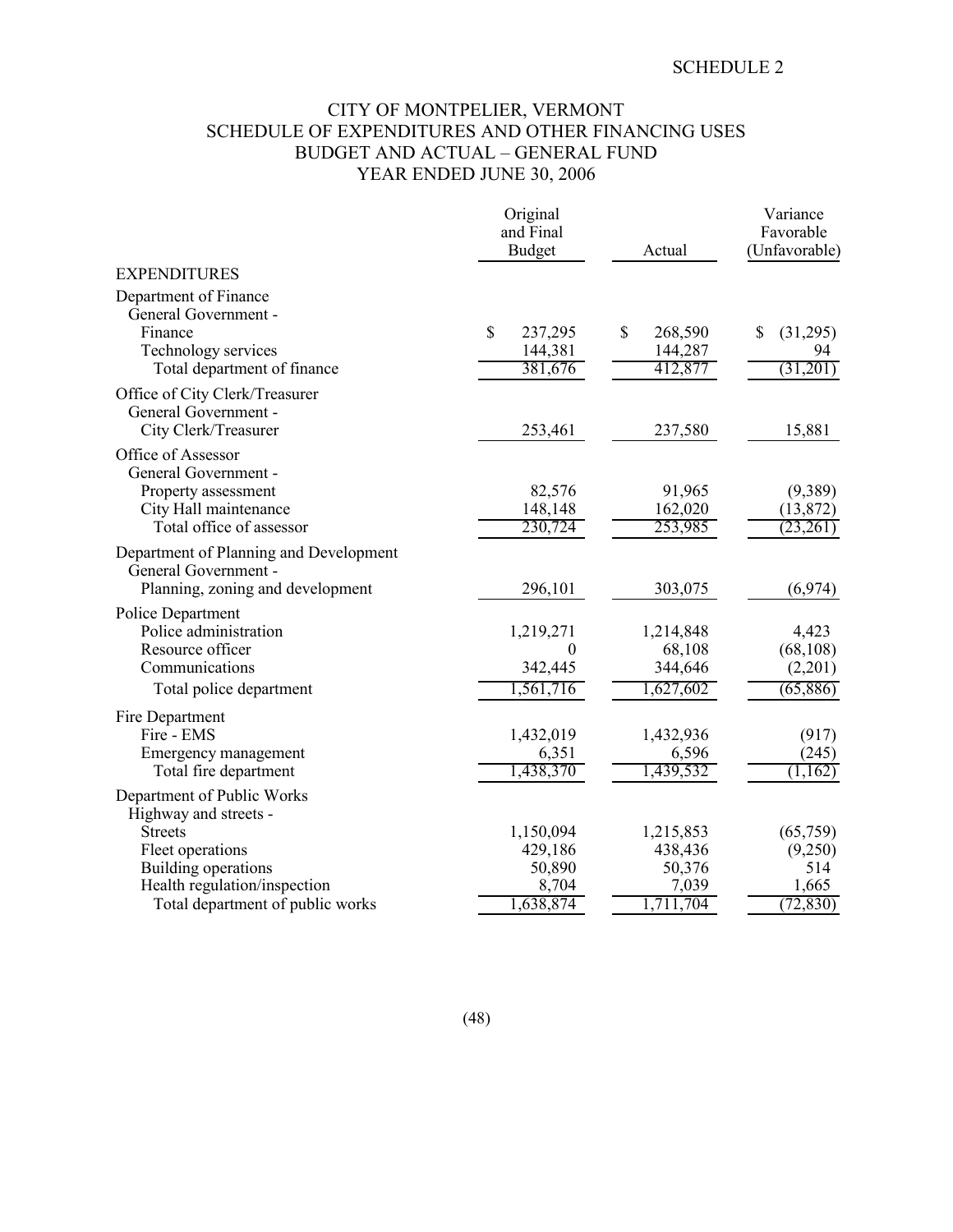#### SCHEDULE 2

# CITY OF MONTPELIER, VERMONT SCHEDULE OF EXPENDITURES AND OTHER FINANCING USES BUDGET AND ACTUAL – GENERAL FUND YEAR ENDED JUNE 30, 2006

| Non-departmental                            |                  |                 |                  |
|---------------------------------------------|------------------|-----------------|------------------|
| General Government -                        |                  |                 |                  |
| City Council                                | 24,357           | 21,680          | 2,677            |
| City Manager                                | 254,473          | 270,380         | (15,907)         |
| County tax                                  | 53,000           | 53,995          | (995)            |
| Reappraisal expenses                        | 0                | 16,735          | (16, 735)        |
| Solid waste district fee                    | 16,875           | 16,685          | 190              |
| Green mountan transit                       | 27,972           | 27,972          | $\boldsymbol{0}$ |
| Central Vermont regional planning           | 6,830            | 6,830           | $\boldsymbol{0}$ |
| Vermont league of cities and towns          | 6,439            | 6,439           | $\theta$         |
| Interest on tax anticipation note           | 0                | 7,885           | (7,885)          |
| Other expenses                              | $\boldsymbol{0}$ | 12,310          | (12,310)         |
| Total general government                    | 389,946          | 440,911         | (50, 965)        |
| Culture and Recreation -                    |                  |                 |                  |
| Wrightsville Beach                          | 3,616            | 3,616           | $\theta$         |
| Tree management                             | 10,758           | 15,156          | (4,398)          |
| Outside agencies                            | 209,335          | 239,585         | (30,250)         |
| Conservation                                | 3,700            | 4,555           | (855)            |
| Total culture and recreation                | 227,409          | 262,912         | (35,503)         |
| Capital outlay -                            |                  |                 |                  |
| Police equipment                            | $\boldsymbol{0}$ | 104,866         | (104, 866)       |
| Fire & EMS                                  | $\theta$         | 92,264          | (92, 264)        |
| Equipment                                   | 229,151          | 276,200         | (47, 049)        |
| Total capital outlay                        | 229,151          | 473,330         | (244, 179)       |
| Debt service -                              |                  |                 |                  |
| Principal                                   | 450,999          | 428,191         | 22,808           |
| Interest                                    | 250,044          | 248,536         | 1,508            |
| Total debt service                          | 701,043          | 676,727         | 24,316           |
| Total expenditures                          | 7,348,471        | 7,840,235       | (491, 764)       |
| OTHER FINANCING USES                        |                  |                 |                  |
| Transfer to Special Revenue Fund            | 20,000           | 20,000          | $\boldsymbol{0}$ |
| Transfer to Water Fund                      | 0                | 2,500           | (2,500)          |
| Transfer to Sewer Fund                      | 0                | 6,000           | (6,000)          |
| <b>Transfer to Capital Projects</b>         | 346,700          | 346,700         | $\theta$         |
| <b>Transfer to Cemetery</b>                 | 108,429          | 108,429         | $\theta$         |
| <b>Transfer to Parks</b>                    | 87,661           | 87,661          | $\boldsymbol{0}$ |
| Total other financing uses                  | 562,790          | 571,290         | (8,500)          |
| Total expenditures and other financing uses | \$<br>7,911,261  | \$<br>8,411,525 | \$ (500, 264)    |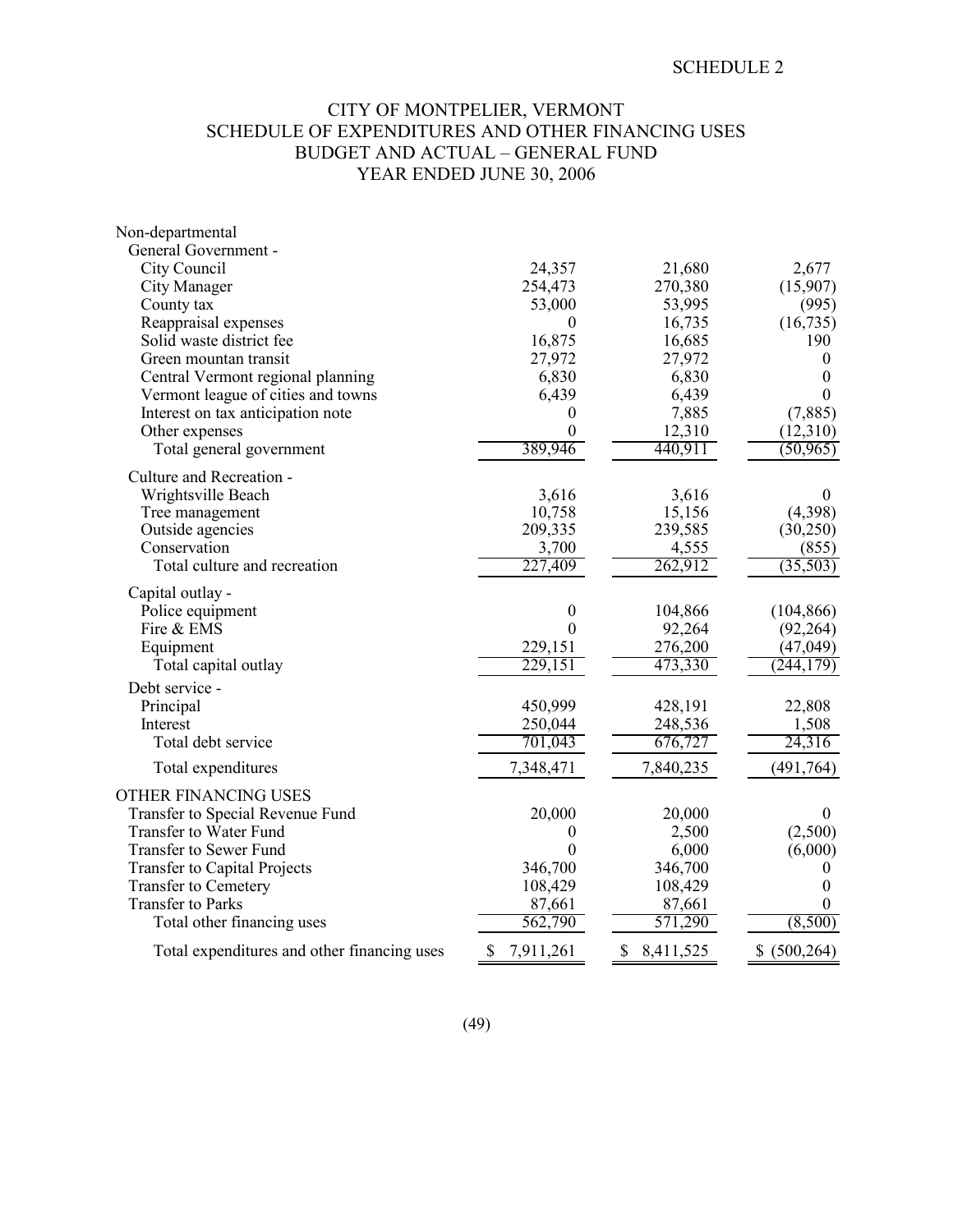#### s and the state of the state of the state of the state of the state of the state of the state of the state of the state of the state of the state of the state of the state of the state of the state of the state of the stat SCHEDULE 3

# CITY OF MONTPELIER, VERMONT COMBINING BALANCE SHEET OTHER GOVERNMENTAL FUNDS JUNE 30, 2006

|                                      | Special Revenue Funds |          |            |                |               |                  |               |                |          |          |      |                |    | Total          |    |                           |               |                |            |              |              |              |       |              |  |
|--------------------------------------|-----------------------|----------|------------|----------------|---------------|------------------|---------------|----------------|----------|----------|------|----------------|----|----------------|----|---------------------------|---------------|----------------|------------|--------------|--------------|--------------|-------|--------------|--|
|                                      |                       | Green    | Montpelier |                |               | Montpelier       |               |                |          |          |      |                |    | George         |    | Non expendable<br>Hubbard |               |                | Expendable |              | Other        |              |       |              |  |
|                                      |                       | Mount    |            | Park           |               | Police           |               | Event          |          | Justice  |      | Conservation   |    | Montpelier     |    | Blanchard                 |               | Cemetery       | Park       |              |              | Cemetery     |       | Governmental |  |
|                                      |                       | Cemetery |            | Commission     |               | Grants           |               | Fund           |          | Fund     |      | Fund           |    | Foundation     |    | Trust                     | Trust         |                | Trust      |              | Trust        |              | Funds |              |  |
| <b>ASSETS</b>                        |                       |          |            |                |               |                  |               |                |          |          |      |                |    |                |    |                           |               |                |            |              |              |              |       |              |  |
| Cash                                 | S                     | 1,655    | -S         | $\overline{0}$ | <sup>\$</sup> | $\mathbf{0}$     | -8            | $\mathbf{0}$   | -S       | 0        | -8   | 44,277         |    | 12,584         | S. | 64,053                    | <sup>\$</sup> | 45,653         | S.         | 14,663       | -S           | $\mathbf{0}$ | -8    | 182,885      |  |
| Investments                          |                       | 1,178    |            | $\Omega$       |               | $\Omega$         |               | $\theta$       |          | $\Omega$ |      |                |    | 66,040         |    | $\mathbf{0}$              |               | 561,371        |            | $\Omega$     |              | $\bf{0}$     |       | 628,589      |  |
| Receivables                          |                       |          |            |                |               |                  |               |                |          |          |      |                |    |                |    |                           |               |                |            |              |              |              |       |              |  |
| Other                                |                       | 16,886   |            | 186            |               | $\Omega$         |               | $\overline{0}$ |          | 45       |      | $\mathbf{0}$   |    | $\bf{0}$       |    |                           |               |                |            | $\mathbf{0}$ |              | $\mathbf{0}$ |       | 17,117       |  |
| Due from other funds                 |                       | 0        |            | 40,998         |               | 30,107           |               | 17,248         |          | 59,733   |      | 922            |    | $\Omega$       |    |                           |               | 6,422          |            |              |              | 290,626      |       | 446,056      |  |
|                                      |                       |          |            |                |               |                  |               |                |          |          |      |                |    |                |    |                           |               |                |            |              |              |              |       |              |  |
| Total assets                         |                       | 19,719   | -S         | 41,184         | -S            | 30,107           | <sup>\$</sup> | 17,248         | S.       | 59,778   | - \$ | 45,199         | S  | 78,624         | \$ | 64,053                    | \$            | 613,446        | \$         | 14,663       | S.           | 290,626      | -S    | 1,274,647    |  |
| <b>LIABILITIES AND FUND BALANCES</b> |                       |          |            |                |               |                  |               |                |          |          |      |                |    |                |    |                           |               |                |            |              |              |              |       |              |  |
| <b>LIABILITIES</b>                   |                       |          |            |                |               |                  |               |                |          |          |      |                |    |                |    |                           |               |                |            |              |              |              |       |              |  |
| Accounts payable                     | \$                    | 3,168    | -S         | 3,580          | <sup>\$</sup> | 10,585           | $\mathbf{s}$  | $\mathbf{0}$   | <b>S</b> | 1.164    | - \$ | $\overline{0}$ | -S | $\overline{0}$ | -S | $\overline{0}$            | -S            | $\overline{0}$ | - \$       | 43           | <sup>S</sup> | $\mathbf{0}$ |       | 18,540       |  |
| Accrued payroll, vacation and        |                       |          |            |                |               |                  |               |                |          |          |      |                |    |                |    |                           |               |                |            |              |              |              |       |              |  |
| related accounts payable             |                       | 1,415    |            | 718            |               | $\Omega$         |               | $\Omega$       |          | 4,593    |      | $\Omega$       |    | $\mathbf{0}$   |    | $\Omega$                  |               | $\Omega$       |            | $\Omega$     |              | $\bf{0}$     |       | 6,726        |  |
| Due to other funds                   |                       | 11,490   |            | $\Omega$       |               | $\Omega$         |               |                |          | $\Omega$ |      |                |    | 710            |    |                           |               | 290,626        |            |              |              | 4,293        |       | 307,119      |  |
| Deferred revenue                     |                       | $\Omega$ |            | 2,278          |               | 19,522           |               |                |          | 54,021   |      |                |    | $\Omega$       |    |                           |               |                |            |              |              | $\theta$     |       | 75,821       |  |
| <b>Total liabilities</b>             |                       | 16,073   |            | 6,576          |               | 30,107           |               | $\Omega$       |          | 59,778   |      |                |    | 710            |    |                           |               | 290,626        |            | 43           |              | 4,293        |       | 408,206      |  |
| <b>FUND BALANCES</b>                 |                       |          |            |                |               |                  |               |                |          |          |      |                |    |                |    |                           |               |                |            |              |              |              |       |              |  |
| Reserved                             |                       | 0        |            | $\Omega$       |               | $\boldsymbol{0}$ |               | 4,880          |          | 0        |      | 45,199         |    | 77,914         |    | 64,053                    |               | 322,820        |            | 14,620       |              | 286,333      |       | 815,819      |  |
| Unreserved                           |                       | 3,646    |            | 34,608         |               | $\mathbf{0}$     |               | 12,368         |          | $\Omega$ |      |                |    | $\Omega$       |    |                           |               |                |            | $\Omega$     |              | $\Omega$     |       | 50,622       |  |
|                                      |                       |          |            |                |               |                  |               |                |          |          |      |                |    |                |    |                           |               |                |            |              |              |              |       |              |  |
| Total fund balances                  |                       | 3,646    |            | 34,608         |               | $\theta$         |               | 17,248         |          | $\Omega$ |      | 45,199         |    | 77,914         |    | 64,053                    |               | 322,820        |            | 14,620       |              | 286,333      |       | 866,441      |  |
| Total liabilities and fund balances  |                       | 19,719   | - \$       | 41,184         | -S            | 30,107           | <sup>\$</sup> | 17,248         | \$       | 59,778   | - \$ | 45,199         | \$ | 78,624         | S. | 64,053                    | \$.           | 613,446        | - \$       | 14,663       |              | \$290,626    | -S    | 1,274,647    |  |